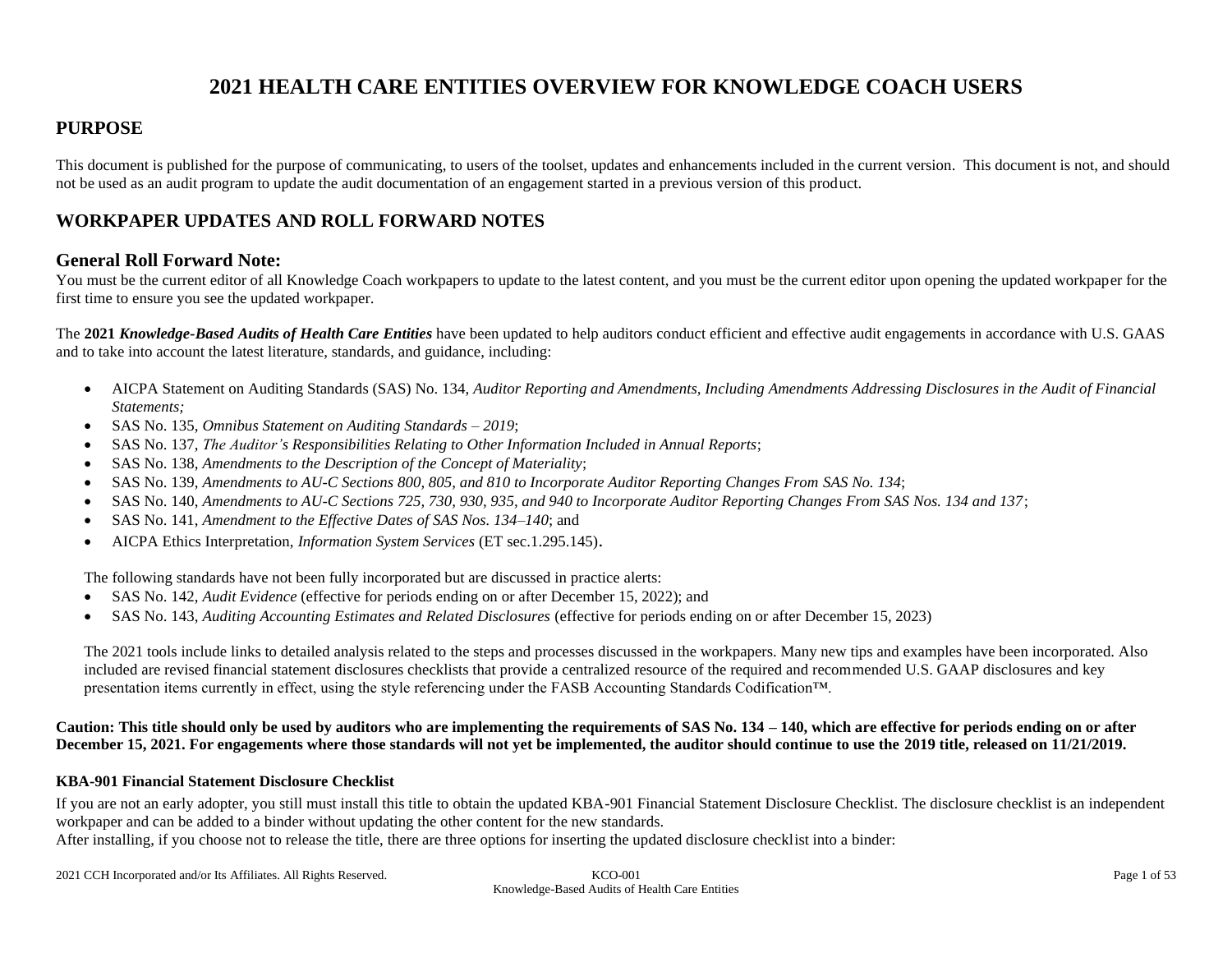**Note:** Each of these options requires a staff member or group to have the right "Insert Workpapers from Unreleased Titles," which can be assigned in the ADMIN module. The staff with this right are noted as "select staff members" in the options below.

- Select staff members can insert the updated checklist and delete the existing checklist from the binder. The new checklist will not include any of the prior responses. However, the user can refer to the checklist in the prior year binder and copy/paste any relevant information.
- Select staff members can use the Update Knowledge Coach Content feature to update to the 2021 checklist. To do this, first check in all workpapers except KBA-901 Financial Statement Disclosures Checklists to avoid accidentally updating other workpapers. Then, right-click on KBA-901 in the binder and select **Update Knowledge Coach Content > Update Selected Knowledge Coach Workpapers** to update only the disclosure checklist to the 2021 version. This option retains responses from the prior year other than the tailoring questions (table of contents).

**Note**: If other forms are accidently updated, the changes cannot be undone.

• Select staff members can create a binder template with just the updated disclosure checklist. Then, other staff members can copy and paste the disclosure checklist from the template into the client engagement binders. The new checklist will not include any of the prior responses. However, the user can refer to the checklist in the prior year binder and copy/paste any relevant information.

The 2021 edition of *Knowledge-Based Audits of Health Care Entities* includes the following updates:

# **Knowledge-Based Audit Documents (KBAs)**

| Type of<br>Change                                                  | Description of Change                                                                                                                                                                                          | Location               | Based on<br>Standard Y/N      | Standard<br>Reference                                                                                        | Roll Forward and Update Content<br>Considerations |
|--------------------------------------------------------------------|----------------------------------------------------------------------------------------------------------------------------------------------------------------------------------------------------------------|------------------------|-------------------------------|--------------------------------------------------------------------------------------------------------------|---------------------------------------------------|
|                                                                    | <b>KBA-101 Overall Audit Strategy</b>                                                                                                                                                                          |                        |                               |                                                                                                              |                                                   |
| Modify                                                             | Added practice alert regarding SAS No. 142, Audit Evidence                                                                                                                                                     | Procedures             | New or<br>Revised<br>Guidance | SAS No.<br>142, Audit<br>Evidence                                                                            |                                                   |
| Added                                                              | Added practice point regarding characteristics of the audit - Uniform<br>Guidance consideration for COVID funds / factors to consider - Uniform<br>Guidance / significant class of transactions - other income | Instructions           | Enhancement                   |                                                                                                              |                                                   |
|                                                                    | <b>KBA-102 Engagement Completion Document</b>                                                                                                                                                                  |                        |                               |                                                                                                              |                                                   |
| Modify                                                             | Added practice alert regarding SAS No. 143, Auditing Accounting<br><b>Estimates and Related Disclosures</b>                                                                                                    | Instructions           | New or<br>Revised<br>Guidance | SAS No.<br>143,<br><b>Auditing</b><br>Accounting<br><i>Estimates</i><br>and<br>Related<br><i>Disclosures</i> |                                                   |
| KBA-103 Evaluating and Communicating Internal Control Deficiencies |                                                                                                                                                                                                                |                        |                               |                                                                                                              |                                                   |
| Modify                                                             | Minor wording changes                                                                                                                                                                                          | Instructions,<br>Table |                               |                                                                                                              |                                                   |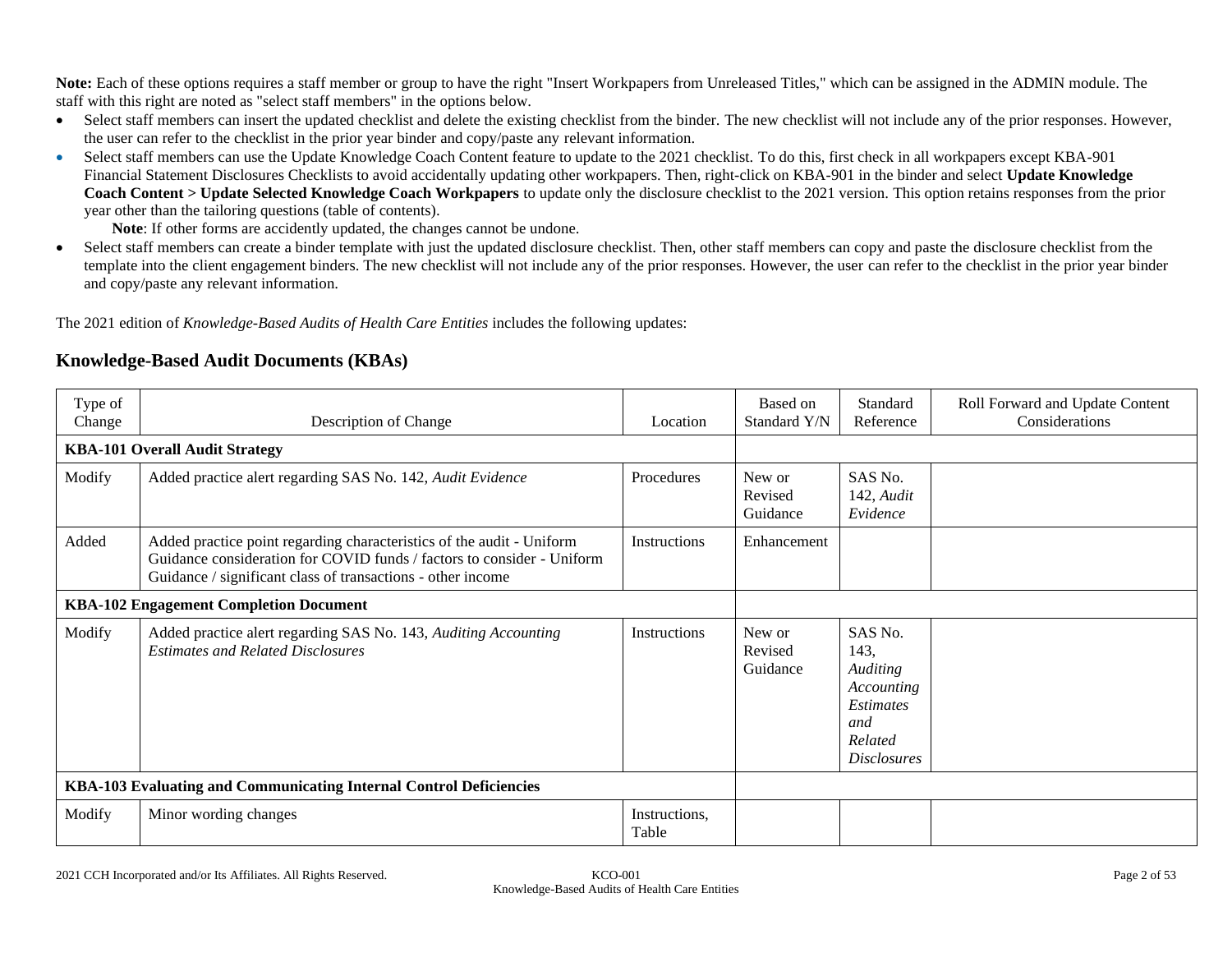| Type of<br>Change  | Description of Change                                                                                                                                                                                 | Location               | Based on<br>Standard Y/N      | Standard<br>Reference                                                                                 | Roll Forward and Update Content<br>Considerations |
|--------------------|-------------------------------------------------------------------------------------------------------------------------------------------------------------------------------------------------------|------------------------|-------------------------------|-------------------------------------------------------------------------------------------------------|---------------------------------------------------|
| Modify             | Added Column 12, "Describe Any Compensating Control(s) that Limit the<br>Severity of the Deficiency" to table "Evaluation of Internal Control<br>Deficiencies" for documenting compensating controls. | Instructions,<br>Table | Improved<br>Workflow          |                                                                                                       |                                                   |
|                    | This will be a user entry column with no unanswered question diagnostic.                                                                                                                              |                        |                               |                                                                                                       |                                                   |
|                    | <b>KBA-105 Review of Significant Accounting Estimates</b>                                                                                                                                             |                        |                               |                                                                                                       |                                                   |
| Modify             | Added practice alert regarding SAS No. 143, Auditing Accounting<br><b>Estimates and Related Disclosures</b>                                                                                           | Instructions           | New or<br>Revised<br>Guidance | SAS No.<br>143,<br>Auditing<br>Accounting<br><b>Estimates</b><br>and<br>Related<br><b>Disclosures</b> |                                                   |
|                    | KBA-201 Client/Engagement Acceptance and Continuance Form                                                                                                                                             |                        |                               |                                                                                                       |                                                   |
| Modify             | Added practice alert regarding the AICPA's Proposed Quality<br><b>Management Standards</b>                                                                                                            | Instructions           | Proposed<br>Guidance          |                                                                                                       |                                                   |
| Modify             | Added practice alert regarding proposed Statement on Auditing Standards,<br>Inquiries of the Predecessor Auditor Regarding Fraud and<br>Noncompliance with Laws and Regulations.                      | Instructions           | Proposed<br>Guidance          |                                                                                                       |                                                   |
| Modify             | Added practice alert regarding SAS No. 142, Audit Evidence                                                                                                                                            | Procedures             | New or<br>Revised<br>Guidance | SAS No.<br>142, Audit<br>Evidence                                                                     |                                                   |
|                    | KBA-302 Understanding the Entity and Its Environment                                                                                                                                                  |                        |                               |                                                                                                       |                                                   |
| Modify             | Added practice alert regarding proposed Statement on Auditing Standards,<br>Understanding the Entity and Its Environment and Assessing the Risks of<br><b>Material Misstatement.</b>                  | Instructions           | Proposed<br>Guidance          |                                                                                                       |                                                   |
| <b>Disclosures</b> | KBA-400 Scoping and Mapping of Significant Account Balances, Classes of Transactions, and                                                                                                             |                        |                               |                                                                                                       |                                                   |
| Modify             | Added practice alert regarding proposed Statement on Auditing Standards,<br>Understanding the Entity and Its Environment and Assessing the Risks of<br><b>Material Misstatement.</b>                  | Instructions           | Proposed<br>Guidance          |                                                                                                       |                                                   |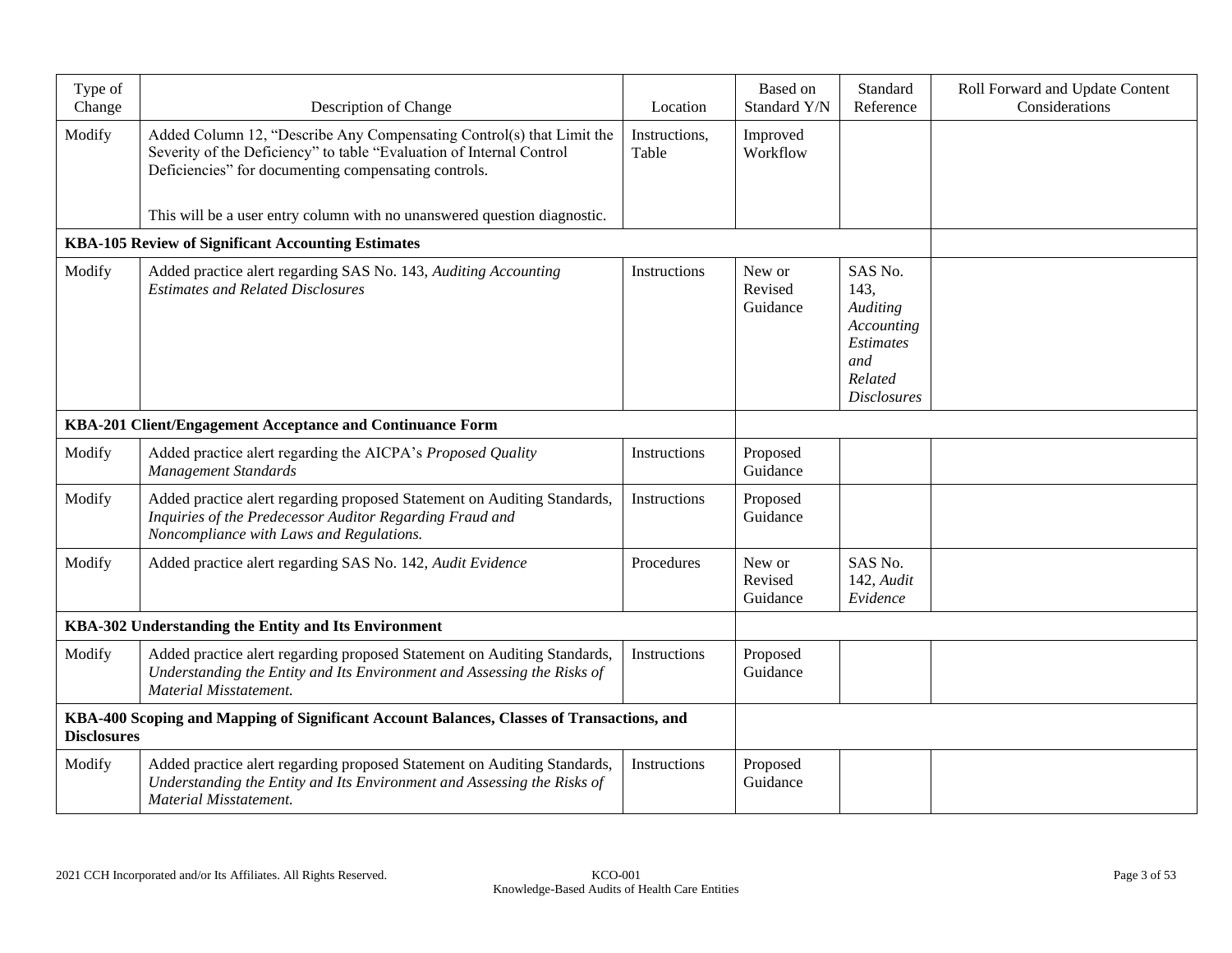| Type of<br>Change | Description of Change                                                                                                                                                                                                                                                                           | Location                | Based on<br>Standard Y/N      | Standard<br>Reference             | Roll Forward and Update Content<br>Considerations                                                                                                                       |
|-------------------|-------------------------------------------------------------------------------------------------------------------------------------------------------------------------------------------------------------------------------------------------------------------------------------------------|-------------------------|-------------------------------|-----------------------------------|-------------------------------------------------------------------------------------------------------------------------------------------------------------------------|
| Modify            | Added practice alert regarding SAS No. 142, Audit Evidence                                                                                                                                                                                                                                      | Instructions            | New or<br>Revised<br>Guidance | SAS No.<br>142, Audit<br>Evidence |                                                                                                                                                                         |
| Modify            | Modified Table 1: Scoping and Mapping as follows:<br>Moved column 6 "Significant Disclosure" to column 4 and<br>$\bullet$<br>moved other columns over;<br>Modified options for Column 7 "Type of Further Understanding<br>$\bullet$<br>of Activity-Level Controls to be Gained" for ease of use | Instructions,<br>Tables | Improved<br>Workflow          |                                   | All columns will retain on roll forward.                                                                                                                                |
| Modify            | Modified Table 2: Understand and Document the Entity's Reconciliation<br>Process and Controls as follows:<br>Removed Columns 8-10 regarding compensating controls (now<br>documented in KBA-103)<br>Minor wording changes                                                                       | Instructions,<br>Tables | Improved<br>Workflow          |                                   | Any columns defaulted prior to<br>removal of these columns will still<br>default to the old response so users<br>should always recheck any defaults on<br>roll forward. |
| Modify            | Modified Table 3 as follows:<br>Removed Columns 9-11 regarding compensating controls (now<br>$\bullet$<br>documented in KBA-103)<br>Minor wording changes                                                                                                                                       | Instructions,<br>Tables | Improved<br>Workflow          |                                   | Any columns defaulted prior to<br>removal of these columns will still<br>default to the old response so users<br>should always recheck any defaults on<br>roll forward. |
|                   | KBA-401 Understanding Entity-Level Controls                                                                                                                                                                                                                                                     |                         |                               |                                   |                                                                                                                                                                         |
| Modify            | Added practice alert regarding proposed Statement on Auditing Standards,<br>Understanding the Entity and Its Environment and Assessing the Risks of<br>Material Misstatement.                                                                                                                   | Instructions            | Proposed<br>Guidance          |                                   |                                                                                                                                                                         |
| Modify            | Added practice alert regarding SAS No. 142, Audit Evidence                                                                                                                                                                                                                                      | Instructions            | New or<br>Revised<br>Guidance | SAS No.<br>142, Audit<br>Evidence |                                                                                                                                                                         |
| Modify            | Modified detailed tables as follows:<br>Removed Columns 6-7 regarding compensating controls (now<br>$\bullet$<br>documented in KBA-103)<br>Minor wording changes                                                                                                                                | Instructions,<br>Tables | Improved<br>Workflow          |                                   | Any columns defaulted prior to<br>removal of these columns will still<br>default to the old response so users<br>should always recheck any defaults on<br>roll forward. |
|                   | KBA-402 Understanding General Controls for Information Technology                                                                                                                                                                                                                               |                         |                               |                                   |                                                                                                                                                                         |
| Modify            | Added practice alert regarding proposed Statement on Auditing Standards,<br>Understanding the Entity and Its Environment and Assessing the Risks of<br>Material Misstatement.                                                                                                                   | Instructions            | Proposed<br>Guidance          |                                   |                                                                                                                                                                         |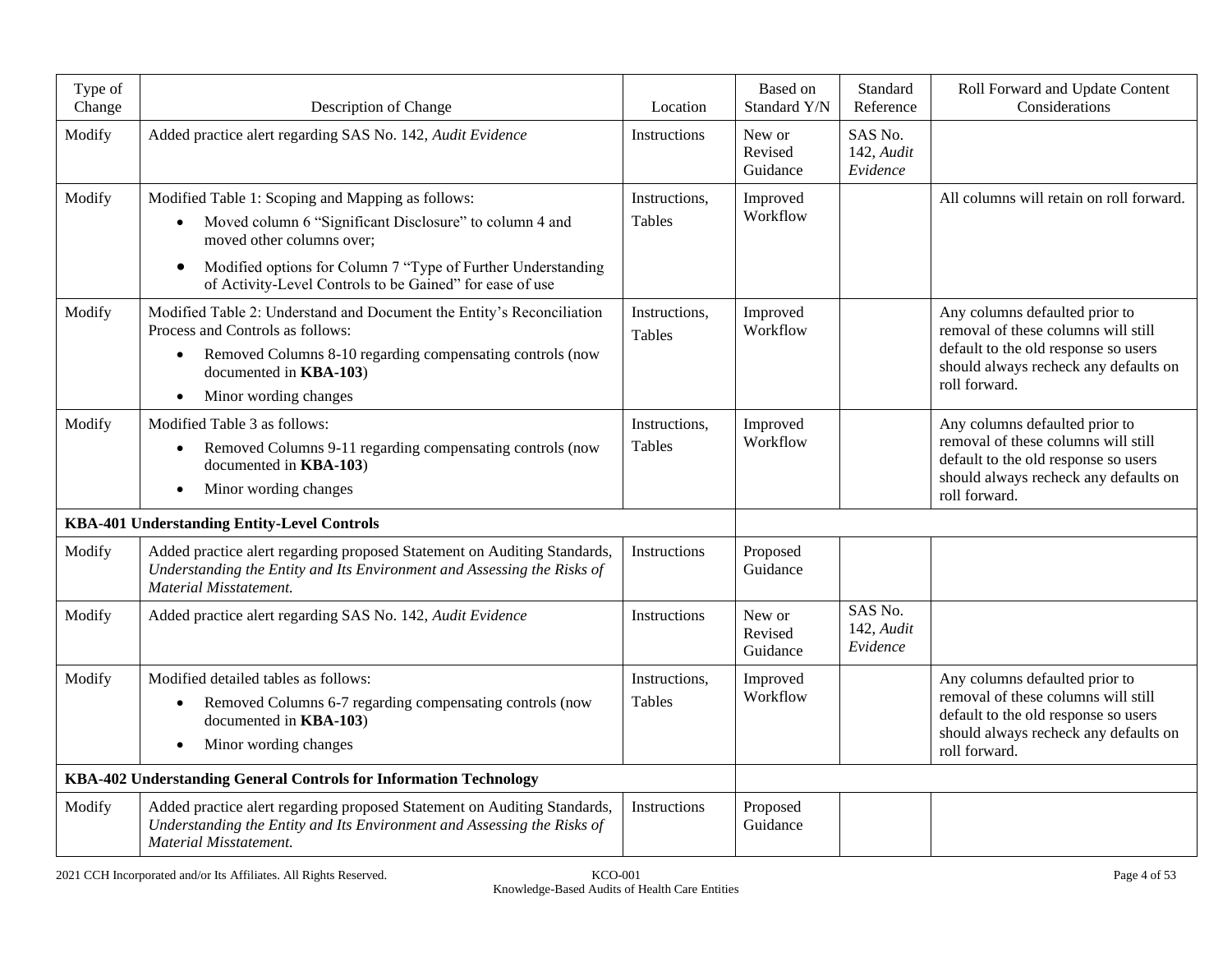| Type of<br>Change | Description of Change                                                                                                                                                                                                                                                                                                                                                                                               | Location                | Based on<br>Standard Y/N      | Standard<br>Reference             | Roll Forward and Update Content<br>Considerations                                                                                                                                                                                                                                                                                                    |
|-------------------|---------------------------------------------------------------------------------------------------------------------------------------------------------------------------------------------------------------------------------------------------------------------------------------------------------------------------------------------------------------------------------------------------------------------|-------------------------|-------------------------------|-----------------------------------|------------------------------------------------------------------------------------------------------------------------------------------------------------------------------------------------------------------------------------------------------------------------------------------------------------------------------------------------------|
| Modify            | Added practice alert regarding SAS No. 142, Audit Evidence                                                                                                                                                                                                                                                                                                                                                          | Instructions            | New or<br>Revised<br>Guidance | SAS No.<br>142, Audit<br>Evidence |                                                                                                                                                                                                                                                                                                                                                      |
| Modify            | Modified Section III tables "Understanding of IT General Controls for<br>Entities with a More Complex IT Structure" as follows:<br>Removed Columns 8-10 regarding compensating controls (now<br>$\bullet$<br>documented in KBA-103)<br>Minor wording changes                                                                                                                                                        | Instructions,<br>Tables | Improved<br>Workflow          |                                   | Any columns defaulted prior to<br>removal of these columns will still<br>default to the old response so users<br>should always recheck any defaults on<br>roll forward.                                                                                                                                                                              |
|                   | KBA-403 Understanding Activity-Level Controls: Patient Service Revenue, Patient Accounts<br>Receivable, and Cash Receipts through KBA-411 Understanding Activity-Level Controls: Financial<br><b>Reporting and Closing Process</b>                                                                                                                                                                                  |                         |                               |                                   |                                                                                                                                                                                                                                                                                                                                                      |
| Modify            | Added practice alert regarding proposed Statement on Auditing Standards,<br>Understanding the Entity and Its Environment and Assessing the Risks of<br><b>Material Misstatement.</b>                                                                                                                                                                                                                                | Instructions            | Proposed<br>Guidance          |                                   |                                                                                                                                                                                                                                                                                                                                                      |
| Modify            | Added practice alert regarding SAS No. 142, Audit Evidence                                                                                                                                                                                                                                                                                                                                                          | Instructions            | New or<br>Revised<br>Guidance | SAS No.<br>142, Audit<br>Evidence |                                                                                                                                                                                                                                                                                                                                                      |
| Modify            | Added discussion of complementary controls to Step 5 and Step 6<br>instructions                                                                                                                                                                                                                                                                                                                                     | Instructions            | Improved<br>Workflow          |                                   |                                                                                                                                                                                                                                                                                                                                                      |
| Modify            | Modified Step 4, 5, and 6 subprocess table as follows:<br>Removed Column 4 for documentation of control type<br>$\bullet$<br>Added Column 5, "Identify Any Complementary Control(s)<br>$\bullet$<br>Necessary to Meet the Control Objective" for documentation of<br>complementary controls<br>Removed Columns 9-11 regarding compensating controls (now<br>documented in <b>KBA-103</b> )<br>Minor wording changes | Instructions,<br>Tables | Improved<br>Workflow          |                                   | Column 5 is a new column for<br>documenting any complementary<br>controls necessary to meet the control<br>objective(s).<br>Other columns will retain on roll<br>forward.<br>Any columns defaulted prior to<br>removal of these columns will still<br>default to the old response so users<br>should always recheck any defaults on<br>roll forward. |
|                   | KBA-412 Understanding Controls Maintained by a Service Organization                                                                                                                                                                                                                                                                                                                                                 |                         |                               |                                   |                                                                                                                                                                                                                                                                                                                                                      |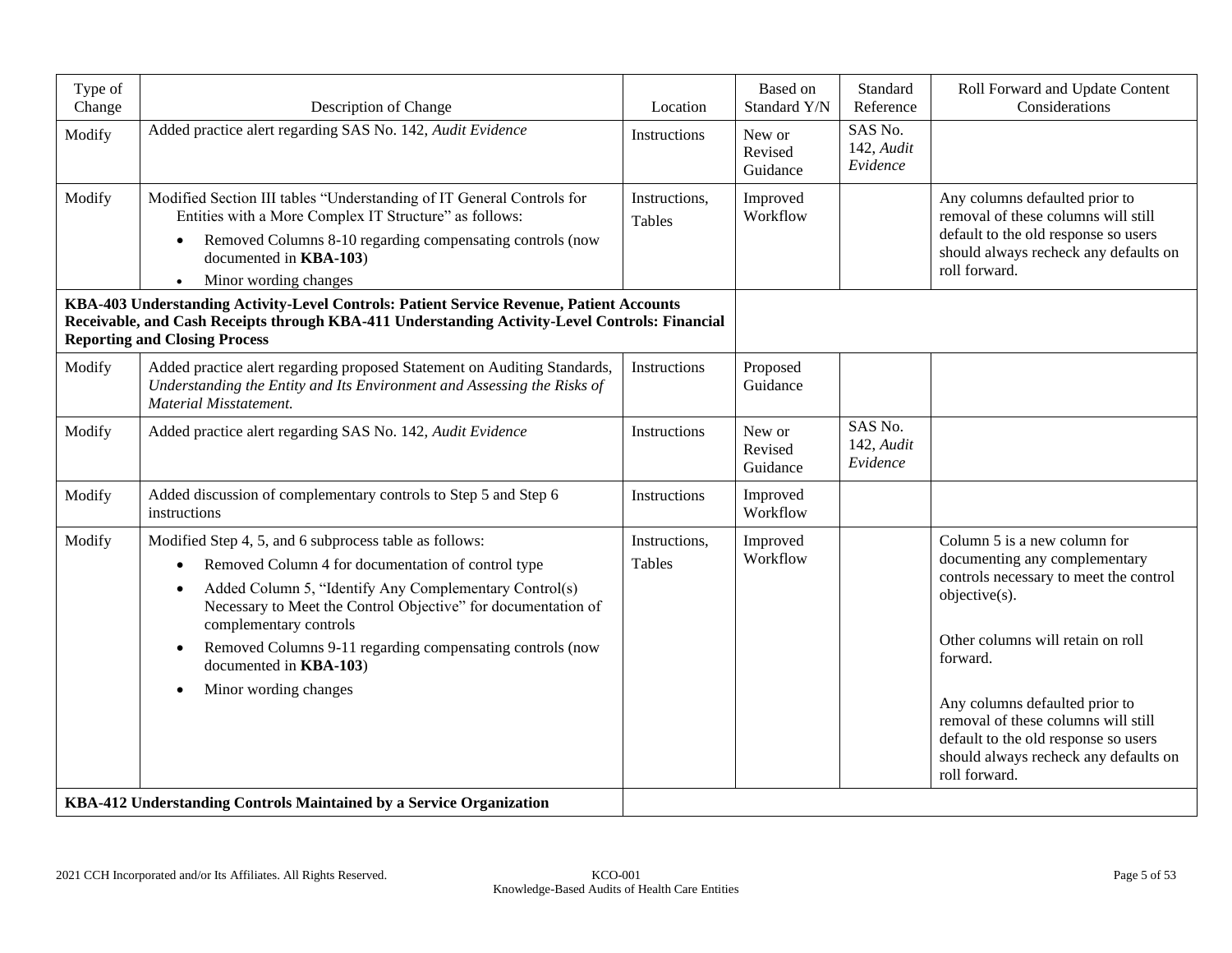| Type of<br>Change | Description of Change                                                                                                                                                                                                                                                                                                                                                       | Location              | Based on<br>Standard Y/N      | Standard<br>Reference             | Roll Forward and Update Content<br>Considerations                                                                                                                                                                                                                                      |
|-------------------|-----------------------------------------------------------------------------------------------------------------------------------------------------------------------------------------------------------------------------------------------------------------------------------------------------------------------------------------------------------------------------|-----------------------|-------------------------------|-----------------------------------|----------------------------------------------------------------------------------------------------------------------------------------------------------------------------------------------------------------------------------------------------------------------------------------|
| Modify            | Added practice alert regarding proposed Statement on Auditing Standards,<br>Understanding the Entity and Its Environment and Assessing the Risks of<br><b>Material Misstatement.</b>                                                                                                                                                                                        | Instructions          | Proposed<br>Guidance          |                                   |                                                                                                                                                                                                                                                                                        |
|                   | KBA-501 Team Discussion and Consideration of the Risks of Material Misstatement                                                                                                                                                                                                                                                                                             |                       |                               |                                   |                                                                                                                                                                                                                                                                                        |
| Modify            | Updated Health Care Entities characteristics language in the instructions                                                                                                                                                                                                                                                                                                   | Instructions          | Enhancement                   |                                   |                                                                                                                                                                                                                                                                                        |
| Modify            | Added practice alert regarding proposed Statement on Auditing Standards,<br>Understanding the Entity and Its Environment and Assessing the Risks of<br><b>Material Misstatement.</b>                                                                                                                                                                                        | Instructions          | Proposed<br>Guidance          |                                   |                                                                                                                                                                                                                                                                                        |
|                   | <b>KBA-502 Summary of Risk Assessments</b>                                                                                                                                                                                                                                                                                                                                  |                       |                               |                                   |                                                                                                                                                                                                                                                                                        |
| Modify            | Added practice alert regarding proposed Statement on Auditing Standards,<br>Understanding the Entity and Its Environment and Assessing the Risks of<br><b>Material Misstatement.</b>                                                                                                                                                                                        | Instructions          | Proposed<br>Guidance          |                                   |                                                                                                                                                                                                                                                                                        |
| Modify            | Added practice alert regarding SAS No. 142, Audit Evidence                                                                                                                                                                                                                                                                                                                  | Instructions          | New or<br>Revised<br>Guidance | SAS No.<br>142, Audit<br>Evidence |                                                                                                                                                                                                                                                                                        |
| Modify            | Added further discussion of remaining relevant assertions                                                                                                                                                                                                                                                                                                                   | Instructions          | Clarification                 |                                   |                                                                                                                                                                                                                                                                                        |
| Modify            | Added risk type "Other" for risks that are not a significant risk, not a fraud<br>risk, and do not require tests of controls.<br>This new risk, if noted, in the risk pane as "Other" will flow out just like<br>any other prior risks and will need to be linked in the applicable audit<br>program.                                                                       | Instructions<br>Table |                               |                                   | No roll forward considerations noted. If<br>the user changes a risk in the risk pane<br>(Type of risk) from one of the prior<br>options to "Other" everything will stay<br>linked in the audit programs and risk<br>information documenting in KBA-102<br>will retain on roll forward. |
| Modify            | If a user selects a risk as only "Fraud" or has only selected it to be "Fraud"<br>in the past, now the "Significant" will also be defaulted as "Fraud" is<br>considered to be a type of "Significant" risk.<br>AS 2110.71b states that a fraud risk is a significant risk. Accordingly, the<br>requirement for responding to significant risks also applies to fraud risks. | <b>Risk Pane</b>      | Y                             | AS<br>2110.71b                    | No roll forward considerations noted.                                                                                                                                                                                                                                                  |
|                   | <b>KBA-503 Basis for Inherent Risk Assessment</b>                                                                                                                                                                                                                                                                                                                           |                       |                               |                                   |                                                                                                                                                                                                                                                                                        |
|                   |                                                                                                                                                                                                                                                                                                                                                                             | Instructions          | Proposed                      |                                   |                                                                                                                                                                                                                                                                                        |
| Modify            | Added practice alert regarding proposed Statement on Auditing Standards,<br>Understanding the Entity and Its Environment and Assessing the Risks of<br>Material Misstatement.                                                                                                                                                                                               |                       | Guidance                      |                                   |                                                                                                                                                                                                                                                                                        |
|                   | <b>KBA-901 Financial Statement Disclosures Checklist</b>                                                                                                                                                                                                                                                                                                                    |                       |                               |                                   |                                                                                                                                                                                                                                                                                        |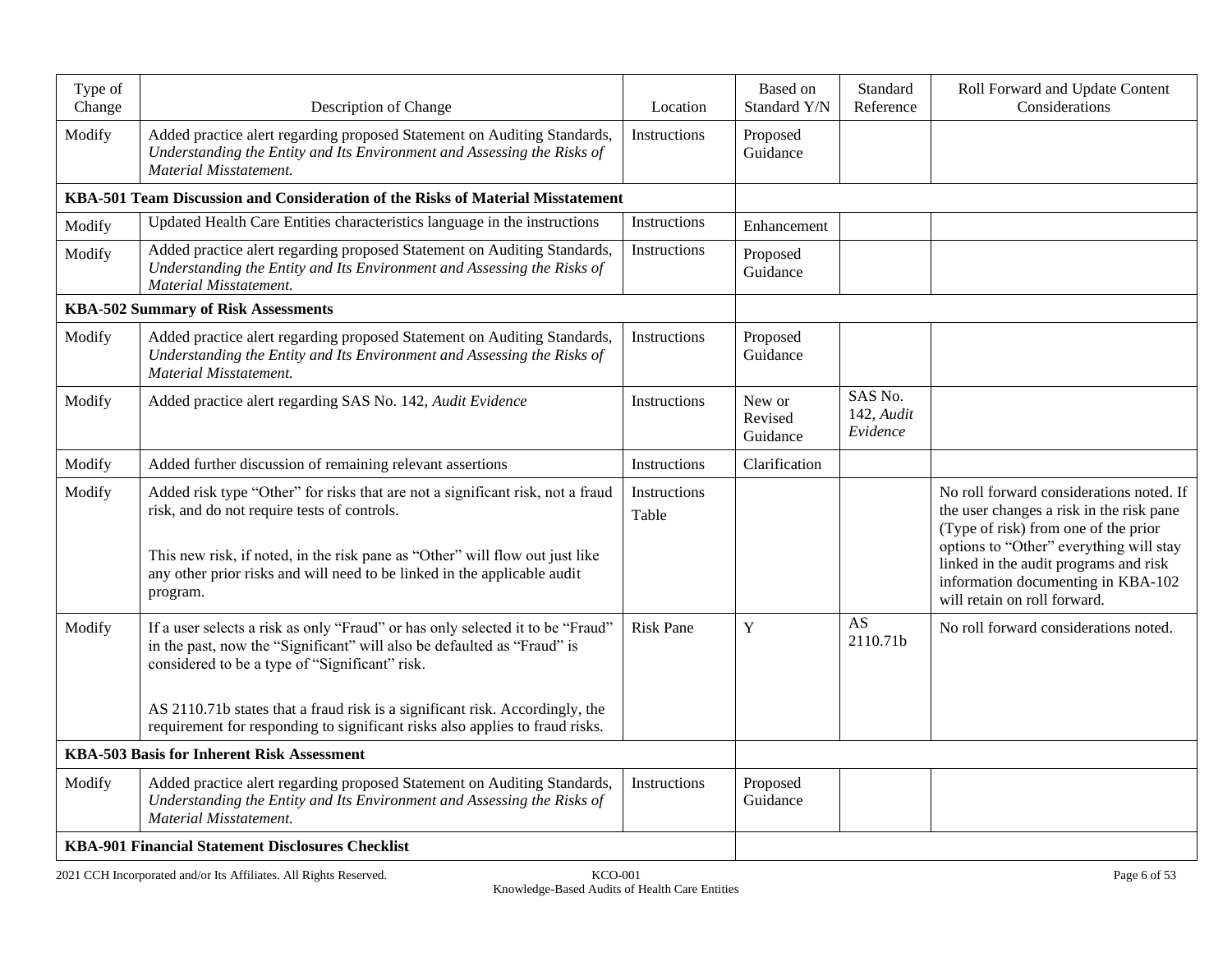| Type of<br>Change | Description of Change                                                                                                                                                         | Location                    | Based on<br>Standard Y/N       | Standard<br>Reference | Roll Forward and Update Content<br>Considerations |
|-------------------|-------------------------------------------------------------------------------------------------------------------------------------------------------------------------------|-----------------------------|--------------------------------|-----------------------|---------------------------------------------------|
| Modify            | Current through ASU No. 2021-03                                                                                                                                               | Instructions,<br>Procedures | New and<br>Revised<br>Guidance |                       |                                                   |
|                   | KBA-902 Audit Review and Approval Checklist                                                                                                                                   |                             |                                |                       |                                                   |
| Modify            | Added practice alert regarding proposed Statement on Auditing Standards,<br>Understanding the Entity and Its Environment and Assessing the Risks of<br>Material Misstatement. | Instructions                | Proposed<br>Guidance           |                       |                                                   |

# **KBA-901 Financial Statement Disclosures Checklist**

Note: Footnote examples can be found on CCH ARM Accounting Research Manager as follows:

- 1. GAAP Financial Statement Disclosures Manual
- 2. Best Practices in Presentation and Disclosure
- 3. 10-K Lookup

| Type of<br>Change        | Description of Change                                                                                                                                                                                                                                                                                                                                                                                                                                                                                                                                                                                                                                                                                                                                                                                                            | Roll Forward and Update Content Considerations |
|--------------------------|----------------------------------------------------------------------------------------------------------------------------------------------------------------------------------------------------------------------------------------------------------------------------------------------------------------------------------------------------------------------------------------------------------------------------------------------------------------------------------------------------------------------------------------------------------------------------------------------------------------------------------------------------------------------------------------------------------------------------------------------------------------------------------------------------------------------------------|------------------------------------------------|
| <b>Table of Contents</b> |                                                                                                                                                                                                                                                                                                                                                                                                                                                                                                                                                                                                                                                                                                                                                                                                                                  |                                                |
| Updated                  | Updated Section 320 to remove "and Equity" from Investments – Debt and Equity Securities                                                                                                                                                                                                                                                                                                                                                                                                                                                                                                                                                                                                                                                                                                                                         |                                                |
| Removed                  | Removed Section "Cost Method Investments" from ASC 325 Investments – Other                                                                                                                                                                                                                                                                                                                                                                                                                                                                                                                                                                                                                                                                                                                                                       |                                                |
|                          | <b>Generally Accepted Accounting Principles (ASC 105)</b>                                                                                                                                                                                                                                                                                                                                                                                                                                                                                                                                                                                                                                                                                                                                                                        |                                                |
| Overall                  |                                                                                                                                                                                                                                                                                                                                                                                                                                                                                                                                                                                                                                                                                                                                                                                                                                  |                                                |
| New                      | Note: The presentation and disclosure requirements in item 1 below are prescribed by ASU No.<br>2020-10, <i>Codification Improvements</i> , which is effective for (a) public business entities, (b) not-for-<br>profit entities that have issued, or are conduit bond obligors for, securities that are traded, listed, or<br>quoted on an exchange or an over-the-counter market, and (c) employee benefit plans that file or<br>furnish financial statements with or to the Securities and Exchange Commission for annual periods<br>beginning after December 15, 2020, including interim periods within those annual periods. For all<br>other entities, the requirements are effective for annual periods beginning after December 15, 2021<br>and interim periods within annual periods beginning after December 15, 2022. |                                                |
|                          | An entity should recognize and present separately the cumulative effect of the change in<br>accounting principle of ASU No. 2020-10 as an adjustment to the opening balance of retained<br>earnings (or other appropriate components of equity or net assets in the balance sheet) as of the                                                                                                                                                                                                                                                                                                                                                                                                                                                                                                                                     |                                                |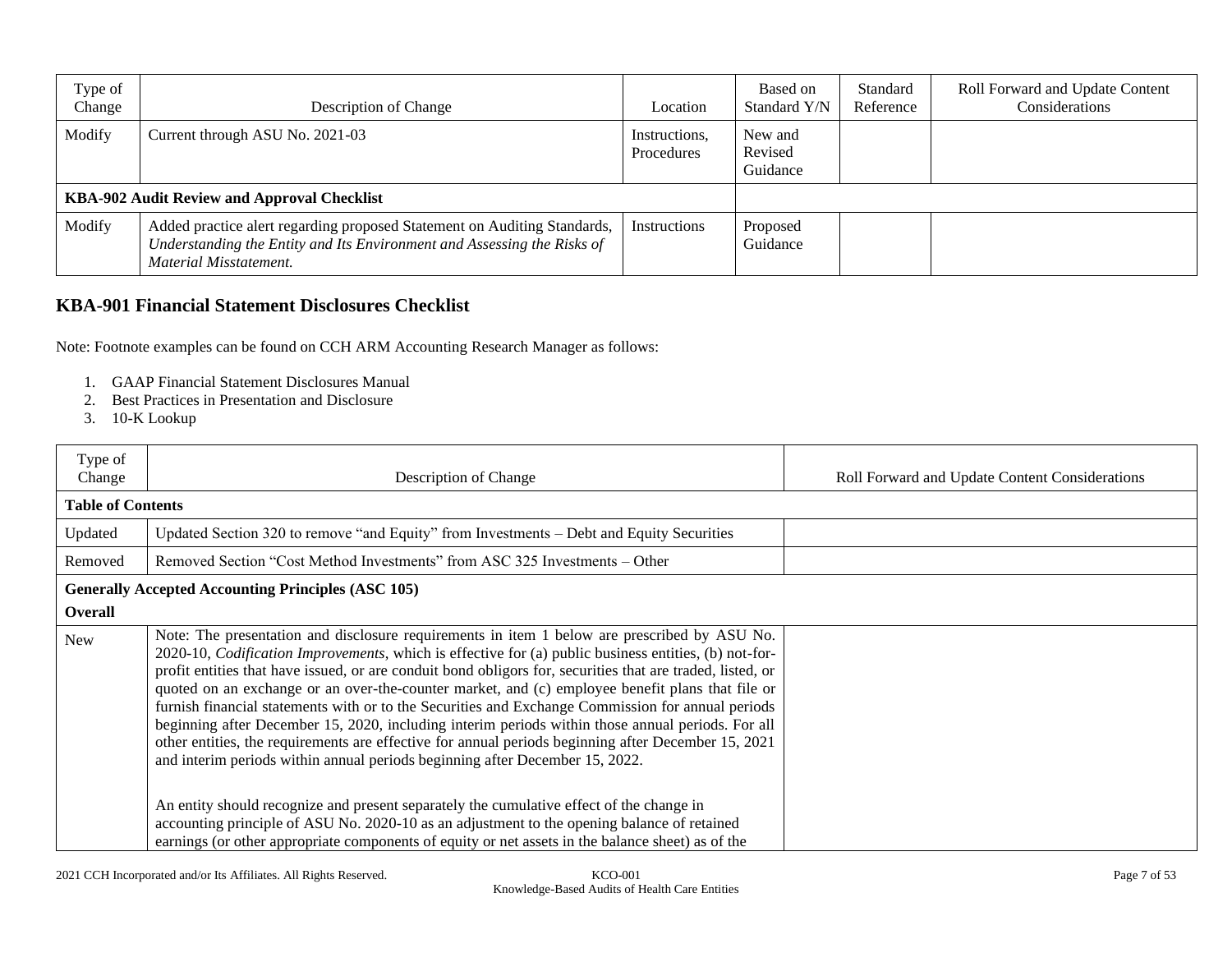| Type of        |                                                                                                                                                                                                                                                                                                                                                                                                                                                                                                                                                                                                                                                                                                                                                                                                                                                                                                                                                                                   |                                                |
|----------------|-----------------------------------------------------------------------------------------------------------------------------------------------------------------------------------------------------------------------------------------------------------------------------------------------------------------------------------------------------------------------------------------------------------------------------------------------------------------------------------------------------------------------------------------------------------------------------------------------------------------------------------------------------------------------------------------------------------------------------------------------------------------------------------------------------------------------------------------------------------------------------------------------------------------------------------------------------------------------------------|------------------------------------------------|
| Change         | Description of Change                                                                                                                                                                                                                                                                                                                                                                                                                                                                                                                                                                                                                                                                                                                                                                                                                                                                                                                                                             | Roll Forward and Update Content Considerations |
|                | beginning of the period in which it is first applied. The cumulative-effect adjustment is the<br>difference between the amounts recognized in the balance sheet before initial application of ASU<br>No. 2020-10 and the amounts recognized in the balance sheet at initial application of ASU No.<br>2020-10.                                                                                                                                                                                                                                                                                                                                                                                                                                                                                                                                                                                                                                                                    |                                                |
|                | Early application of ASU No. 2020-10 is permitted for any annual or interim period for which the<br>entity's financial statements have not yet been issued (public business entities) or for which<br>financial statements are available to be issued (all other entities).                                                                                                                                                                                                                                                                                                                                                                                                                                                                                                                                                                                                                                                                                                       |                                                |
|                | An entity may elect to apply ASU No. 2020-10 retrospectively. (ASC 105-10-65-6)                                                                                                                                                                                                                                                                                                                                                                                                                                                                                                                                                                                                                                                                                                                                                                                                                                                                                                   |                                                |
| <b>New</b>     | Have the following transitional disclosures related to the adoption of ASU No. 2020-10 been made<br>in each interim and annual periods of adoption (ASC 105-10-65-6):<br>1. The nature of a change in accounting principle to ASU No. 2020-10?<br>The reason for the change?<br>2.                                                                                                                                                                                                                                                                                                                                                                                                                                                                                                                                                                                                                                                                                                |                                                |
|                | <b>Statement of Shareholder Equity (ASC 215)</b>                                                                                                                                                                                                                                                                                                                                                                                                                                                                                                                                                                                                                                                                                                                                                                                                                                                                                                                                  |                                                |
| <b>Overall</b> |                                                                                                                                                                                                                                                                                                                                                                                                                                                                                                                                                                                                                                                                                                                                                                                                                                                                                                                                                                                   |                                                |
| Removed        | Note: The presentation and disclosure requirements in item 10 below have been superseded by the<br>amendments in ASU No. 2017-07, Compensation - Retirement Benefits (Topic 715): Improving the<br>Presentation of Net Periodic Pension Cost and Net Periodic Postretirement Benefit Cost, which is<br>effective for public business entities, for annual periods beginning after December 15, 2017,<br>including interim periods within those annual periods. For all other entities, the requirements are<br>effective for annual periods beginning after December 15, 2018, and interim periods within annual<br>periods beginning after December 15, 2019. Thereafter, the presentation and disclosure requirements<br>in item 11 below should be followed. Early adoption is permitted as of the beginning of an annual<br>period for which financial statements (interim or annual) have not been issued or have not been made<br>available for issuance. (ASC 715-20-65-3) |                                                |
| Removed        | For the information required in item 9 above that is presented on the face of the statement where net<br>income is presented, have the following disclosures been made parenthetically (ASC 220-10-45-<br>$17A)$ :<br>1. The effect of significant reclassification amounts on the respective line items of net income,<br>by component of other comprehensive income?<br>2. The aggregate tax effect of all significant reclassifications on the line item for income tax<br>benefit or expense?<br><i>Note:</i> For items 10a. and 10b. above, if an entity is unable to identify the line item of net income<br>affected by any significant amount reclassified out of accumulated other comprehensive income in<br>a reporting period, including when all reclassifications for the period are not to net income in their<br>entirety, the entity must disclose the information for that amount as required in item 12 below.                                                 |                                                |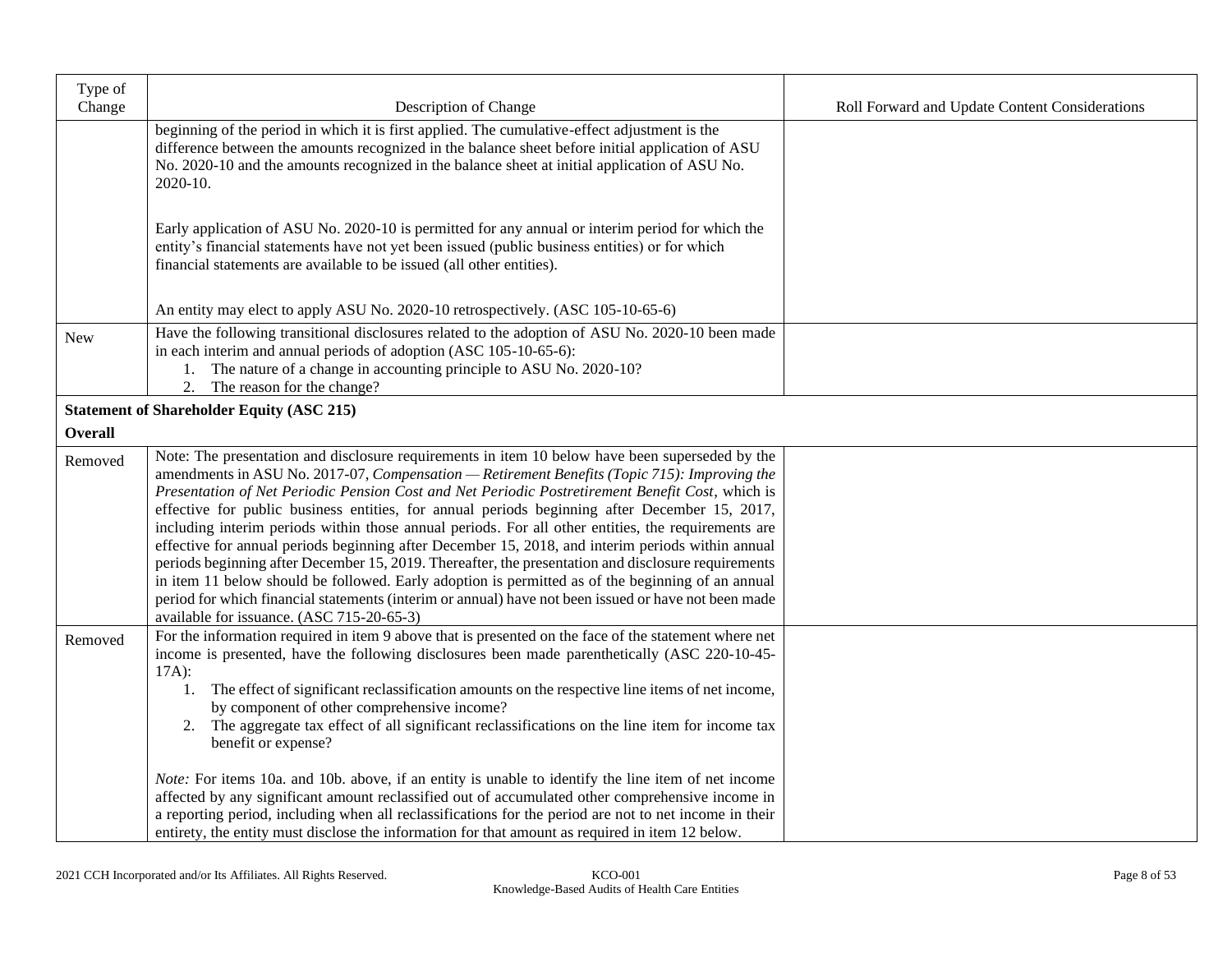| Type of |                                                                                                                                                                                                          |                                                |
|---------|----------------------------------------------------------------------------------------------------------------------------------------------------------------------------------------------------------|------------------------------------------------|
| Change  | Description of Change                                                                                                                                                                                    | Roll Forward and Update Content Considerations |
| Removed | Note: The presentation and disclosure requirements in item 10 above have been superseded by the<br>amendments in ASU No. 2017-07, Compensation - Retirement Benefits (Topic 715): Improving the          |                                                |
|         | Presentation of Net Periodic Pension Cost and Net Periodic Postretirement Benefit Cost, which is                                                                                                         |                                                |
|         | effective for public business entities, for annual periods beginning after December 15, 2017,                                                                                                            |                                                |
|         | including interim periods within those annual periods. For all other entities, the requirements are                                                                                                      |                                                |
|         | effective for annual periods beginning after December 15, 2018, and interim periods within annual                                                                                                        |                                                |
|         | periods beginning after December 15, 2019. Thereafter, the presentation and disclosure requirements<br>in item 11 below should be followed. Early adoption is permitted as of the beginning of an annual |                                                |
|         | period for which financial statements (interim or annual) have not been issued or have not been made                                                                                                     |                                                |
|         | available for issuance. (ASC 715-20-65-3)                                                                                                                                                                |                                                |
| Removed | Note: The presentation and disclosure requirements in items 16 through 20 below are prescribed by                                                                                                        |                                                |
|         | ASU No. 2018-02, Income Statement-Reporting Comprehensive Income (Topic 220):                                                                                                                            |                                                |
|         | Reclassification of Certain Tax Effects from Accumulated Other Comprehensive Income, which is                                                                                                            |                                                |
|         | effective for fiscal years, and interim periods within those fiscal years, beginning after December 15,                                                                                                  |                                                |
|         | 2018. (ASC 220-10-65-4) [ASU No. 2018-02 addresses presentation and disclosure of certain<br>income tax effects resulting from the "Tax Cuts and Jobs Act."]                                             |                                                |
|         |                                                                                                                                                                                                          |                                                |
|         | Early adoption is permitted, including adoption in any interim period for:                                                                                                                               |                                                |
|         | 1. Public business entities for periods for which financial statements have not yet been                                                                                                                 |                                                |
|         | issued; and                                                                                                                                                                                              |                                                |
|         | 2. All other entities for periods for which financial statements have not yet been made                                                                                                                  |                                                |
|         | available for issuance.                                                                                                                                                                                  |                                                |
|         | An entity should apply ASU No. 2018-02 using one of the following two methods:                                                                                                                           |                                                |
|         | 1. At the beginning of the period (annual or interim) of adoption; or                                                                                                                                    |                                                |
|         | 2. Retrospectively to each period (or periods) in which the income tax effects of H.R.1, An                                                                                                              |                                                |
|         | Act to Provide for Reconciliation Pursuant to Titles II and V of the Concurrent Resolution                                                                                                               |                                                |
|         | on the Budget for Fiscal Year 2018 (Tax Cuts and Jobs Act), related to items remaining in                                                                                                                |                                                |
|         | accumulated other comprehensive income are recognized.                                                                                                                                                   |                                                |
| Removed | Have the following been disclosed in the first interim and annual period of adoption for entities that                                                                                                   |                                                |
|         | elect to apply ASU No. 2018-02 at the beginning of the period (annual or interim) of adoption (ASC                                                                                                       |                                                |
|         | $220-10-65-4$ :<br>1. The nature of and reason for the change in accounting principle?                                                                                                                   |                                                |
|         | The effect of the change on the affected financial statement line items?                                                                                                                                 |                                                |
| Removed | Have the following been disclosed in the first interim and annual period of adoption for entities that                                                                                                   |                                                |
|         | elect to apply ASU No. 2018-02 retrospectively (ASC 220-10-65-4):                                                                                                                                        |                                                |
|         | 1. The nature of and reason for the change in accounting principle?                                                                                                                                      |                                                |
|         | A description of the prior-period information that has been retrospectively adjusted?                                                                                                                    |                                                |
|         | 3. The effect of the change on the affected financial statement line items?                                                                                                                              |                                                |
|         | <b>Statement of Cash Flows (ASC 230)</b>                                                                                                                                                                 |                                                |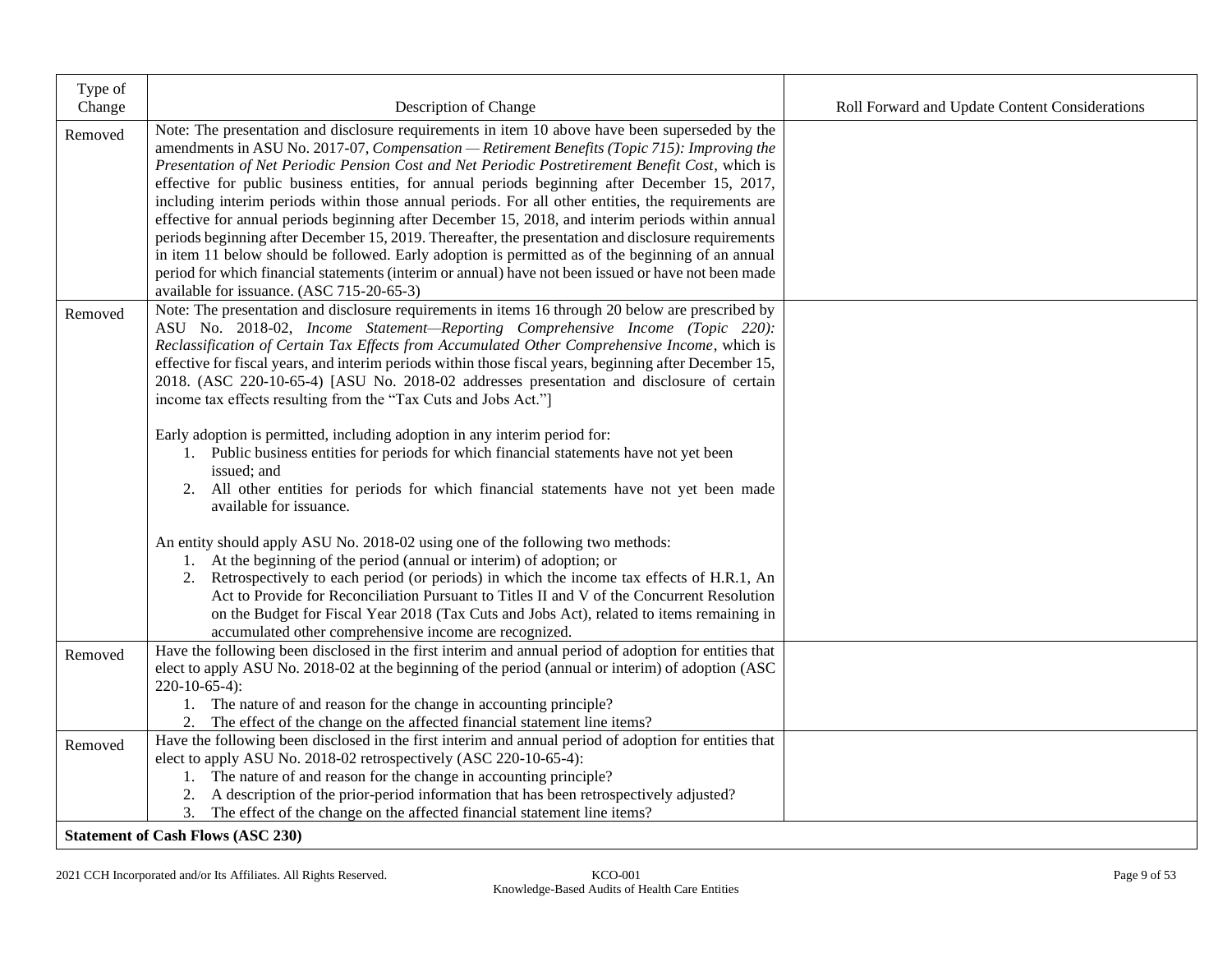| Type of<br>Change | Description of Change                                                                                                                                                                | Roll Forward and Update Content Considerations |
|-------------------|--------------------------------------------------------------------------------------------------------------------------------------------------------------------------------------|------------------------------------------------|
| Removed           | Note: The presentation and disclosure requirements in items 1 and 2 below have been superseded by                                                                                    |                                                |
|                   | the amendments in ASU No. 2016-18, Statement of Cash Flows (Topic 230): Restricted Cash, which                                                                                       |                                                |
|                   | is effective on a retrospective basis for public business entities for fiscal years beginning after                                                                                  |                                                |
|                   | December 15, 2017, and interim periods within those fiscal years. For all other entities, the                                                                                        |                                                |
|                   | requirements are effective on a retrospective basis for fiscal years beginning after December 15,                                                                                    |                                                |
|                   | 2018, and interim periods within fiscal years beginning after December 15, 2019. Thereafter, the                                                                                     |                                                |
|                   | presentation and disclosure requirements in items 3 through 6 below should be followed. Early                                                                                        |                                                |
|                   | adoption is permitted, including adoption in an interim period. If an entity early adopts ASU No.                                                                                    |                                                |
|                   | 2016-18 in an interim period, any adjustments should be reflected as of the beginning of the fiscal                                                                                  |                                                |
|                   | year that includes that interim period. (ASC 230-10-65-3)                                                                                                                            |                                                |
| Removed           | Are the beginning and ending balances of cash and cash equivalents as shown in the statement of                                                                                      |                                                |
|                   | cash flows the same amounts as similarly titled line items or subtotals shown in the balance sheet?                                                                                  |                                                |
|                   | (ASC 230-10-45-4) (Note: The statement of cash flows should use descriptive terms such as cash or                                                                                    |                                                |
|                   | cash and cash equivalents, rather than ambiguous terms such as funds.)                                                                                                               |                                                |
| Removed           | Does the statement of cash flows report net cash provided or used by operating, investing, and                                                                                       |                                                |
|                   | financing activities and the net effect of those cash flows on cash and cash equivalents during the                                                                                  |                                                |
|                   | period in a manner that reconciles beginning and ending cash and cash equivalents? (ASC 230-10-                                                                                      |                                                |
|                   | 45-1; 230-10-45-10; 230-10-45-24; 205-20-50-5B(c)) (Note: Separate disclosure of cash flows<br>pertaining to discontinued operations reflected in those categories is not required.) |                                                |
|                   | Note: The presentation and disclosure requirements in items 1 and 2 above have been superseded by                                                                                    |                                                |
| Removed           | the amendments in ASU No. 2016-18, Statement of Cash Flows (Topic 230): Restricted Cash, which                                                                                       |                                                |
|                   | is effective on a retrospective basis for public business entities for fiscal years beginning after                                                                                  |                                                |
|                   | December 15, 2017, and interim periods within those fiscal years. For all other entities, the                                                                                        |                                                |
|                   | requirements are effective on a retrospective basis for fiscal years beginning after December 15,                                                                                    |                                                |
|                   | 2018, and interim periods within fiscal years beginning after December 15, 2019. Thereafter, the                                                                                     |                                                |
|                   | presentation and disclosure requirements in items 3 through 6 below should be followed. Early                                                                                        |                                                |
|                   | adoption is permitted, including adoption in an interim period. If an entity early adopts ASU No.                                                                                    |                                                |
|                   | 2016-18 in an interim period, any adjustments should be reflected as of the beginning of the fiscal                                                                                  |                                                |
|                   | year that includes the interim period. (ASC 230-10-65-3)                                                                                                                             |                                                |
| Removed           | Have the disclosures required in ASC paragraphs $250-10-50-1$ (a) and $(b)(1)$ and $250-10-50-2$ (as                                                                                 |                                                |
|                   | applicable) been made in the first interim and annual period of adoption of ASU No. 2016-18? (See                                                                                    |                                                |
|                   | ASC Topic 250, Accounting Changes and Error Corrections)                                                                                                                             |                                                |
| Removed           | Note: The presentation and disclosure requirements in item 10b below have been superseded by the                                                                                     |                                                |
|                   | amendments in ASU No. 2016-15, Statement of Cash Flows (Topic 230): Classification of Certain                                                                                        |                                                |
|                   | Cash Receipts and Cash Payments, which is effective on a retrospective basis for public business                                                                                     |                                                |
|                   | entities for fiscal years beginning after December 15, 2017, and interim periods within those fiscal                                                                                 |                                                |
|                   | years. For all other entities, the requirements are effective on a retrospective basis for fiscal years                                                                              |                                                |
|                   | beginning after December 15, 2018, and interim periods within fiscal years beginning after                                                                                           |                                                |
|                   | December 15, 2019. Thereafter, the presentation and disclosure requirements in items 10c and 11                                                                                      |                                                |
|                   | below should be followed. Early adoption is permitted, including adoption in an interim period. (ASC                                                                                 |                                                |
|                   | $230-10-65-2$                                                                                                                                                                        |                                                |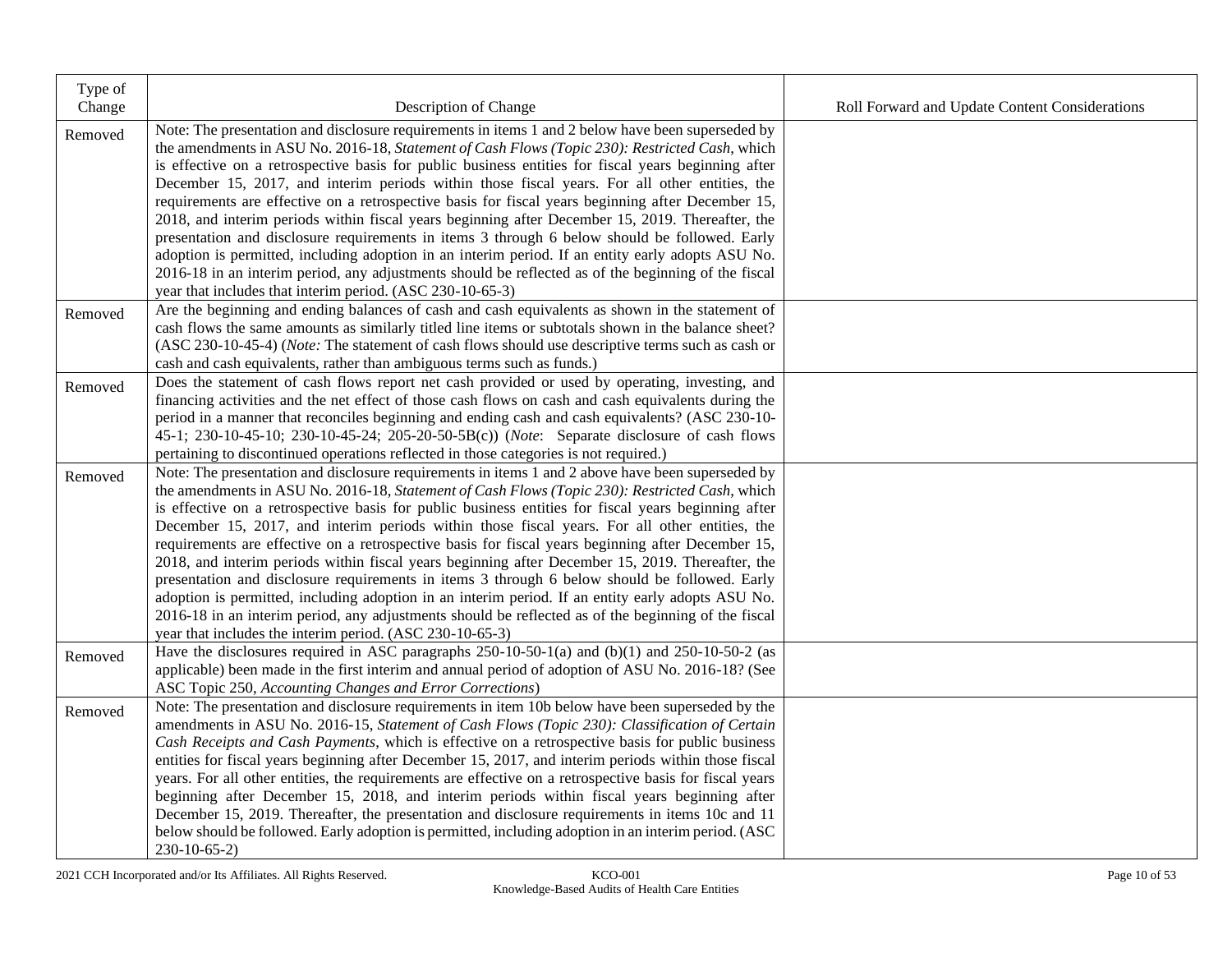| Type of |                                                                                                                                                                                                                                                                                                                                                                                                                                                                                                                                                                                                                                                                                                                                                                                                                                                                                                                                                                                                                                                                                                                                                                                                                                                                                                                                                                                                                                                                                                                            |                                                |
|---------|----------------------------------------------------------------------------------------------------------------------------------------------------------------------------------------------------------------------------------------------------------------------------------------------------------------------------------------------------------------------------------------------------------------------------------------------------------------------------------------------------------------------------------------------------------------------------------------------------------------------------------------------------------------------------------------------------------------------------------------------------------------------------------------------------------------------------------------------------------------------------------------------------------------------------------------------------------------------------------------------------------------------------------------------------------------------------------------------------------------------------------------------------------------------------------------------------------------------------------------------------------------------------------------------------------------------------------------------------------------------------------------------------------------------------------------------------------------------------------------------------------------------------|------------------------------------------------|
| Change  | Description of Change                                                                                                                                                                                                                                                                                                                                                                                                                                                                                                                                                                                                                                                                                                                                                                                                                                                                                                                                                                                                                                                                                                                                                                                                                                                                                                                                                                                                                                                                                                      | Roll Forward and Update Content Considerations |
|         | If it is impracticable to apply ASU No. 2016-15 retrospectively to any prior period presented, the<br>amendments should be applied as if the change was made prospectively as of the earliest date<br>practicable.<br>If an entity early adopts ASU No. 2016-15 in an interim period, any adjustments should be reflected<br>as of the beginning of the fiscal year that includes the interim period. In addition, an entity that elects<br>early adoption must adopt all of the amendments in ASU No. 2016-15 in the same period.<br>1. Are amounts of interest paid (net of amounts capitalized) and income taxes paid during the<br>period disclosed? (ASC 230-10-50-2)<br>The presentation and disclosure requirements in item 10b above have been superseded by the<br>amendments in ASU No. 2016-15, Statement of Cash Flows (Topic 230): Classification of Certain<br>Cash Receipts and Cash Payments, which is effective on a retrospective basis for public business<br>entities for fiscal years beginning after December 15, 2017, and interim periods within those fiscal<br>years. For all other entities, the requirements are effective on a retrospective basis for fiscal years<br>beginning after December 15, 2018, and interim periods within fiscal years beginning after<br>December 15, 2019. Thereafter, the presentation and disclosure requirements in items 10c and 11<br>below should be followed. Early adoption is permitted, including adoption in an interim period. (ASC<br>$230-10-65-2$ |                                                |
| Removed | Have the following transitional disclosures related to the adoption of ASU No. 2016-15 been made<br>in the first interim and annual period of adoption (ASC 230-10-65-2):<br>2. The nature of and reason for the change in accounting principle, including an explanation<br>of why the newly adopted accounting principle is preferable? (ASC 250-10-50-1(a))<br>The method of applying the change, including a description of the prior-period information<br>3.<br>that has been retrospectively adjusted, if any? (ASC 250-10-50-1(b)(1))<br>4. If retrospective application to any prior period is impracticable, disclosure of the reasons<br>therefore, and a description of the alternative method used to report the change? (ASC 250-<br>$10-50-1(b)(4)$                                                                                                                                                                                                                                                                                                                                                                                                                                                                                                                                                                                                                                                                                                                                                         |                                                |
| Removed | Note: The presentation and disclosure requirements in item 15 below have been superseded by the<br>amendments in ASU No. 2016-18, Statement of Cash Flows (Topic 230): Restricted Cash, which is<br>effective on a retrospective basis for public business entities for fiscal years beginning after<br>December 15, 2017, and interim periods within those fiscal years. For all other entities, the<br>requirements are effective on a retrospective basis for fiscal years beginning after December 15,<br>2018, and interim periods within fiscal years beginning after December 15, 2019. Thereafter, the<br>presentation and disclosure requirements in item 16 below should be followed. Early adoption is<br>permitted, including adoption in an interim period. If an entity early adopts ASU No. 2016-18 in an<br>interim period, any adjustments should be reflected as of the beginning of the fiscal year that includes<br>the interim period. $(ASC 230-10-65-3)$                                                                                                                                                                                                                                                                                                                                                                                                                                                                                                                                            |                                                |
| Removed | Has the effect of exchange rate changes on cash balances held in foreign currencies been reported as<br>a separate part of the reconciliation of the change in cash and cash equivalents? (ASC 830-230-45-<br>1)                                                                                                                                                                                                                                                                                                                                                                                                                                                                                                                                                                                                                                                                                                                                                                                                                                                                                                                                                                                                                                                                                                                                                                                                                                                                                                           |                                                |
| Removed | Note: The presentation and disclosure requirements in item 15 above have been superseded by the<br>amendments in ASU No. 2016-18, Statement of Cash Flows (Topic 230): Restricted Cash, which is                                                                                                                                                                                                                                                                                                                                                                                                                                                                                                                                                                                                                                                                                                                                                                                                                                                                                                                                                                                                                                                                                                                                                                                                                                                                                                                           |                                                |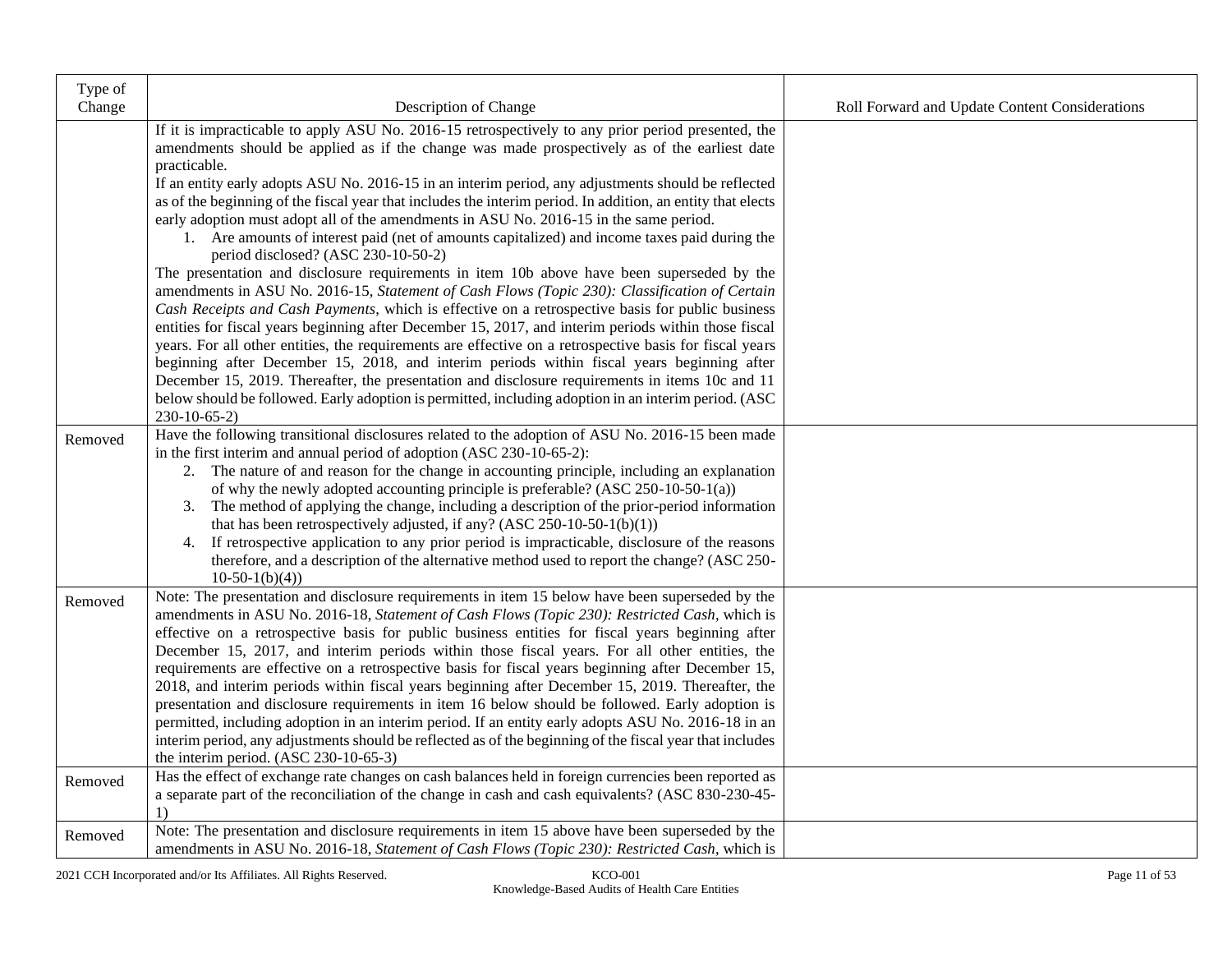| Type of<br>Change            | Description of Change                                                                                                                                                                                                                                                                                                                                                                                                                                                                                                                                                                                                                                                                                                                                                                                                                                                                                                                                                                                                                                                                                                                                                                                              | Roll Forward and Update Content Considerations |
|------------------------------|--------------------------------------------------------------------------------------------------------------------------------------------------------------------------------------------------------------------------------------------------------------------------------------------------------------------------------------------------------------------------------------------------------------------------------------------------------------------------------------------------------------------------------------------------------------------------------------------------------------------------------------------------------------------------------------------------------------------------------------------------------------------------------------------------------------------------------------------------------------------------------------------------------------------------------------------------------------------------------------------------------------------------------------------------------------------------------------------------------------------------------------------------------------------------------------------------------------------|------------------------------------------------|
|                              | effective on a retrospective basis for public business entities for fiscal years beginning after<br>December 15, 2017, and interim periods within those fiscal years. For all other entities, the<br>requirements are effective on a retrospective basis for fiscal years beginning after December 15,<br>2018, and interim periods within fiscal years beginning after December 15, 2019. Thereafter, the<br>presentation and disclosure requirements in item 16 below should be followed. Early adoption is<br>permitted, including adoption in an interim period. If an entity early adopts ASU No. 2016-18 in an<br>interim period, any adjustments should be reflected as of the beginning of the fiscal year that includes<br>the interim period. $(ASC 230-10-65-3)$                                                                                                                                                                                                                                                                                                                                                                                                                                        |                                                |
|                              | <b>Accounting Changes and Error Corrections (ASC 250)</b>                                                                                                                                                                                                                                                                                                                                                                                                                                                                                                                                                                                                                                                                                                                                                                                                                                                                                                                                                                                                                                                                                                                                                          |                                                |
| <b>Error Corrections</b>     |                                                                                                                                                                                                                                                                                                                                                                                                                                                                                                                                                                                                                                                                                                                                                                                                                                                                                                                                                                                                                                                                                                                                                                                                                    |                                                |
| Updated                      | Have error corrections that are material to an interim period, but not material to the estimated<br>income for the full fiscal year, or to the trend of earnings, been disclosed separately in the interim<br>period? (ASC 250-10-45-27 and 250-10-50-12) (Note: In considering materiality for the purpose of<br>reporting the correction of an error, amounts should be related to the estimated income for the full<br>fiscal year and also to the effect on the trend of earnings.)                                                                                                                                                                                                                                                                                                                                                                                                                                                                                                                                                                                                                                                                                                                            | Disclosure will retain on roll forward         |
|                              | <b>Interim Reporting (ASC 270)</b>                                                                                                                                                                                                                                                                                                                                                                                                                                                                                                                                                                                                                                                                                                                                                                                                                                                                                                                                                                                                                                                                                                                                                                                 |                                                |
| <b>Overall</b>               |                                                                                                                                                                                                                                                                                                                                                                                                                                                                                                                                                                                                                                                                                                                                                                                                                                                                                                                                                                                                                                                                                                                                                                                                                    |                                                |
| Updated                      | When costs and expenses incurred in an interim period cannot be readily identified with the<br>activities or benefits of other interim periods, have such costs and expenses been charged to the<br>interim period in which incurred and have disclosures been made in the notes to financial<br>statements about the nature and amount of such costs and expenses? (ASC 270-10-45-7, 45-8, and<br>270-10-50-1B) (Note: Disclosure is not required if items of a comparable nature are included in<br>both the current interim period and the corresponding interim period of the preceding year.)                                                                                                                                                                                                                                                                                                                                                                                                                                                                                                                                                                                                                 | Disclosure will retain on roll forward         |
| <b>Receivables (ASC 310)</b> |                                                                                                                                                                                                                                                                                                                                                                                                                                                                                                                                                                                                                                                                                                                                                                                                                                                                                                                                                                                                                                                                                                                                                                                                                    |                                                |
|                              | <b>Nonrefundable Fees and Other Costs</b>                                                                                                                                                                                                                                                                                                                                                                                                                                                                                                                                                                                                                                                                                                                                                                                                                                                                                                                                                                                                                                                                                                                                                                          |                                                |
| <b>New</b>                   | Note: The presentation and disclosure requirements in item 9 below are prescribed by ASU No.<br>2020-08, Codification Improvements to Subtopic 310-20, Receivables-Nonrefundable Fees and<br>Other Costs, which is effective for public business entities, for fiscal years, and interim periods<br>within those fiscal years, beginning after December 15, 2020. Early application is not permitted for<br>public business entities. For all other entities, the requirements are effective for fiscal years<br>beginning after December 15, 2021, and interim periods within fiscal years beginning after<br>December 15, 2022. Early application of ASU No. 2020-08 is permitted for all other entities for<br>fiscal years beginning after December 15, 2020, including interim periods within those fiscal years.<br>An entity should apply ASU No. 2020-08 prospectively by resetting the effective yield to the<br>extent that the amortized cost basis of an existing individual callable debt security exceeds the<br>amount repayable by the issuer at the next earliest call date, unless the guidance in ASC paragraph<br>310-20-35-26 is applied to consider estimated prepayments. (ASC 310-20-65-2) |                                                |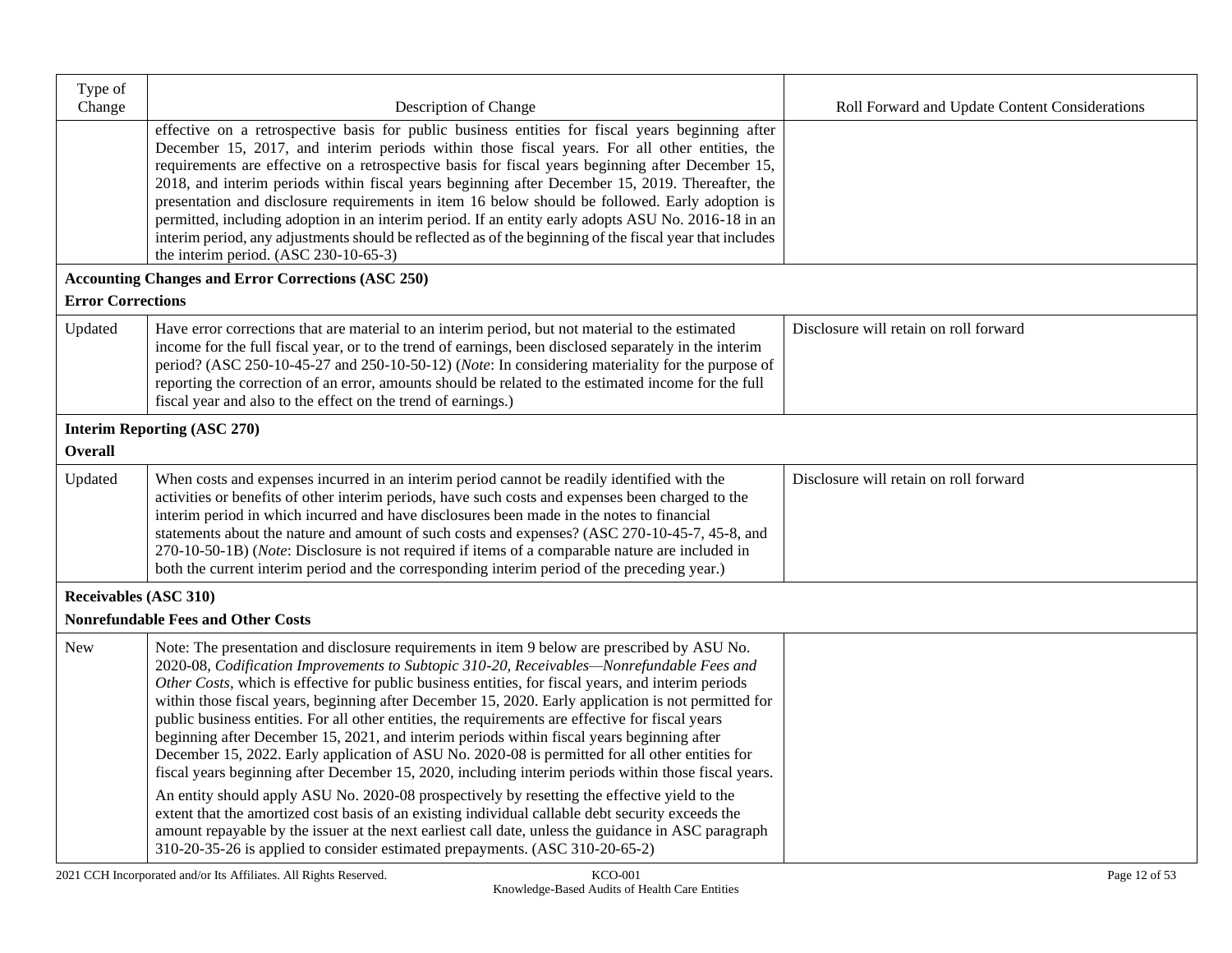| Type of<br>Change | Description of Change                                                                                                                                                                                                                                                                                                                                                                                                                                                                                                                                                                                                                                                                                                                                                                               | Roll Forward and Update Content Considerations |
|-------------------|-----------------------------------------------------------------------------------------------------------------------------------------------------------------------------------------------------------------------------------------------------------------------------------------------------------------------------------------------------------------------------------------------------------------------------------------------------------------------------------------------------------------------------------------------------------------------------------------------------------------------------------------------------------------------------------------------------------------------------------------------------------------------------------------------------|------------------------------------------------|
| New               | Have the following transitional disclosures related to the adoption of ASU No. 2020-08 been made<br>in each interim and annual periods of adoption (ASC 310-20-65-2):                                                                                                                                                                                                                                                                                                                                                                                                                                                                                                                                                                                                                               |                                                |
|                   | 1. The nature of the change in accounting principle, including an explanation of the newly<br>adopted accounting principle?<br>2. The method of applying the change?                                                                                                                                                                                                                                                                                                                                                                                                                                                                                                                                                                                                                                |                                                |
|                   | <b>Investments – Debt Securities (ASC 320)</b>                                                                                                                                                                                                                                                                                                                                                                                                                                                                                                                                                                                                                                                                                                                                                      |                                                |
| <b>Overall</b>    |                                                                                                                                                                                                                                                                                                                                                                                                                                                                                                                                                                                                                                                                                                                                                                                                     |                                                |
| Removed           | Note: The presentation and disclosure requirements in item 1 (b) below have been superseded by<br>the amendments in ASU No. 2016-01, <i>Financial Instruments – Overall (Subtopic 825-10)</i> :<br>Recognition and Measurement of Financial Assets and Financial Liabilities, which is effective for<br>public business entities for fiscal years, and interim periods within those fiscal years, beginning<br>after December 15, 2017. For all other entities, the requirements are effective for fiscal years<br>beginning after December 15, 2018, and interim periods within fiscal years beginning after<br>December 15, 2019. Thereafter, the presentation and disclosure requirements in item 1 (c) below<br>should be followed. (ASC 825-10-65-2)                                           |                                                |
| Removed           | Two separate line items displaying the fair value and non-fair-value carrying amounts?                                                                                                                                                                                                                                                                                                                                                                                                                                                                                                                                                                                                                                                                                                              |                                                |
| Removed           | Note: The presentation and disclosure requirements in item 1 (b) above have been superseded by<br>the amendments in ASU No. 2016-01, Financial Instruments – Overall (Subtopic 825-10):<br>Recognition and Measurement of Financial Assets and Financial Liabilities, which is effective for<br>public business entities for fiscal years, and interim periods within those fiscal years, beginning<br>after December 15, 2017. For all other entities, the requirements are effective for fiscal years<br>beginning after December 15, 2018, and interim periods within fiscal years beginning after<br>December 15, 2019. Thereafter, the presentation and disclosure requirements in item 1 (c) below<br>should be followed. (ASC 825-10-65-2)                                                   |                                                |
| Removed           | Note: The presentation and disclosure requirements in item 3 below have been superseded by the<br>amendments in ASU No. 2016-01, Financial Instruments - Overall (Subtopic 825-10):<br>Recognition and Measurement of Financial Assets and Financial Liabilities, which is effective for<br>public business entities for fiscal years, and interim periods within those fiscal years, beginning<br>after December 15, 2017. For all other entities, the requirements are effective for fiscal years<br>beginning after December 15, 2018, and interim periods within fiscal years beginning after<br>December 15, 2019. Thereafter, the presentation and disclosure requirements in ASC Section 740-<br>20-45 should be followed (see "Income Taxes-Intraperiod Tax Allocation"). (ASC 825-10-65-2) |                                                |
| Removed           | For deferred tax assets that have been recognized relating to net unrealized losses on available-for-<br>sale securities, have the following presentation matters been followed:                                                                                                                                                                                                                                                                                                                                                                                                                                                                                                                                                                                                                    |                                                |
|                   | 1. If the entity recognizes a valuation allowance at the same time that it establishes the<br>deferred tax asset (or in a later interim period of the same fiscal year in which the deferred<br>tax asset is recognized), has the offsetting entry to the valuation allowance been reported                                                                                                                                                                                                                                                                                                                                                                                                                                                                                                         |                                                |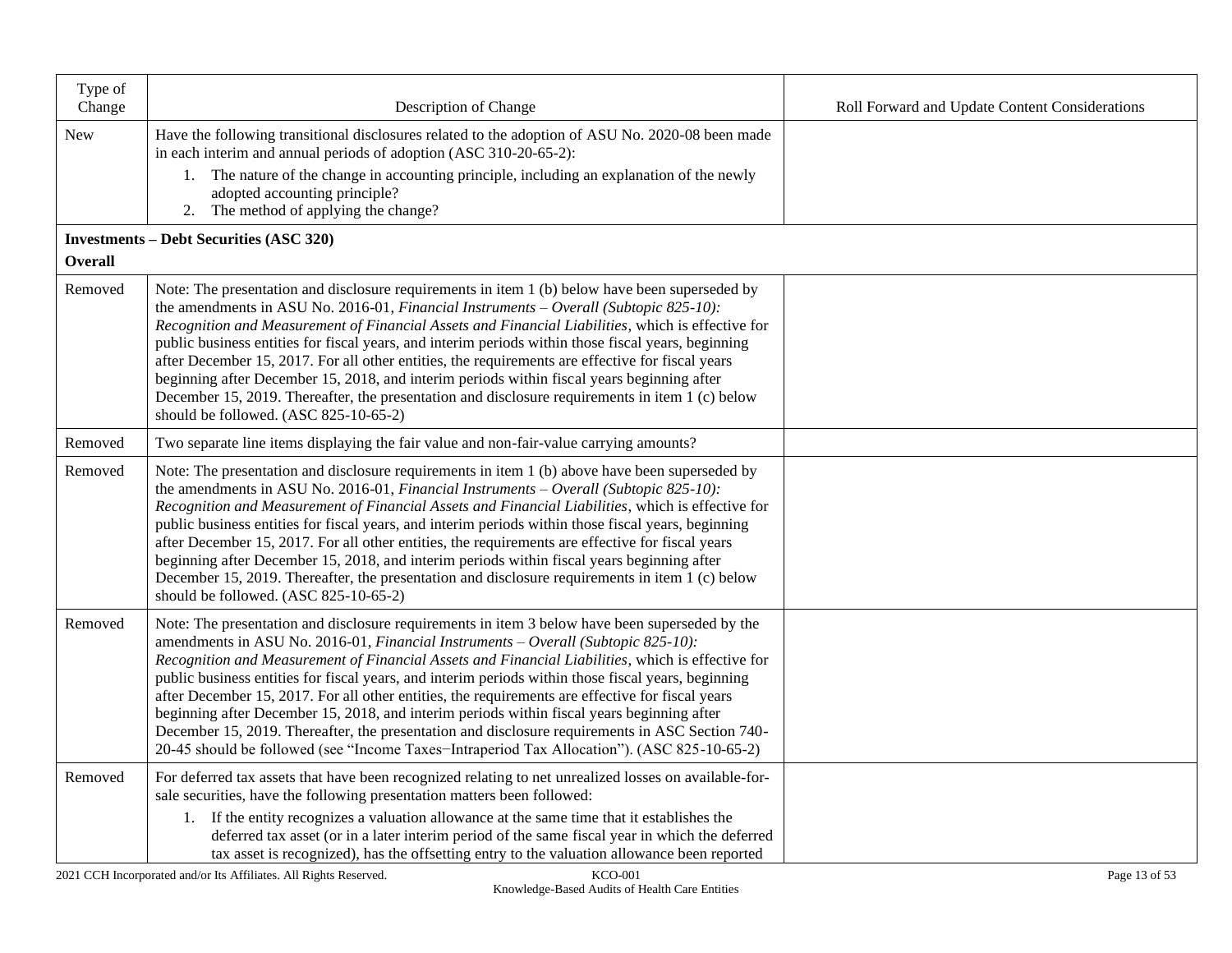| Type of        |                                                                                                                                                                                                                                                                                                                                                                                                                                                                                                                                                                                                                                                                                                                                                                                                                                                                                                                                                                                                                                                                                                                                                                                                                                                                                                                                                                                                                                                                                                                                                                                                                                                                                                                                                                                                                                                                                                                                                                                                                                                                                                                                                                                                          |                                                |
|----------------|----------------------------------------------------------------------------------------------------------------------------------------------------------------------------------------------------------------------------------------------------------------------------------------------------------------------------------------------------------------------------------------------------------------------------------------------------------------------------------------------------------------------------------------------------------------------------------------------------------------------------------------------------------------------------------------------------------------------------------------------------------------------------------------------------------------------------------------------------------------------------------------------------------------------------------------------------------------------------------------------------------------------------------------------------------------------------------------------------------------------------------------------------------------------------------------------------------------------------------------------------------------------------------------------------------------------------------------------------------------------------------------------------------------------------------------------------------------------------------------------------------------------------------------------------------------------------------------------------------------------------------------------------------------------------------------------------------------------------------------------------------------------------------------------------------------------------------------------------------------------------------------------------------------------------------------------------------------------------------------------------------------------------------------------------------------------------------------------------------------------------------------------------------------------------------------------------------|------------------------------------------------|
| Change         | Description of Change<br>in the component of other comprehensive income classified as unrealized gains and losses<br>on certain investments in debt and equity securities? (ASC 320-10-45-3)<br>If the entity initially decided that no valuation allowance was required at the time it<br>2.<br>established the deferred tax asset but, in a subsequent fiscal year, decides to recognize a<br>valuation allowance, has the offsetting entry to the valuation allowance been included as<br>an item in determining income from continuing operations (i.e., not in other<br>comprehensive income)? (ASC 320-10-45-4)<br>3. If, subsequent to the year the deferred tax asset and related valuation allowance were<br>recognized, an entity makes a change in judgment about the level of future years' taxable<br>income such that all or a portion of that valuation allowance is no longer warranted, have<br>any reversals in the valuation allowance due to such change been included as an item in<br>determining income from continuing operations? (ASC 320-10-45-5)<br>4. If, subsequent to the year the deferred tax asset and related valuation allowance were<br>recognized, an entity generates taxable income in the current year that can use the benefit<br>of the deferred tax asset, has the elimination or reduction of the valuation allowance been<br>allocated to that taxable income? (ASC 320-10-45-5)<br>5. If in the current year the entity recognizes a valuation allowance at the same time that it<br>establishes the deferred tax asset:<br>a. Has the entity determined the extent to which the valuation allowance is directly<br>related to the unrealized loss and the other previously recognized deductible<br>temporary differences (e.g., an accrual for <i>other</i> postemployment benefits)?<br>$(ASC 320-10-45-6)$<br>b. Has the offsetting entry to the valuation allowance been reported in the<br>component of other comprehensive income classified as unrealized gains and<br>losses on available-for-sale securities only to the extent the valuation allowance<br>is directly related to the unrealized loss on the available-for-sale securities that | Roll Forward and Update Content Considerations |
|                | arose in the current year? (ASC 320-10-45-6)                                                                                                                                                                                                                                                                                                                                                                                                                                                                                                                                                                                                                                                                                                                                                                                                                                                                                                                                                                                                                                                                                                                                                                                                                                                                                                                                                                                                                                                                                                                                                                                                                                                                                                                                                                                                                                                                                                                                                                                                                                                                                                                                                             |                                                |
| <b>Overall</b> | <b>Investments - Equity Securities (ASC 321)</b>                                                                                                                                                                                                                                                                                                                                                                                                                                                                                                                                                                                                                                                                                                                                                                                                                                                                                                                                                                                                                                                                                                                                                                                                                                                                                                                                                                                                                                                                                                                                                                                                                                                                                                                                                                                                                                                                                                                                                                                                                                                                                                                                                         |                                                |
| Removed        | Note: The presentation and disclosure requirements in items 1 and 2 below are prescribed by ASU<br>No. 2016-01, Financial Instruments - Overall (Subtopic 825-10): Recognition and Measurement of<br>Financial Assets and Financial Liabilities, which is effective for public business entities for fiscal<br>years, and interim periods within those fiscal years, beginning after December 15, 2017. For all<br>other entities, the requirements are effective for fiscal years beginning after December 15, 2018,<br>and interim periods within fiscal years beginning after December 15, 2019. (ASC 825-10-65-2)<br>Early adoption is not permitted by public business entities, except as noted in item (a) below. Early<br>adoption for all other entities is only permitted as of fiscal years beginning after December 15,<br>2017, including interim periods within those fiscal years, and only for items (a) and (b) below.                                                                                                                                                                                                                                                                                                                                                                                                                                                                                                                                                                                                                                                                                                                                                                                                                                                                                                                                                                                                                                                                                                                                                                                                                                                                  |                                                |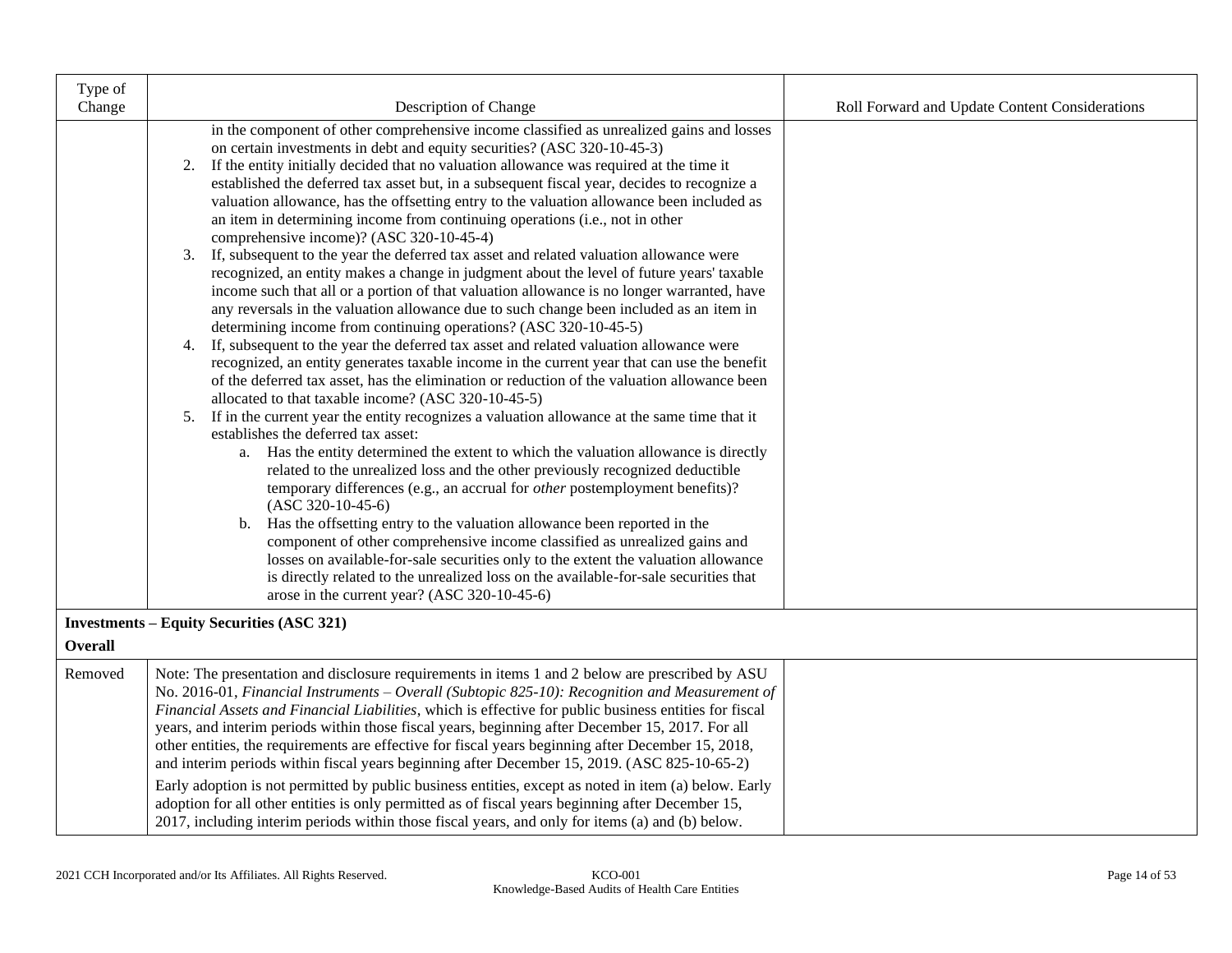| Type of<br>Change | Description of Change                                                                                                                                                                                                                                                                                                                                                                                                                                                                                                                                                                                                                                                                                                                                                                                                                                                                                                                                                                                                                                                                                                                                                                                                                                                                                                                                 | Roll Forward and Update Content Considerations |
|-------------------|-------------------------------------------------------------------------------------------------------------------------------------------------------------------------------------------------------------------------------------------------------------------------------------------------------------------------------------------------------------------------------------------------------------------------------------------------------------------------------------------------------------------------------------------------------------------------------------------------------------------------------------------------------------------------------------------------------------------------------------------------------------------------------------------------------------------------------------------------------------------------------------------------------------------------------------------------------------------------------------------------------------------------------------------------------------------------------------------------------------------------------------------------------------------------------------------------------------------------------------------------------------------------------------------------------------------------------------------------------|------------------------------------------------|
|                   | (a) All entities may early adopt the presentation guidance in ASC paragraphs 825-10-45-5<br>through 45-7 for financial statements of fiscal years or interim periods that have not yet<br>been issued or that have not yet been made available for issuance. Specifically, when the<br>fair value option has been elected for financial liabilities, an entity will (1) present<br>separately in other comprehensive income the portion of the total change in the fair value<br>of a financial liability resulting from a change in the instrument-specific credit risk, and<br>(2) include in net income the cumulative amount of the gain or loss on the financial<br>liability that resulted from changes in instrument-specific credit risk if the financial<br>liability is settled (derecognized) before maturity.<br>(b) Entities that are not public business entities may elect not to disclose the information<br>about fair value of financial instruments required by the General Subsection of Section<br>825-10-50 in financial statements of fiscal years or interim periods that have not yet been<br>made available for issuance.                                                                                                                                                                                                   |                                                |
| Removed           | Note: For purposes of the transition related to ASU No. 2016-01, an entity should apply the<br>amendments using the following methods (ASC 825-10-65-2):<br>(a) A cumulative-effect adjustment to the balance sheet as of the beginning of the fiscal year<br>in which ASU No. 2016-01 is applied. The amendments related to equity securities<br>without readily determinable fair values (including disclosure requirements) should be<br>applied prospectively to all equity investments that exist as of the date of adoption.<br>(b) Prospective application of the amendment that requires the exit price notion in ASC Topic<br>820 on fair value measurement to be used to measure fair value of financial instruments<br>for disclosure purposes. If because of measuring fair value of financial instruments in<br>accordance with the guidance in ASC Topic 820, the prior-year figures shown for<br>comparative purposes will no longer be comparable, an entity should make a disclosure to<br>explain that fact. That disclosure is in conformity with the guidance in ASC Subtopic 205-<br>10 on presentation of financial statements that requires that any change in the manner of<br>or basis for presenting corresponding items for two or more periods that affects<br>comparability of financial statements should be disclosed. |                                                |
| Removed           | Note: To the extent that the disclosure requirements in this Subtopic achieve the fair value<br>disclosure requirements described in ASC Section 820-10-50 on disclosing fair value<br>measurement, an entity need not duplicate the related fair value disclosure.                                                                                                                                                                                                                                                                                                                                                                                                                                                                                                                                                                                                                                                                                                                                                                                                                                                                                                                                                                                                                                                                                   |                                                |
| Removed           | Have the following transitional disclosures related to the adoption of ASU No. 2016-01 been made<br>in the period of adoption (ASC 825-10-65-2):<br>(a) The nature of and reason for the change in accounting principle, including an explanation<br>of the newly adopted accounting principle?<br>(b) The method of applying the change?                                                                                                                                                                                                                                                                                                                                                                                                                                                                                                                                                                                                                                                                                                                                                                                                                                                                                                                                                                                                             |                                                |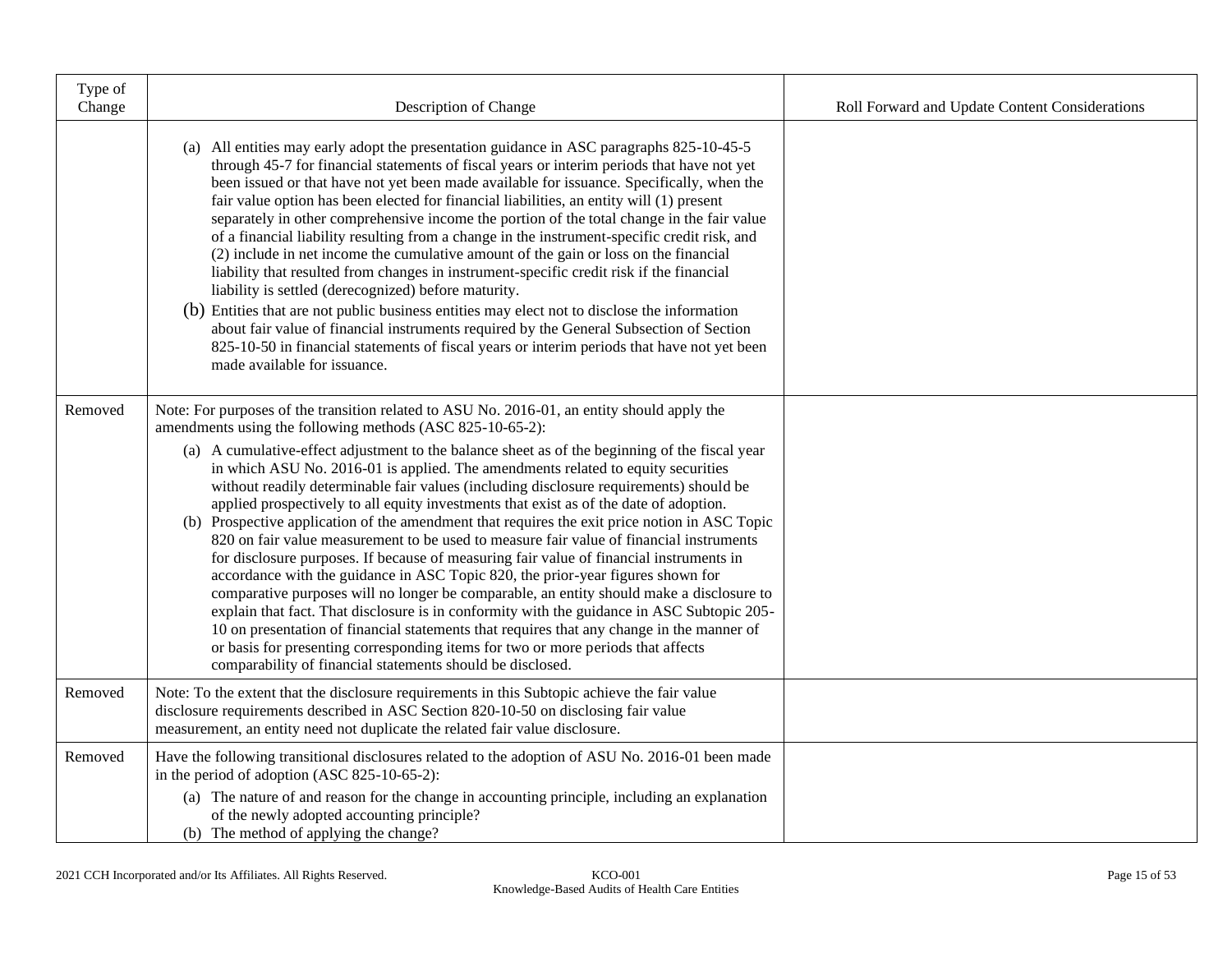| Type of               |                                                                                                                                                                                                                                                                                                                                                                                                                                                                                                                                                                                                                                                                                                                                                                                                                                                                                                                                                                                                                                                                                                                                                                                                                                                                                              |                                                              |
|-----------------------|----------------------------------------------------------------------------------------------------------------------------------------------------------------------------------------------------------------------------------------------------------------------------------------------------------------------------------------------------------------------------------------------------------------------------------------------------------------------------------------------------------------------------------------------------------------------------------------------------------------------------------------------------------------------------------------------------------------------------------------------------------------------------------------------------------------------------------------------------------------------------------------------------------------------------------------------------------------------------------------------------------------------------------------------------------------------------------------------------------------------------------------------------------------------------------------------------------------------------------------------------------------------------------------------|--------------------------------------------------------------|
| Change                | Description of Change                                                                                                                                                                                                                                                                                                                                                                                                                                                                                                                                                                                                                                                                                                                                                                                                                                                                                                                                                                                                                                                                                                                                                                                                                                                                        | Roll Forward and Update Content Considerations               |
|                       | (c) The effect of the adoption on any line item in the balance sheet, if material, as of the<br>beginning of the fiscal year of adoption?<br>Note: Presentation of the effect on financial statement subtotals is not required.<br>(d) The cumulative effect of the change on retained earnings or other components of equity in<br>the balance sheet as of the beginning of the fiscal year of adoption?<br>(e) For an entity that issues interim financial statements, the disclosures in items (a) through<br>(d) above in each interim financial statement of the fiscal year of change and the annual<br>financial statement of the period of the change?                                                                                                                                                                                                                                                                                                                                                                                                                                                                                                                                                                                                                               |                                                              |
| Updated               | Have the following disclosures been made for equity securities without readily determinable fair<br>values for which the guidance in ASC 321-10-35-2 is applied (i.e., cost minus impairment, if any)<br>$(ASC 321-10-50-3):$                                                                                                                                                                                                                                                                                                                                                                                                                                                                                                                                                                                                                                                                                                                                                                                                                                                                                                                                                                                                                                                                | Disclosure will reset on roll forward due to content changes |
|                       | Intangibles - Goodwill and Other (ASC 350)                                                                                                                                                                                                                                                                                                                                                                                                                                                                                                                                                                                                                                                                                                                                                                                                                                                                                                                                                                                                                                                                                                                                                                                                                                                   |                                                              |
|                       | Disclosure and Presentation Requirements for Private Companies and Not-for-Profit Entities that Elect to Apply the Accounting Alternatives for Goodwill                                                                                                                                                                                                                                                                                                                                                                                                                                                                                                                                                                                                                                                                                                                                                                                                                                                                                                                                                                                                                                                                                                                                      |                                                              |
| <b>New</b>            | Note: The presentation and disclosure requirements in items 7 and 8 below are prescribed by the<br>amendments in ASU No. 2021-03, Intangibles—Goodwill and Other (Topic 350): Accounting<br>Alternative for Evaluating Triggering Events, which is effective for fiscal years beginning after<br>December 15, 2019. Early adoption is permitted for both interim and annual financial statements<br>that have not yet been issued or made available for issuance as of March 30, 2021.<br>A private company or not-for-profit entity that adopts ASU No. 2021-03 should apply it as of the<br>beginning of the interim or annual period for financial statements that have not yet been issued or<br>made available for issuance in the year of adoption. A private company or not-for-profit entity<br>should not retroactively adopt ASU No. 2021-03 as of the beginning of an annual period for which<br>interim-period financial statements have already been issued in the year of adoption.<br>For a private company or not-for-profit entity that adopts ASU No. 2021-03 after its original<br>effective date, ASU No. 2021-03 should be applied prospectively as of the beginning of the first<br>reporting period in which the accounting alternative is adopted. (ASC 350-20-65-4) |                                                              |
| <b>New</b>            | Has an entity that elects the accounting alternative for amortizing goodwill disclosed the<br>requirements noted in items 4 through 6 above? (ASC 350-20-50-3A)                                                                                                                                                                                                                                                                                                                                                                                                                                                                                                                                                                                                                                                                                                                                                                                                                                                                                                                                                                                                                                                                                                                              |                                                              |
| New                   | Has an entity that elects the accounting alternative for a goodwill impairment triggering event<br>evaluation disclosed its use of the alternative as a significant accounting policy? (ASC 350-20-50-<br>3B and ASC 235-10-50-1)                                                                                                                                                                                                                                                                                                                                                                                                                                                                                                                                                                                                                                                                                                                                                                                                                                                                                                                                                                                                                                                            |                                                              |
| Liabilities (ASC 405) |                                                                                                                                                                                                                                                                                                                                                                                                                                                                                                                                                                                                                                                                                                                                                                                                                                                                                                                                                                                                                                                                                                                                                                                                                                                                                              |                                                              |
|                       | <b>Extinguishments of Liabilities</b>                                                                                                                                                                                                                                                                                                                                                                                                                                                                                                                                                                                                                                                                                                                                                                                                                                                                                                                                                                                                                                                                                                                                                                                                                                                        |                                                              |
| Removed               | Note: The disclosure requirements in item 1 below are prescribed by ASU No. 2016-04, Liabilities<br>- Extinguishments of Liabilities (Subtopic 405-20): Recognition of Breakage for Certain Prepaid<br>Stored-Value Products. ASU No. 2016-04 is effective on a retrospective basis for financial                                                                                                                                                                                                                                                                                                                                                                                                                                                                                                                                                                                                                                                                                                                                                                                                                                                                                                                                                                                            |                                                              |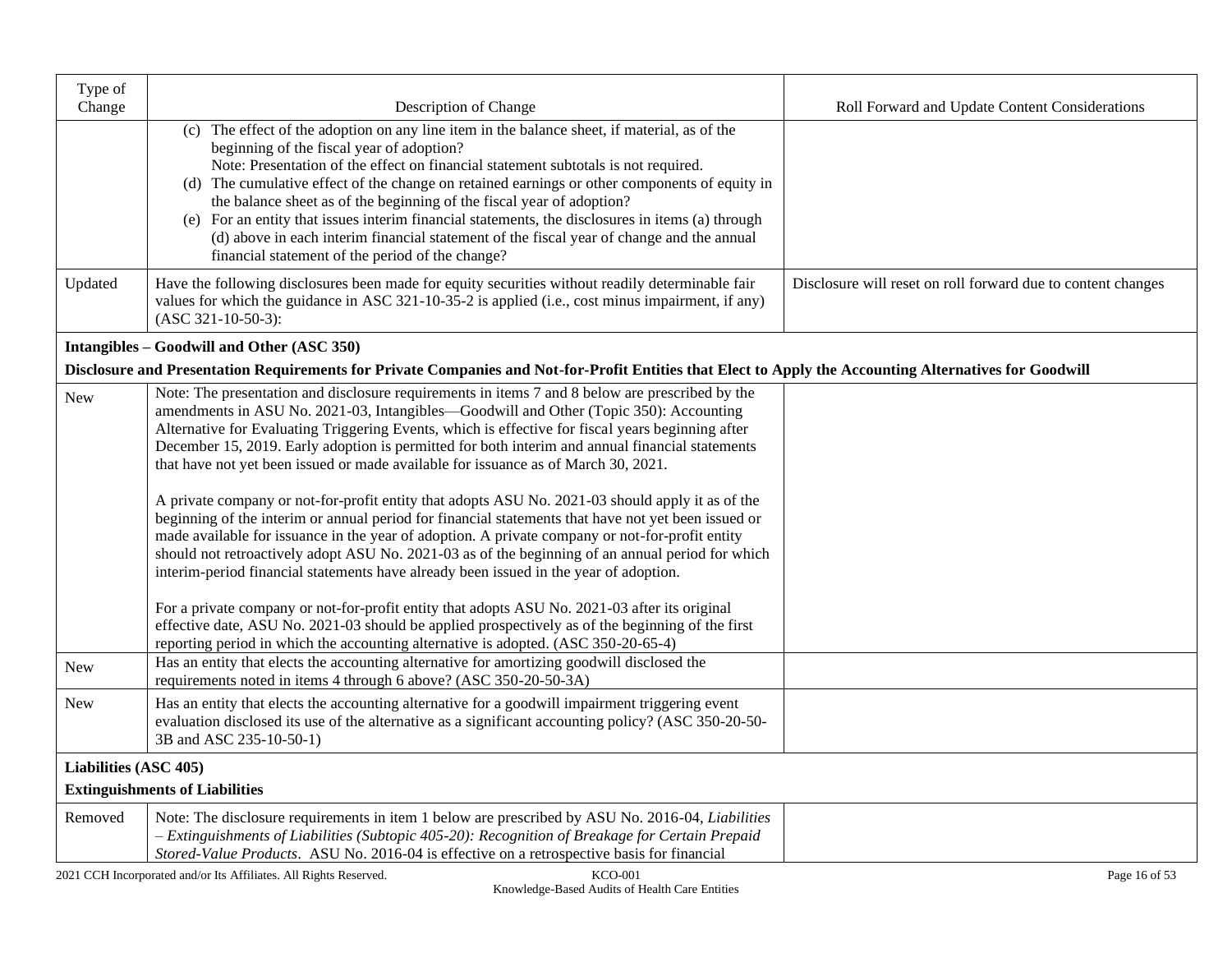| Type of<br>Change            | Description of Change                                                                                                                                                                                                                                                                                                                                                                                                                                                                                                                                                                                                                                                                                                                                                                                                                                                                                                                                                                                                                                                                                                                                    | Roll Forward and Update Content Considerations |
|------------------------------|----------------------------------------------------------------------------------------------------------------------------------------------------------------------------------------------------------------------------------------------------------------------------------------------------------------------------------------------------------------------------------------------------------------------------------------------------------------------------------------------------------------------------------------------------------------------------------------------------------------------------------------------------------------------------------------------------------------------------------------------------------------------------------------------------------------------------------------------------------------------------------------------------------------------------------------------------------------------------------------------------------------------------------------------------------------------------------------------------------------------------------------------------------|------------------------------------------------|
|                              | statements issued for fiscal years beginning after December 15, 2017, and interim periods within<br>those fiscal years for: (a) public business entities, (b) not-for-profit entities that have issued, or are<br>conduit bond obligors for, securities that are traded, listed, or quoted on an exchange or an over-<br>the-counter market, and (c) employee benefit plans that file or furnish financial statements with or<br>to the Securities and Exchange Commission. For all other entities, the requirements are effective<br>on a retrospective basis for financial statements issued for fiscal years beginning after December<br>15, 2018, and interim periods within fiscal years beginning after December 15, 2019. Early<br>adoption is permitted, including adoption in an interim period. (ASC 405-20-65-1)                                                                                                                                                                                                                                                                                                                              |                                                |
|                              | For purposes of the transition related to ASU No. 2016-04, an entity should apply the guidance<br>using one of the following two transition methods (ASC 405-20-65-1):                                                                                                                                                                                                                                                                                                                                                                                                                                                                                                                                                                                                                                                                                                                                                                                                                                                                                                                                                                                   |                                                |
| Removed                      | Retrospectively to each prior reporting period presented in accordance with the guidance on<br>accounting changes in ASC paragraphs 250-10-45-5 through 45-10.                                                                                                                                                                                                                                                                                                                                                                                                                                                                                                                                                                                                                                                                                                                                                                                                                                                                                                                                                                                           |                                                |
|                              | Retrospectively by means of a cumulative-effect adjustment to retained earnings as of the<br>beginning of the fiscal year in which ASU No. 2016-04 is adopted.                                                                                                                                                                                                                                                                                                                                                                                                                                                                                                                                                                                                                                                                                                                                                                                                                                                                                                                                                                                           |                                                |
|                              | Under these transition methods, an entity should provide the disclosures required in ASC<br>paragraphs $250-10-50-1$ (a) and $(b)(3)$ and $250-10-50-2$ , as applicable, in the period of adoption. If<br>an entity elects to use the transition method in item 1 above, the entity should also provide the<br>disclosure required by ASC paragraph 250-10-50-1(b)(1). (See "Accounting Changes and Error<br>Corrections")                                                                                                                                                                                                                                                                                                                                                                                                                                                                                                                                                                                                                                                                                                                               |                                                |
| <b>Debt</b> (ASC 470)        |                                                                                                                                                                                                                                                                                                                                                                                                                                                                                                                                                                                                                                                                                                                                                                                                                                                                                                                                                                                                                                                                                                                                                          |                                                |
| <b>Overall</b><br><b>New</b> | Note: The presentation and disclosure requirements in item 10 below have been superseded by the<br>amendments in ASU No. 2020-06, Debt-Debt with Conversion and Other Options (Subtopic 470-<br>20) and Derivatives and Hedging-Contracts in Entity's Own Equity (Subtopic 815-40):<br>Accounting for Convertible Instruments and Contracts in an Entity's Own Equity, which is<br>effective for public business entities that meet the definition of an SEC filer, excluding entities<br>eligible to be smaller reporting companies as defined by the SEC, for fiscal years beginning after<br>December 15, 2021, and interim periods within those fiscal years. The one-time determination of<br>whether an entity is eligible to be a smaller reporting company should be based on an entity's most<br>recent determination as of August 5, 2020, in accordance with SEC regulations. For all other<br>entities, the requirements are effective for fiscal years beginning after December 15, 2023 and<br>interim periods within those fiscal years. Thereafter, the presentation and disclosure requirements<br>in item 11 below should be followed. |                                                |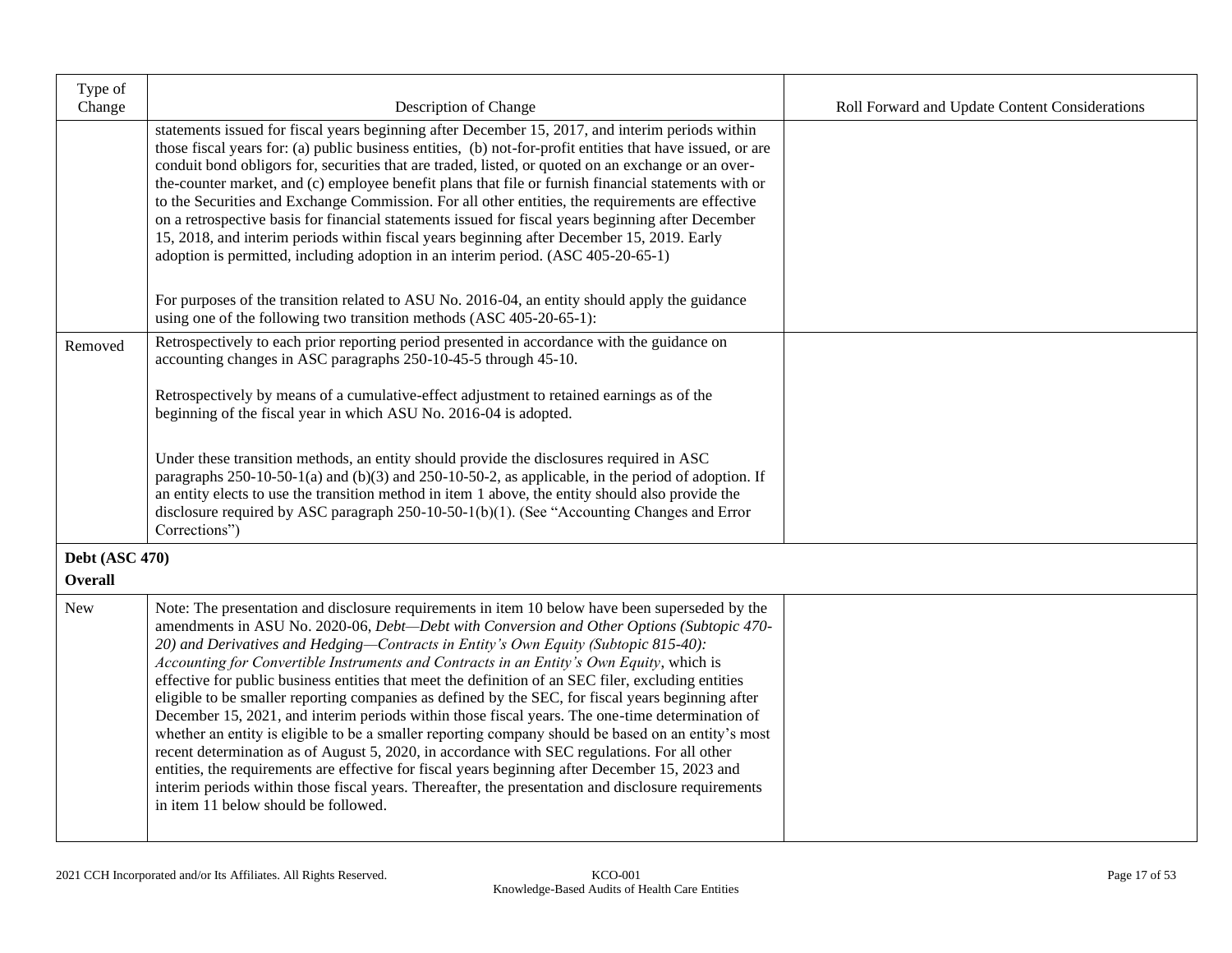| Type of<br>Change     | Description of Change                                                                                                                                                                                                                                                                                                                                                                                                                                                                                                                                                                           | Roll Forward and Update Content Considerations |
|-----------------------|-------------------------------------------------------------------------------------------------------------------------------------------------------------------------------------------------------------------------------------------------------------------------------------------------------------------------------------------------------------------------------------------------------------------------------------------------------------------------------------------------------------------------------------------------------------------------------------------------|------------------------------------------------|
|                       | Early application is permitted for all entities, but no earlier than for fiscal years beginning after<br>December 15, 2020, including interim periods within those fiscal years. (ASC 815-40-65-1)                                                                                                                                                                                                                                                                                                                                                                                              |                                                |
|                       | Note: An entity should apply ASU No. 2020-06 using one of the following two methods:                                                                                                                                                                                                                                                                                                                                                                                                                                                                                                            |                                                |
|                       | On a modified retrospective basis to financial instruments outstanding as of the beginning of the<br>fiscal year of adoption, with the cumulative effect of initially applying ASU No. 2020-06<br>recognized at the date of initial application through an adjustment to the opening balance of<br>retained earnings (or other appropriate components of equity or net assets in thebalance sheet).<br>Under this method, earnings-per share amounts should not be restated in prior periods presented.                                                                                         |                                                |
|                       | On a retrospective basis to financial instruments outstanding as of the beginning of the first<br>comparative reporting period for each prior reporting period presented in accordance with the<br>guidance on accounting changes in ASC paragraphs 250-10-45-5 through 45-10.                                                                                                                                                                                                                                                                                                                  |                                                |
|                       | All entities that have not yet adopted ASU No. 2017-11, Earnings Per Share (Topic 260) and<br>Derivatives and Hedging (Topic 815): Part I, Accounting for Certain Financial Instruments with<br>Down Round Features, may early adopt ASU No. 2020-06 related to recognition and measurement<br>for any convertible security that includes a down round feature in financial statements for fiscal<br>years or interim periods that have not yet been issued or made available for issuance. This early<br>adoption is permitted for fiscal years beginning after December 15, 2019.             |                                                |
|                       | An entity may irrevocably elect the fair value option in accordance with ASC Subtopic 825-10 for<br>any liability-classified financial instrument that is a convertible security that is within the scope of<br>that Subtopic. For items measured at fair value in accordance with this election, the difference<br>between the carrying amount and the fair value should be recorded by means of a cumulative-effect<br>adjustment to the opening retained earnings balance as of the beginning of the first reporting period<br>that an entity has adopted ASU No. 2020-06. (ASC 815-40-65-1) |                                                |
| New                   | Have the combined aggregate amount of maturities and sinking fund requirements for all long-term<br>borrowings been disclosed for each of the five years following the date of the latest balance sheet<br>presented? (ASC 470-10-50-1) (See "Equity" for related disclosure guidance on redeemable<br>securities.)                                                                                                                                                                                                                                                                             |                                                |
| <b>Debt</b> (ASC 470) |                                                                                                                                                                                                                                                                                                                                                                                                                                                                                                                                                                                                 |                                                |
|                       | <b>Debt with Conversion and Other Options</b><br>Note: The presentation and disclosure requirements in items 1 through 3 below have been                                                                                                                                                                                                                                                                                                                                                                                                                                                        |                                                |
| New                   | superseded by the amendments in ASU No. 2020-06, Debt-Debt with Conversion and Other<br>Options (Subtopic 470-20) and Derivatives and Hedging-Contracts in Entity's Own Equity<br>(Subtopic 815-40): Accounting for Convertible Instruments and Contracts in an Entity's Own<br>Equity, which is effective for public business entities that meet the definition of an SEC filer,                                                                                                                                                                                                               |                                                |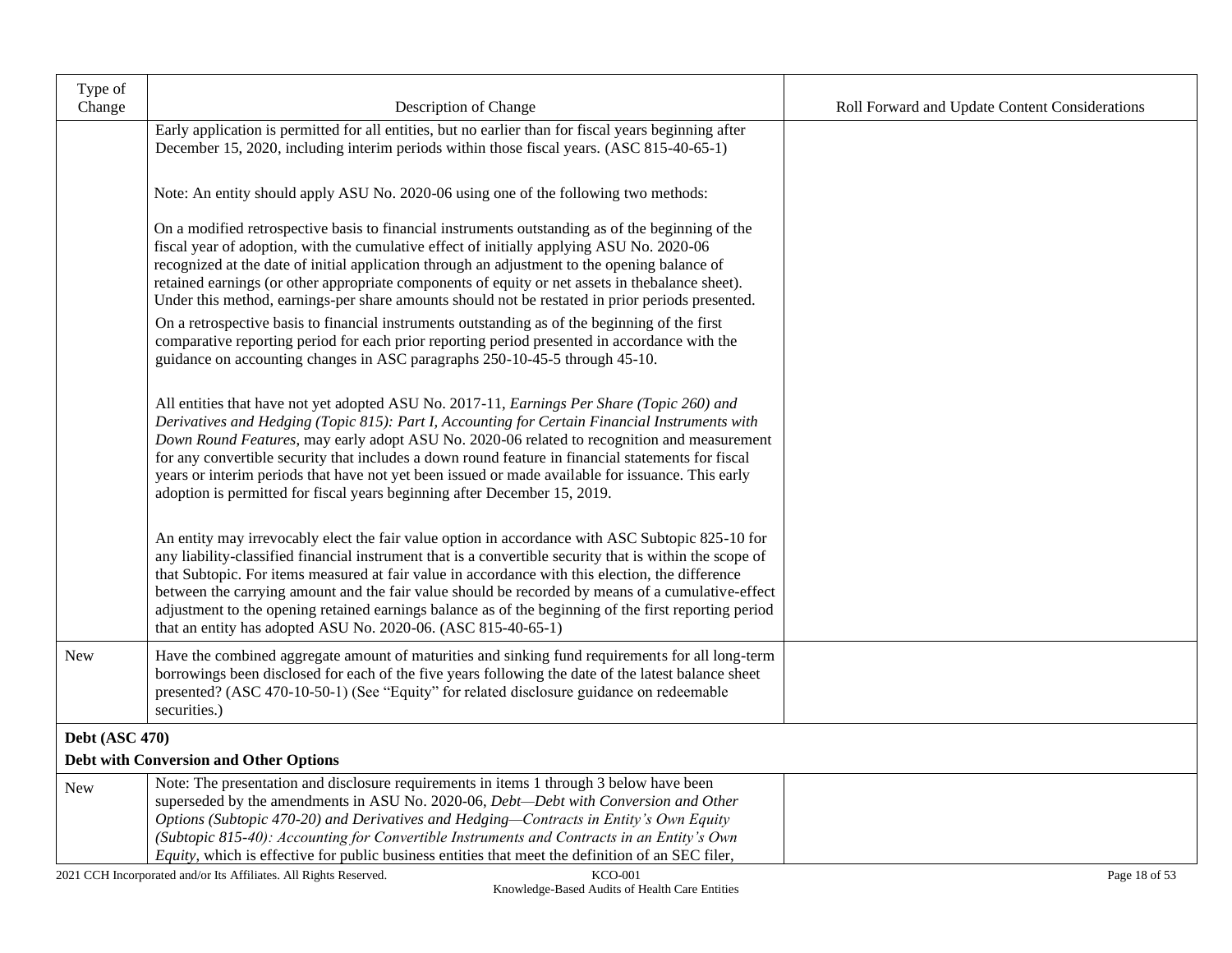| Type of    |                                                                                                                                                                                                                                                                                                                                                                                                                                                                                                                                                                                                                                                                                                                                                                                                                                                                                                                                                                                                                                                                                                                                                                                                                                                                                       |                                                |
|------------|---------------------------------------------------------------------------------------------------------------------------------------------------------------------------------------------------------------------------------------------------------------------------------------------------------------------------------------------------------------------------------------------------------------------------------------------------------------------------------------------------------------------------------------------------------------------------------------------------------------------------------------------------------------------------------------------------------------------------------------------------------------------------------------------------------------------------------------------------------------------------------------------------------------------------------------------------------------------------------------------------------------------------------------------------------------------------------------------------------------------------------------------------------------------------------------------------------------------------------------------------------------------------------------|------------------------------------------------|
| Change     | Description of Change                                                                                                                                                                                                                                                                                                                                                                                                                                                                                                                                                                                                                                                                                                                                                                                                                                                                                                                                                                                                                                                                                                                                                                                                                                                                 | Roll Forward and Update Content Considerations |
|            | excluding entities eligible to be smaller reporting companies as defined by the SEC, for fiscal years<br>beginning after December 15, 2021, and interim periods within those fiscal years. The one-time<br>determination of whether an entity is eligible to be a smaller reporting company should be based on<br>an entity's most recent determination as of August 5, 2020, in accordance with SEC regulations.<br>For all other entities, the requirements are effective for fiscal years beginning after December 15,<br>2023 and interim periods within those fiscal years. Thereafter, the presentation and disclosure<br>requirements in items 4 through 11 below should be followed.                                                                                                                                                                                                                                                                                                                                                                                                                                                                                                                                                                                          |                                                |
|            | Early application is permitted for all entities, but no earlier than for fiscal years beginning after<br>December 15, 2020, including interim periods within those fiscal years. (ASC 815-40-65-1)                                                                                                                                                                                                                                                                                                                                                                                                                                                                                                                                                                                                                                                                                                                                                                                                                                                                                                                                                                                                                                                                                    |                                                |
| New        | Note: The presentation and disclosure requirements in items 1 through 3 above have been<br>superseded by the amendments in ASU No. 2020-06, Debt-Debt with Conversion and Other<br>Options (Subtopic 470-20) and Derivatives and Hedging-Contracts in Entity's Own Equity<br>(Subtopic 815-40): Accounting for Convertible Instruments and Contracts in an Entity's Own<br>Equity, which is effective for public business entities that meet the definition of an SEC filer,<br>excluding entities eligible to be smaller reporting companies as defined by the SEC, for fiscal years<br>beginning after December 15, 2021, and interim periods within those fiscal years. The one-time<br>determination of whether an entity is eligible to be a smaller reporting company should be based on<br>an entity's most recent determination as of August 5, 2020, in accordance with SEC regulations.<br>For all other entities, the requirements are effective for fiscal years beginning after December 15,<br>2023 and interim periods within those fiscal years. Thereafter, the presentation and disclosure<br>requirements in items 4 through 11 below should be followed.<br>Early application is permitted for all entities, but no earlier than for fiscal years beginning after |                                                |
| <b>New</b> | December 15, 2020, including interim periods within those fiscal years. (ASC 815-40-65-1)<br>Has an entity disclosed the pertinent rights and privileges of each convertible debt instrument<br>outstanding, including, but not limited to, the following information (ASC 470-20-50-1A and 50-<br>$1B$ :<br>Principal amount?<br>a.<br>Coupon rate?<br>b.<br>Conversion or exercise prices or rates and number of shares into which the instrument is<br>$\mathbf{c}$ .<br>potentially convertible?<br>Pertinent dates, such as conversion date(s) and maturity date?<br>d.<br>Parties that control the conversion rights?<br>e.<br>Manner of settlement upon conversion and any alternative settlement methods, such as<br>f.<br>cash, shares, or a combination of cash and shares?<br>Terms that may change conversion or exercise prices, number of shares to be issued, or<br>g.<br>other conversion rights and the timing of those rights (excluding standard antidilution<br>provisions)?<br>Liquidation preference and unusual voting rights, if applicable?<br>h.                                                                                                                                                                                                            |                                                |
|            | Other material terms and features of the instrument that are not listed above?<br>i.                                                                                                                                                                                                                                                                                                                                                                                                                                                                                                                                                                                                                                                                                                                                                                                                                                                                                                                                                                                                                                                                                                                                                                                                  |                                                |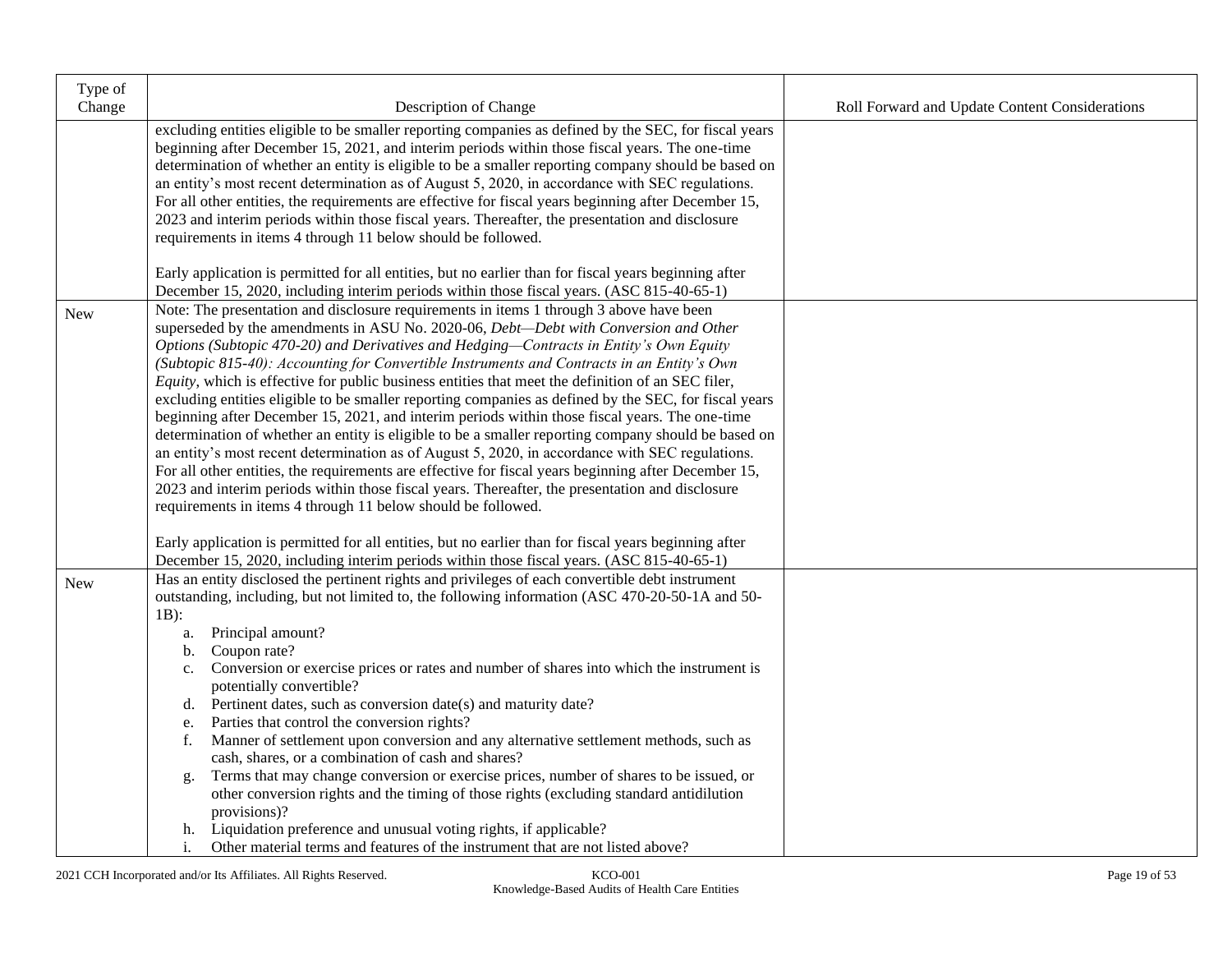| Type of<br>Change | Description of Change                                                                                                                                                                                                                                                                                                                                                                                                                                                                                                                                                                                                                                                                                                                                                                                                                                                                                                                                                                       | Roll Forward and Update Content Considerations |
|-------------------|---------------------------------------------------------------------------------------------------------------------------------------------------------------------------------------------------------------------------------------------------------------------------------------------------------------------------------------------------------------------------------------------------------------------------------------------------------------------------------------------------------------------------------------------------------------------------------------------------------------------------------------------------------------------------------------------------------------------------------------------------------------------------------------------------------------------------------------------------------------------------------------------------------------------------------------------------------------------------------------------|------------------------------------------------|
|                   | Has the following incremental information been disclosed for contingently convertible instruments<br>or certain convertible debt instruments that are described in ASC paragraphs 470-20-05-8 through<br>05-8A (e.g., convertible debt instruments that have a contingently adjustable conversion ratio or<br>that may become convertible only upon the occurrence of a future event that is outside the control<br>of the issuer or holder) (ASC 470-20-50-1C):<br>a. Events or changes in circumstances that would adjust or change the contingency or would<br>cause the contingency to be met?<br>Information on whether the shares that would be issued if the contingently convertible<br>b.<br>securities were converted are included in the calculation of diluted earnings per share<br>(EPS) and the reasons why or why not?<br>Other information that is helpful in understanding both the nature of the contingencies and<br>$c_{\cdot}$<br>the potential impact of conversion? |                                                |
|                   | Has the following information been disclosed for each convertible debt instrument as of each date<br>for which a balance sheet is presented (ASC 470-20-50-1D):<br>a. The unamortized premium, discount, or issuance costs and, if applicable, the premium<br>amount recorded as paid-in capital?<br>b. The net carrying amount?<br>For public business entities, the fair value of the entire instrument and the level of the fair<br>$c_{\cdot}$<br>value hierarchy in accordance with ASC paragraphs 825-10-50-10 through 50-15?                                                                                                                                                                                                                                                                                                                                                                                                                                                         |                                                |
|                   | Has the following information been disclosed as of the date of the latest balance sheet presented<br>$(ASC 470-20-50-1E):$<br>a. Changes to conversion or exercise prices that occur during the reporting period other than<br>changes due to standard antidilution provisions?<br>b. Events or changes in circumstances that occur during the reporting period that cause<br>conversion contingencies to be met or conversion terms to be significantly changed?<br>c. Number of shares issued upon conversion, exercise, or satisfaction of required conditions<br>during the reporting period?<br>d. Maturities and sinking fund requirements for convertible debt instruments for each of the<br>five years following the date of most recent balance sheet presented in accordance with<br>ASC paragraph 470-10-50-1?                                                                                                                                                                  |                                                |
|                   | Has the following information about interest recognized been disclosed for each period for which<br>an income statement is presented (ASC 470-20-50-1F):<br>a. The effective interest rate for the period?<br>b. The amount of interest recognized for the period disaggregated by both of the following:<br>1. The contractual interest expense?<br>2. The amortization of the premium, discount, or issuance costs?                                                                                                                                                                                                                                                                                                                                                                                                                                                                                                                                                                       |                                                |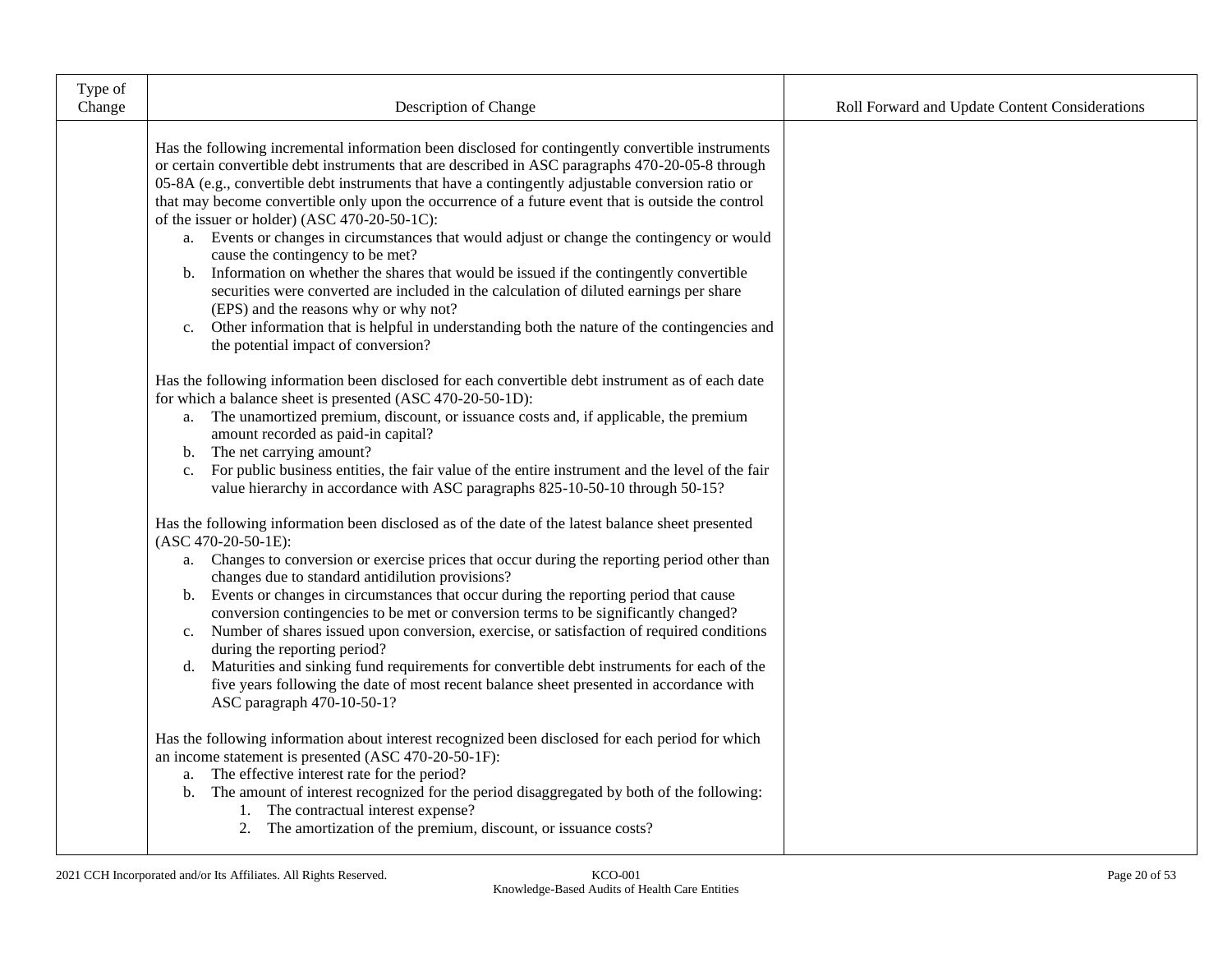| Type of<br>Change | Description of Change                                                                                                                                                                                                                                                                                                                                                                                                                                                                                                                                                                                                                                                                                                                                                                                                                                                                                                                                                                                                                                                                                                                                                | Roll Forward and Update Content Considerations |
|-------------------|----------------------------------------------------------------------------------------------------------------------------------------------------------------------------------------------------------------------------------------------------------------------------------------------------------------------------------------------------------------------------------------------------------------------------------------------------------------------------------------------------------------------------------------------------------------------------------------------------------------------------------------------------------------------------------------------------------------------------------------------------------------------------------------------------------------------------------------------------------------------------------------------------------------------------------------------------------------------------------------------------------------------------------------------------------------------------------------------------------------------------------------------------------------------|------------------------------------------------|
|                   | If the conversion option of a convertible debt instrument is accounted for as a derivative, have<br>disclosures been made in accordance with ASC Topic 815 for the conversion option in addition to<br>the disclosures required by ASC Section 470-20-50, if applicable? (ASC 470-20-50-1G)                                                                                                                                                                                                                                                                                                                                                                                                                                                                                                                                                                                                                                                                                                                                                                                                                                                                          |                                                |
|                   | If a convertible debt instrument is measured at fair value in accordance with the Fair Value Option<br>Subsections of ASC Subtopic 825-10, have disclosures been made in accordance with ASC<br>Subtopic 820-10 and ASC Subtopic 825-10 in addition to the disclosures required by ASC Section<br>470-20-50, if applicable? (ASC 470-20-50-1H)                                                                                                                                                                                                                                                                                                                                                                                                                                                                                                                                                                                                                                                                                                                                                                                                                       |                                                |
|                   | Has the following information been disclosed about derivative transactions entered into in<br>connection with the issuance of convertible debt instruments regardless of whether such derivative<br>transactions are accounted for as assets, liabilities, or equity instruments (ASC 470-20-50-1I):<br>The terms of those derivative transactions (including the terms of settlement)?<br>a.<br>b. How those derivative transactions relate to the instruments within the scope of this                                                                                                                                                                                                                                                                                                                                                                                                                                                                                                                                                                                                                                                                             |                                                |
|                   | Subtopic?<br>The number of shares underlying the derivative transactions?<br>c.<br>The reasons for entering into those derivative transactions?<br>d.<br><i>Note:</i> Derivative instruments also are subject to the disclosure guidance in ASC Topic 815.                                                                                                                                                                                                                                                                                                                                                                                                                                                                                                                                                                                                                                                                                                                                                                                                                                                                                                           |                                                |
| Equity (ASC 505)  |                                                                                                                                                                                                                                                                                                                                                                                                                                                                                                                                                                                                                                                                                                                                                                                                                                                                                                                                                                                                                                                                                                                                                                      |                                                |
| <b>Overall</b>    |                                                                                                                                                                                                                                                                                                                                                                                                                                                                                                                                                                                                                                                                                                                                                                                                                                                                                                                                                                                                                                                                                                                                                                      |                                                |
| New               | Note: The presentation and disclosure requirements in item 10 below have been superseded by the<br>amendments in ASU No. 2020-06, Debt-Debt with Conversion and Other Options (Subtopic 470-<br>20) and Derivatives and Hedging-Contracts in Entity's Own Equity (Subtopic 815-40):<br>Accounting for Convertible Instruments and Contracts in an Entity's Own Equity, which is<br>effective for public business entities that meet the definition of an SEC filer, excluding entities<br>eligible to be smaller reporting companies as defined by the SEC, for fiscal years beginning after<br>December 15, 2021, and interim periods within those fiscal years. The one-time determination of<br>whether an entity is eligible to be a smaller reporting company should be based on an entity's most<br>recent determination as of August 5, 2020, in accordance with SEC regulations. For all other<br>entities, the requirements are effective for fiscal years beginning after December 15, 2023 and<br>interim periods within those fiscal years. Thereafter, the presentation and disclosure requirements<br>in items 11 through 16 below should be followed. |                                                |
|                   | Early application is permitted for all entities, but no earlier than for fiscal years beginning after<br>December 15, 2020, including interim periods within those fiscal years. (ASC 815-40-65-1)                                                                                                                                                                                                                                                                                                                                                                                                                                                                                                                                                                                                                                                                                                                                                                                                                                                                                                                                                                   |                                                |
|                   | Note: An entity should apply ASU No. 2020-06 using one of the following two methods:                                                                                                                                                                                                                                                                                                                                                                                                                                                                                                                                                                                                                                                                                                                                                                                                                                                                                                                                                                                                                                                                                 |                                                |
|                   | 1. On a modified retrospective basis to financial instruments outstanding as of the beginning<br>of the fiscal year of adoption, with the cumulative effect of initially applying ASU No.                                                                                                                                                                                                                                                                                                                                                                                                                                                                                                                                                                                                                                                                                                                                                                                                                                                                                                                                                                            |                                                |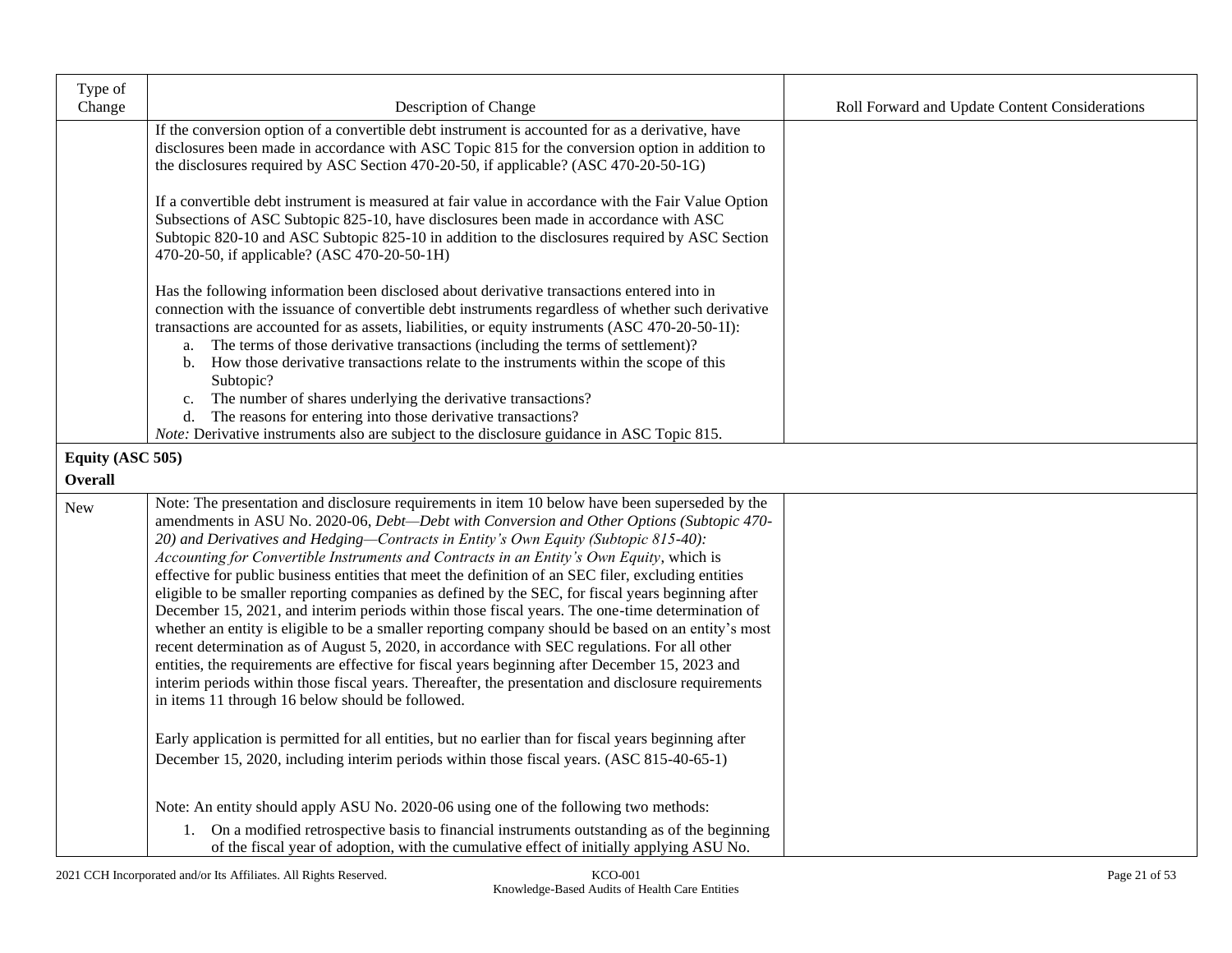| Type of<br>Change | Description of Change                                                                                                                                                                                                                                                                                                                                                                                                                                                                                                                                                                                                                                                                                                                                                                                                                                                                                                                                                                                                                                                                                                                                                                         | Roll Forward and Update Content Considerations |
|-------------------|-----------------------------------------------------------------------------------------------------------------------------------------------------------------------------------------------------------------------------------------------------------------------------------------------------------------------------------------------------------------------------------------------------------------------------------------------------------------------------------------------------------------------------------------------------------------------------------------------------------------------------------------------------------------------------------------------------------------------------------------------------------------------------------------------------------------------------------------------------------------------------------------------------------------------------------------------------------------------------------------------------------------------------------------------------------------------------------------------------------------------------------------------------------------------------------------------|------------------------------------------------|
|                   | 2020-06 recognized at the date of initial application through an adjustment to the opening<br>balance of retained earnings (or other appropriate components of equity or net assets in<br>the balance sheet). Under this method, earnings-per share amounts should not be restated<br>in prior periods presented.<br>2. On a retrospective basis to financial instruments outstanding as of the beginning of the<br>first comparative reporting period for each prior reporting period presented in accordance<br>with the guidance on accounting changes in ASC paragraphs 250-10-45-5 through 45-10.<br>All entities that have not yet adopted ASU No. 2017-11, Earnings Per Share (Topic 260) and<br>Derivatives and Hedging (Topic 815): Part I, Accounting for Certain Financial Instruments with<br>Down Round Features, may early adopt ASU No. 2020-06 related to recognition and measurement<br>for any convertible security that includes a down round feature in financial statements for fiscal<br>years or interim periods that have not yet been issued or made available for issuance. This early<br>adoption is permitted for fiscal years beginning after December 15, 2019. |                                                |
|                   | An entity may irrevocably elect the fair value option in accordance with ASC Subtopic 825-10 for<br>any liability-classified financial instrument that is a convertible security that is within the scope of<br>that Subtopic. For items measured at fair value in accordance with this election, the difference                                                                                                                                                                                                                                                                                                                                                                                                                                                                                                                                                                                                                                                                                                                                                                                                                                                                              |                                                |
|                   | between the carrying amount and the fair value should be recorded by means of a cumulative-effect<br>adjustment to the opening retained earnings balance as of the beginning of the first reporting period<br>that an entity has adopted ASU No. 2020-06. (ASC 815-40-65-1)                                                                                                                                                                                                                                                                                                                                                                                                                                                                                                                                                                                                                                                                                                                                                                                                                                                                                                                   |                                                |
| New               | For convertible preferred stock, has disclosure been made of the pertinent rights and privileges of<br>each outstanding instrument, including, but not limited to, the following information (ASC 505-10-<br>50-12 and 50-13):<br>Number of shares issued and par value?<br>1.<br>Dividends?<br>2.<br>Conversion or exercise prices or rates and number of shares into which the instrument is<br>3.<br>potentially convertible?<br>4. Pertinent dates, such as conversion date(s)?<br>5. Parties that control the conversion rights?<br>Manner of settlement upon conversion and any alternative settlement methods, such as<br>6.<br>cash, shares, or a combination of cash and shares?<br>7. Terms that may change conversion or exercise prices, number of shares to be issued, or<br>other conversion rights and the timing of those rights (excluding standard antidilution<br>provisions)?<br>8. Liquidation preference required by ASC paragraph 505-10-50-4 and unusual voting<br>rights?<br>Other material terms and features of the instrument that are not listed above?<br>9.                                                                                                    |                                                |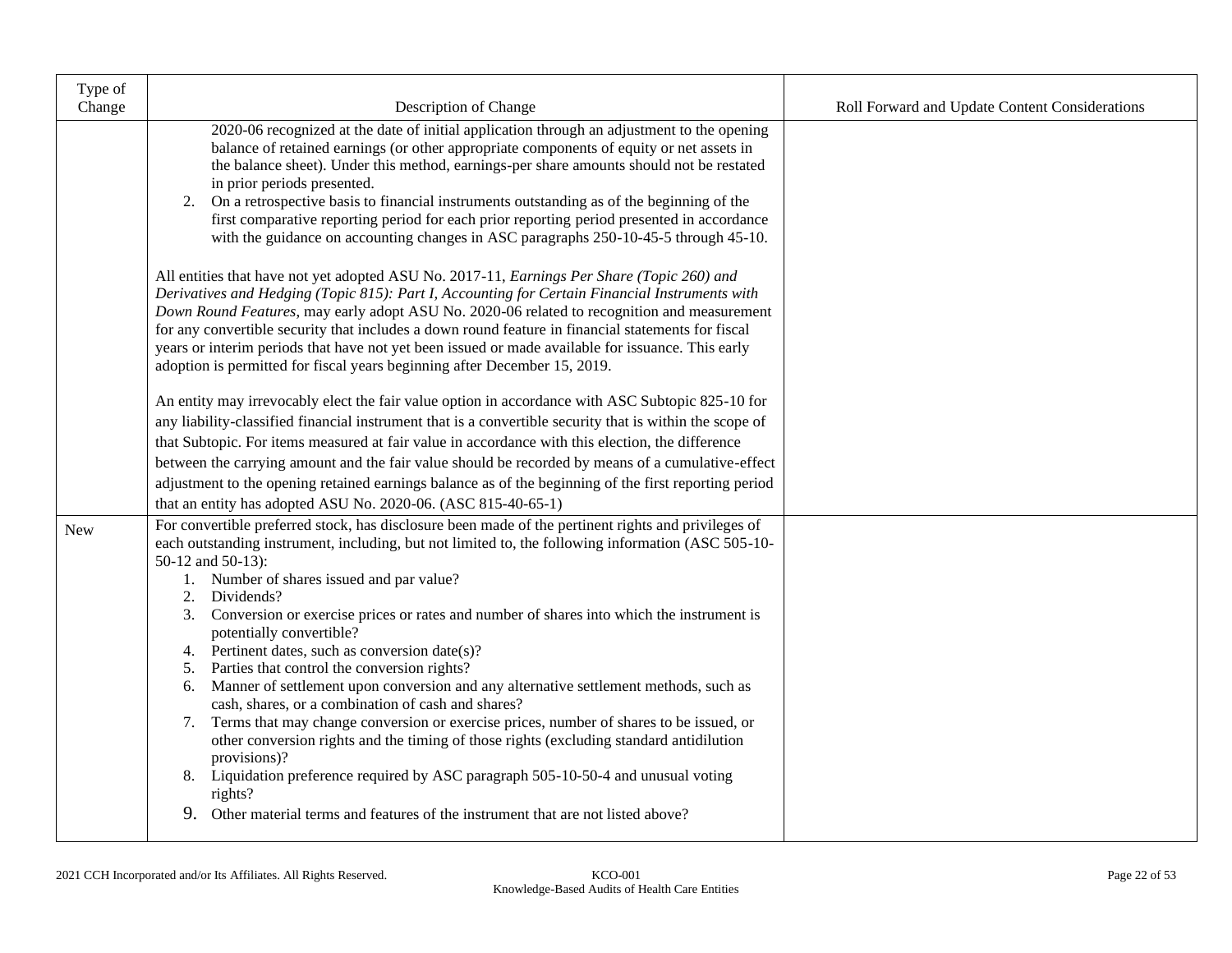| Type of                      |                                                                                                                                                                                                                                                                                                                                                                                                                                                                                                                                                                                                                                                                                       |                                                |
|------------------------------|---------------------------------------------------------------------------------------------------------------------------------------------------------------------------------------------------------------------------------------------------------------------------------------------------------------------------------------------------------------------------------------------------------------------------------------------------------------------------------------------------------------------------------------------------------------------------------------------------------------------------------------------------------------------------------------|------------------------------------------------|
| Change                       | Description of Change                                                                                                                                                                                                                                                                                                                                                                                                                                                                                                                                                                                                                                                                 | Roll Forward and Update Content Considerations |
|                              | Has the following incremental information been disclosed for contingently convertible instruments<br>or certain convertible preferred stock that are described in ASC paragraphs 505-10-05-6 through<br>05-7 (e.g., convertible preferred stock that have a contingently adjustable conversion ratio or that<br>may become convertible only upon the occurrence of a future event that is outside the control of<br>the holder) (ASC 505-10-50-14):<br>1. Events or changes in circumstances that would adjust or change the contingency or would<br>cause the contingency to be met?<br>Information on whether the shares that would be issued if the contingently convertible<br>2. |                                                |
|                              | securities were converted are included in the calculation of diluted earnings per share<br>(EPS) and the reasons why or why not?<br>3. Other information that is helpful in understanding both the nature of the contingencies and<br>the potential impact of conversion?                                                                                                                                                                                                                                                                                                                                                                                                             |                                                |
|                              | Has disclosure been made of the amount of dividends declared for each period for which an<br>income statement is presented? (ASC 505-10-50-15)                                                                                                                                                                                                                                                                                                                                                                                                                                                                                                                                        |                                                |
|                              | Has the following been disclosed as of the date of the latest balance sheet presented (ASC 505-10-<br>$50-16$ :                                                                                                                                                                                                                                                                                                                                                                                                                                                                                                                                                                       |                                                |
|                              | 1. Changes to conversion or exercise prices that occur during the reporting period other than<br>changes due to standard antidilution provisions?                                                                                                                                                                                                                                                                                                                                                                                                                                                                                                                                     |                                                |
|                              | 2. Events or changes in circumstances that occur during the reporting period that cause<br>conversion contingencies to be met or conversion terms to be significantly changed?<br>The number of shares issued upon conversion, exercise, or satisfaction of required<br>3.<br>conditions during the reporting period?                                                                                                                                                                                                                                                                                                                                                                 |                                                |
|                              | If a conversion option is accounted for as a derivative, have the disclosures in accordance with<br>ASC Topic 815 for the conversion option been made, if applicable? (ASC 505-10-50-17)                                                                                                                                                                                                                                                                                                                                                                                                                                                                                              |                                                |
|                              | Has the following information been disclosed about derivative transactions entered into in<br>connection with the issuance of convertible preferred stock, regardless of whether such derivative<br>transactions are accounted for as assets, liabilities, or equity instruments (ASC 505-10-50-18):<br>1. The terms of those derivative transactions (including the terms of settlement)?<br>2. How those derivative transactions relate to the instruments within the scope of this<br>Subtopic?<br>The number of shares underlying the derivative transactions?<br>3.<br>4.<br>The reasons for entering into those derivative transactions?                                        |                                                |
|                              | <b>Compensation - Retirement Benefits (ASC 715)</b>                                                                                                                                                                                                                                                                                                                                                                                                                                                                                                                                                                                                                                   |                                                |
| <b>Defined Benefit Plans</b> |                                                                                                                                                                                                                                                                                                                                                                                                                                                                                                                                                                                                                                                                                       |                                                |
| Removed                      | Note: The presentation and disclosure requirements in items 1 and 2 below are prescribed by the<br>amendments in ASU No. 2017-07, Compensation - Retirement Benefits (Topic 715): Improving                                                                                                                                                                                                                                                                                                                                                                                                                                                                                           |                                                |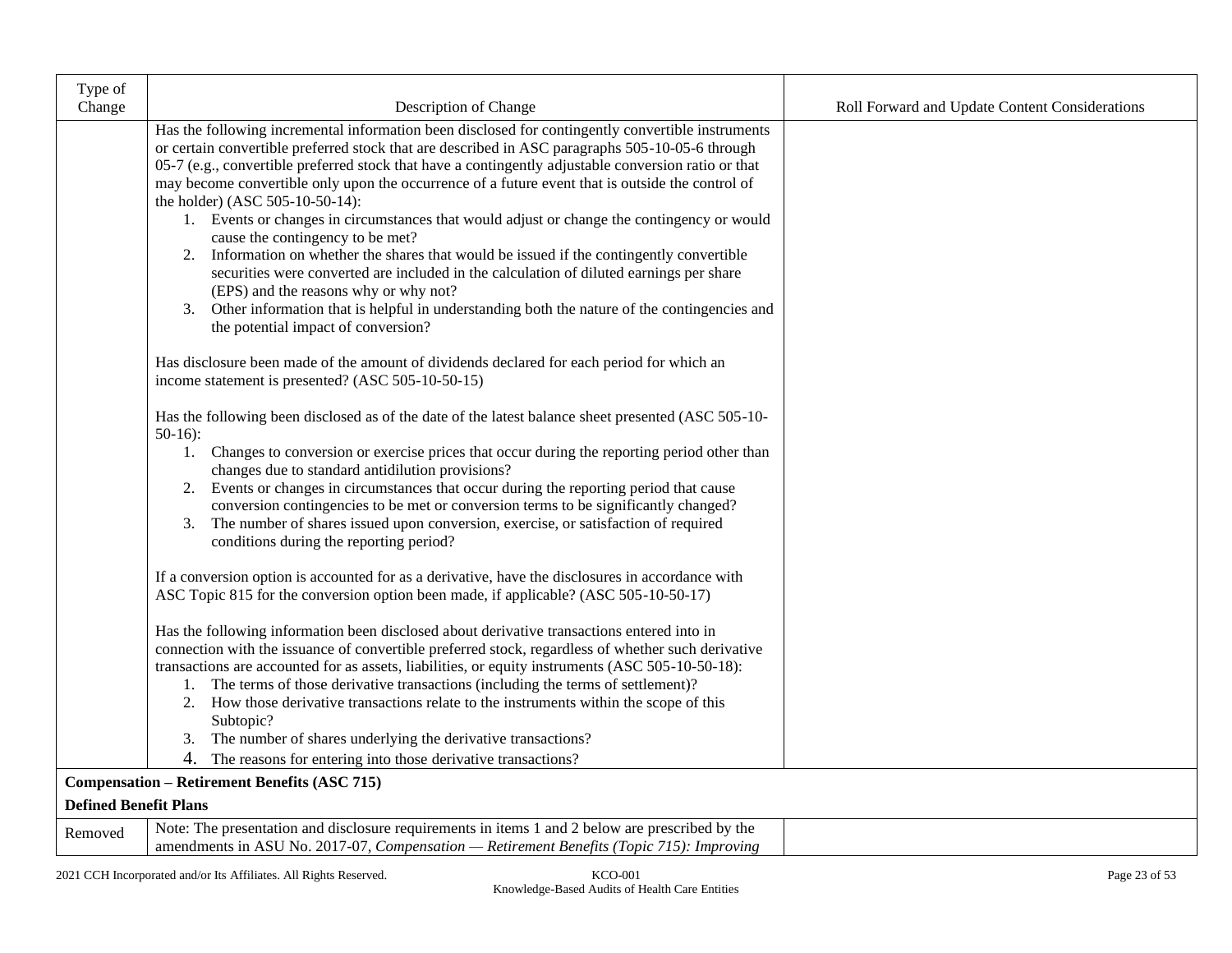| Type of<br>Change         | Description of Change                                                                                                                                                                                                                                                                                                                                                                                                                                                                                                                                                                                                                                                                                                                                                                                                                                                                                                                                            | Roll Forward and Update Content Considerations |
|---------------------------|------------------------------------------------------------------------------------------------------------------------------------------------------------------------------------------------------------------------------------------------------------------------------------------------------------------------------------------------------------------------------------------------------------------------------------------------------------------------------------------------------------------------------------------------------------------------------------------------------------------------------------------------------------------------------------------------------------------------------------------------------------------------------------------------------------------------------------------------------------------------------------------------------------------------------------------------------------------|------------------------------------------------|
|                           | the Presentation of Net Periodic Pension Cost and Net Periodic Postretirement Benefit Cost,<br>which is effective for public business entities, for annual periods beginning after December 15,<br>2017, including interim periods within those annual periods. For all other entities, the requirements<br>are effective for annual periods beginning after December 15, 2018, and interim periods within<br>annual periods beginning after December 15, 2019. Early adoption is permitted as of the beginning<br>of an annual period for which financial statements (interim or annual) have not been issued or have<br>not been made available for issuance. (ASC 715-20-65-3)                                                                                                                                                                                                                                                                                |                                                |
|                           | The amendments in ASU No. 2017-07 should be applied $(a)$ retrospectively for the presentation in<br>the income statement of the service cost component and the other components of net periodic<br>pension cost and net periodic postretirement benefit cost, and $(b)$ prospectively, on and after the<br>effective date of ASU No. 2017-07, for the capitalization in assets of the service cost component of<br>net periodic pension cost and net periodic postretirement benefit cost.                                                                                                                                                                                                                                                                                                                                                                                                                                                                      |                                                |
|                           | As a practical expedient, an entity may use the amounts disclosed in its pension and other<br>postretirement benefit plan note for the prior comparative periods as the estimation basis for<br>applying the retrospective presentation requirements. If an entity elects to use the practical<br>expedient, the entity should disclose that the practical expedient was used.                                                                                                                                                                                                                                                                                                                                                                                                                                                                                                                                                                                   |                                                |
| Removed                   | Have the nature of and reason for the change in accounting principle been disclosed in the first<br>interim and annual period of the adoption of ASU No. 2017-07? (ASC 715-20-65-3)                                                                                                                                                                                                                                                                                                                                                                                                                                                                                                                                                                                                                                                                                                                                                                              |                                                |
|                           | Other Expenses (ASC 720)                                                                                                                                                                                                                                                                                                                                                                                                                                                                                                                                                                                                                                                                                                                                                                                                                                                                                                                                         |                                                |
| <b>Contributions Made</b> |                                                                                                                                                                                                                                                                                                                                                                                                                                                                                                                                                                                                                                                                                                                                                                                                                                                                                                                                                                  |                                                |
| New                       | Note: ASC Subtopic 720-25, Contributions Made, does not require disclosures for makers of<br>promises and indications of intentions to give because ASC Topics 450, Contingencies, and 470,<br>Debt, provide the relevant disclosure requirements. Accordingly, disclosures should be made in<br>accordance with existing authoritative literature included in ASC Topics 450 and 470.                                                                                                                                                                                                                                                                                                                                                                                                                                                                                                                                                                           |                                                |
| Removed                   | Note: The presentation and disclosure requirements in items 1 and 2 below are prescribed by ASU<br>No. 2018-08, Not-for-Profit Entities (Topic 958): Clarifying the Scope and the Accounting<br>Guidance for Contributions Received and Contributions Made, which is effective for a public<br>business entity or a not-for-profit entity that has issued, or is a conduit bond obligor for, securities<br>that are traded, listed, or quoted on an exchange or an over-the-counter market for transactions in<br>which the entity serves as a <i>resource recipient</i> to annual periods beginning after June 15, 2018,<br>including interim periods within those annual periods. For all other entities, the requirements are<br>effective for transactions in which the entity serves as a <i>resource recipient</i> to annual periods<br>beginning after December 15, 2018, and interim periods within annual periods beginning after<br>December 15, 2019. |                                                |
|                           | An entity that is either a public business entity or a not-for-profit entity that has issued, or is a<br>conduit bond obligor for, securities that are traded, listed, or quoted on an exchange or an over-the-<br>counter market should apply ASU No. 2018-08 for transactions in which the entity serves as a                                                                                                                                                                                                                                                                                                                                                                                                                                                                                                                                                                                                                                                  |                                                |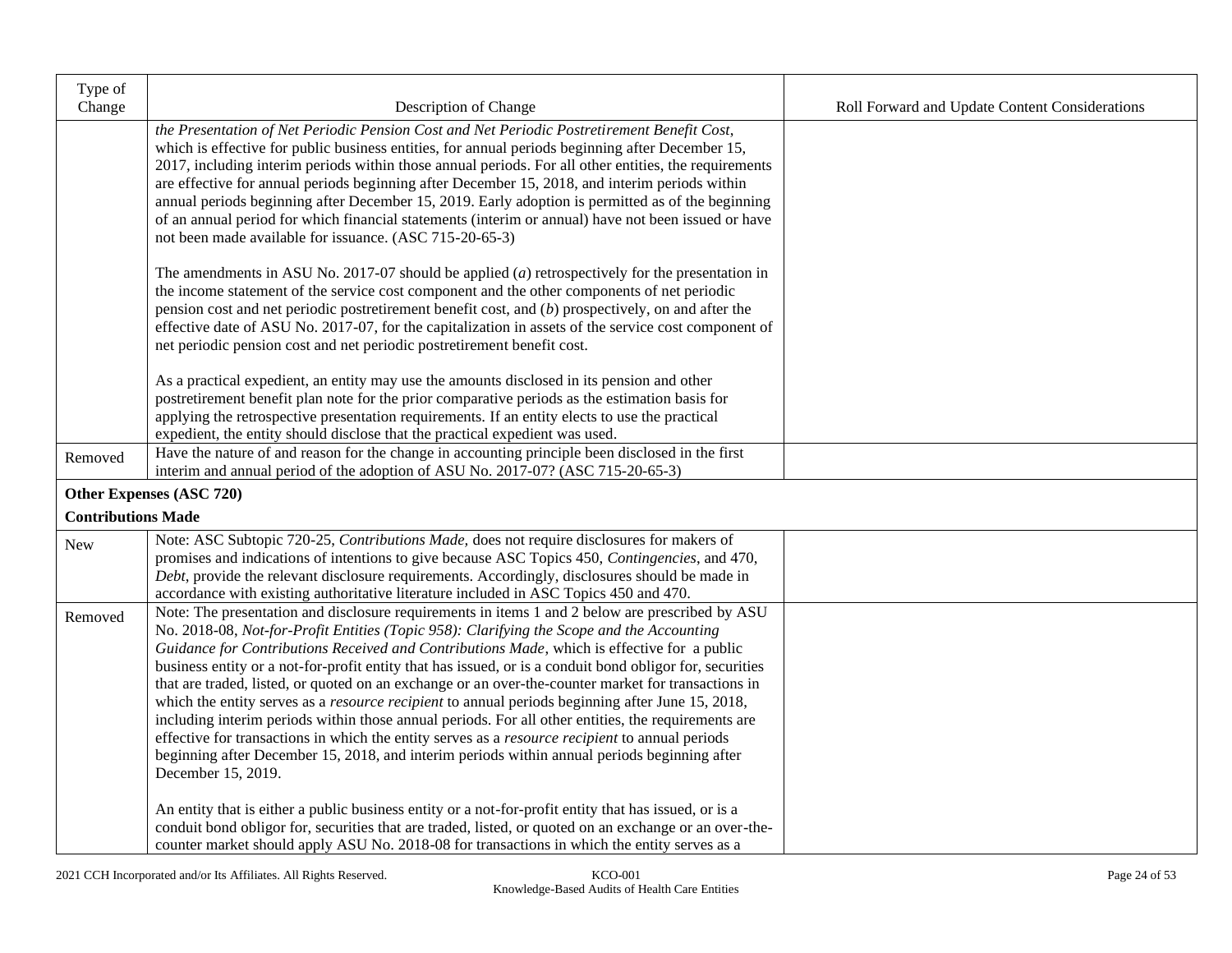| Type of        |                                                                                                                                                                                                                                                                                                                                                                                                                                                                                                   |                                                |
|----------------|---------------------------------------------------------------------------------------------------------------------------------------------------------------------------------------------------------------------------------------------------------------------------------------------------------------------------------------------------------------------------------------------------------------------------------------------------------------------------------------------------|------------------------------------------------|
| Change         | Description of Change                                                                                                                                                                                                                                                                                                                                                                                                                                                                             | Roll Forward and Update Content Considerations |
|                | resource provider to annual periods beginning after December 15, 2018, including interim periods<br>within those annual periods. All other entities should apply ASU No. 2018-08 for transactions in<br>which the entity serves as the <i>resource provider</i> to annual periods beginning after December 15,<br>2019, and interim periods within those annual periods beginning after December 15, 2020. Early<br>adoption is permitted. (ASC 958-10-65-2 and ASC 720-25-50-1)                  |                                                |
| Removed        | An entity should apply ASU No. 2018-08 on a modified prospective basis in the first set of<br>financial statements following the effective date to agreements that either are not completed as of<br>the effective date or entered into after the effective date. Retrospective application to each period<br>presented in the financial statements in accordance with the guidance on accounting changes in<br>ASC paragraphs 250-10-45-5 through 45-10 is permitted.                            |                                                |
|                | For purposes of this transition guidance:                                                                                                                                                                                                                                                                                                                                                                                                                                                         |                                                |
|                | A completed agreement should be considered an agreement for which all of the revenue (of a<br>resource recipient) or expense (of a resource provider) has been recognized before the effective<br>date in accordance with existing guidance (e.g., ASC Topic 605 on revenue recognition, this Topic,<br>or other Topics).                                                                                                                                                                         |                                                |
|                | The amendments in ASU No. 2018-08 should apply only to the portion of revenue (of a recipient) or                                                                                                                                                                                                                                                                                                                                                                                                 |                                                |
|                | expense (of a resource provider) that has not been recognized before the effective date. No prior-                                                                                                                                                                                                                                                                                                                                                                                                |                                                |
|                | period results should be restated, and there should be no cumulative-effect adjustment to opening net                                                                                                                                                                                                                                                                                                                                                                                             |                                                |
|                | assets or retained earnings at the beginning of the year of adoption.<br>(ASC 958-10-65-2 and ASC 720-25-50-1)                                                                                                                                                                                                                                                                                                                                                                                    |                                                |
| Removed        | Have the following been disclosed in the first interim and annual period of adoption of ASU No.<br>2018-08, if the entity elects to apply ASU No. 2018-08 on a modified retrospective basis (ASC<br>$958-10-65-2$ :<br>(a) The nature of and reason for the accounting change?<br>(b) An explanation of the reasons for significant changes in each financial statement line item<br>in the current annual or interim period resulting from ASU No. 2018-08 as compared with<br>the prior period? |                                                |
|                | Have the disclosures required in ASC paragraphs 250-10-50-1 through 250-10-50-2 been made in<br>the first interim and annual period of adoption of ASU No. 2018-08, if an entity elects to apply<br>ASU No. 2018-08 retrospectively? (See ASC Topic 250, Accounting Changes and Error<br>Corrections) (ASC 958-10-65-2)                                                                                                                                                                           |                                                |
|                | <b>Income Taxes (ASC 740)</b>                                                                                                                                                                                                                                                                                                                                                                                                                                                                     |                                                |
| <b>Overall</b> |                                                                                                                                                                                                                                                                                                                                                                                                                                                                                                   |                                                |
| Removed        | Note: The presentation and disclosure requirements in item 7 below are prescribed by ASU No.<br>2016-16, Income Taxes (Topic 740): Intra-Entity Transfers of Assets Other Than Inventory, which<br>is effective on a modified retrospective basis for public business entities for annual periods                                                                                                                                                                                                 |                                                |
|                | 2021 CCH Incorporated and/or Its Affiliates. All Rights Reserved.<br><b>KCO-001</b>                                                                                                                                                                                                                                                                                                                                                                                                               | Page 25 of 53                                  |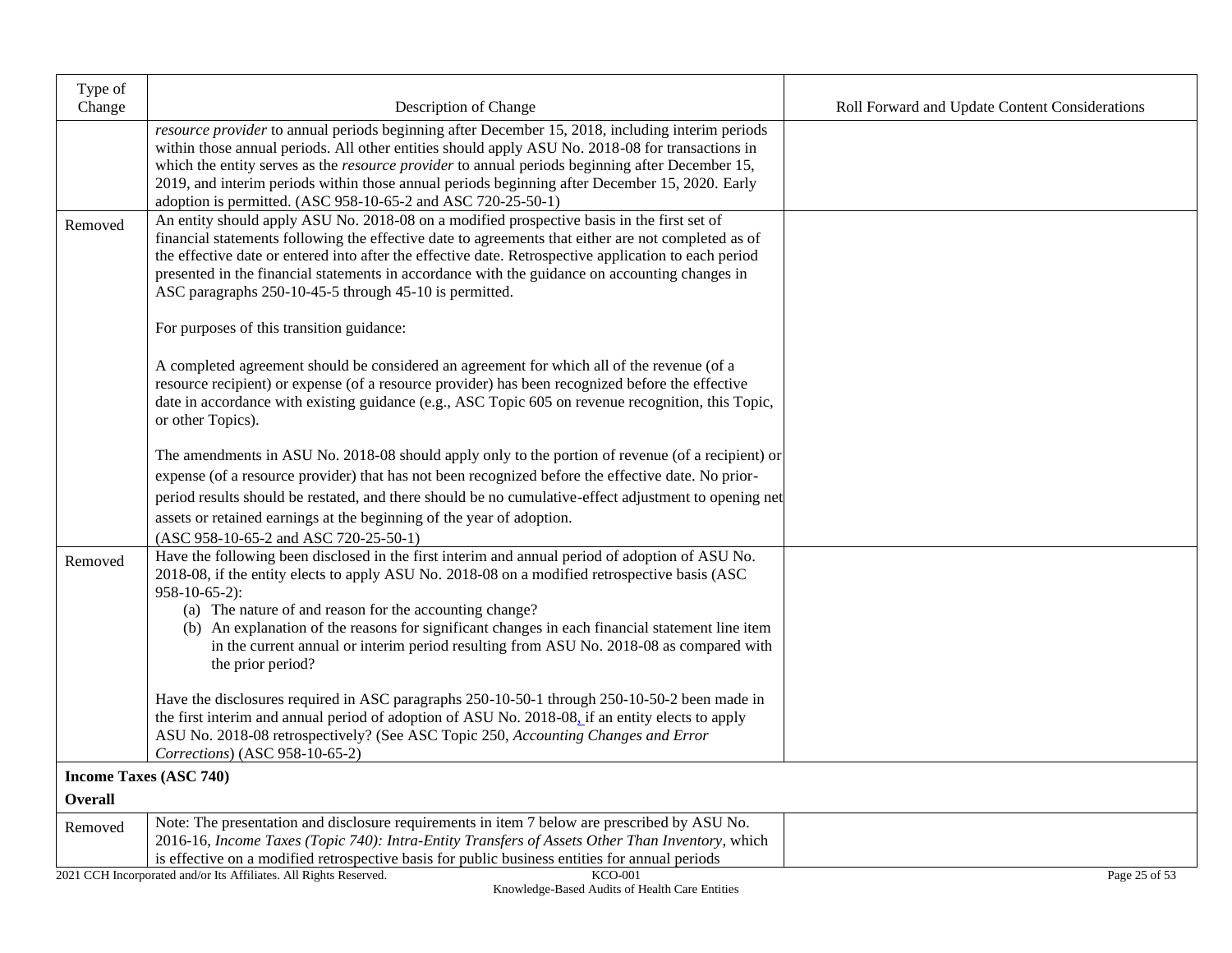| Type of        |                                                                                                                                                                                                                                                                                                                                                                                                                                                                                                                                                                                                                                                                                                                                                                                                                                 |                                                |
|----------------|---------------------------------------------------------------------------------------------------------------------------------------------------------------------------------------------------------------------------------------------------------------------------------------------------------------------------------------------------------------------------------------------------------------------------------------------------------------------------------------------------------------------------------------------------------------------------------------------------------------------------------------------------------------------------------------------------------------------------------------------------------------------------------------------------------------------------------|------------------------------------------------|
| Change         | Description of Change                                                                                                                                                                                                                                                                                                                                                                                                                                                                                                                                                                                                                                                                                                                                                                                                           | Roll Forward and Update Content Considerations |
|                | beginning after December 15, 2017, and interim periods within those annual periods. For all other<br>entities, the requirements are effective on a modified retrospective basis for annual periods<br>beginning after December 15, 2018, and interim periods within annual periods beginning after<br>December 15, 2019. Early adoption is permitted as of the beginning of an annual period for which<br>financial statements (interim or annual) have not been issued or made available for issuance. (ASC<br>$740-10-65-5$                                                                                                                                                                                                                                                                                                   |                                                |
|                | Note: ASU No. 2016-16 should be adopted on a modified retrospective basis, with a cumulative-<br>effect adjustment directly to retained earnings as of the beginning of the period of adoption for the<br>recognition of income tax consequences of intra-entity transfers of assets other than inventory that<br>occur before the adoption date. Deferred tax assets recognized as a result of the adoption of ASU<br>No. 2016-16 should be assessed for realizability in accordance with ASC Topic 740. A valuation<br>allowance recognized as of the beginning of the period of adoption for deferred tax assets<br>recognized as a result of the adoption of ASU No. 2016-16 should be recognized through a<br>cumulative-effect adjustment to retained earnings. (ASC 740-10-65-5)                                         |                                                |
| Removed        | Have the following transitional disclosures related to the adoption of ASU No. 2016-16 been made<br>in the first annual period of adoption and in the interim periods within the first annual period of<br>adoption (ASC 740-10-65-5):<br>(a) The nature of and reason for the change in accounting principle?<br>(b) The effect of the change for the current period on:<br>a. Income from continuing operations?<br>b. Net income (or other appropriate captions of changes in the applicable net assets<br>or performance indicator)?<br>Any other affected financial statement line item(s)?<br>c.<br>d. Any affected per-share amounts?<br>(c) The cumulative effect of the change on retained earnings or other components of equity or<br>net assets in the balance sheet as of the beginning of the period of adoption? |                                                |
|                | <b>Business Combinations (ASC 805)</b>                                                                                                                                                                                                                                                                                                                                                                                                                                                                                                                                                                                                                                                                                                                                                                                          |                                                |
| <b>Overall</b> |                                                                                                                                                                                                                                                                                                                                                                                                                                                                                                                                                                                                                                                                                                                                                                                                                                 |                                                |
| Updated        | <i>Note:</i> A private company or not-for-profit entity that adopts the accounting alternative for<br>amortizing goodwill in ASC Subtopic 350-20 is not required to disclose the reconciliation.                                                                                                                                                                                                                                                                                                                                                                                                                                                                                                                                                                                                                                | Disclosure will retain on roll forward         |
|                | Derivatives and Hedging (ASC 815)                                                                                                                                                                                                                                                                                                                                                                                                                                                                                                                                                                                                                                                                                                                                                                                               |                                                |
| <b>Overall</b> |                                                                                                                                                                                                                                                                                                                                                                                                                                                                                                                                                                                                                                                                                                                                                                                                                                 |                                                |
| New            | Note: The presentation and disclosure requirements in item 15 below are prescribed by the<br>amendments in ASU No. 2020-06, Debt-Debt with Conversion and Other Options (Subtopic 470-<br>20) and Derivatives and Hedging-Contracts in Entity's Own Equity (Subtopic 815-40):<br>Accounting for Convertible Instruments and Contracts in an Entity's Own Equity, which is<br>effective for public business entities that meet the definition of an SEC filer, excluding entities<br>eligible to be smaller reporting companies as defined by the SEC, for fiscal years beginning after                                                                                                                                                                                                                                          |                                                |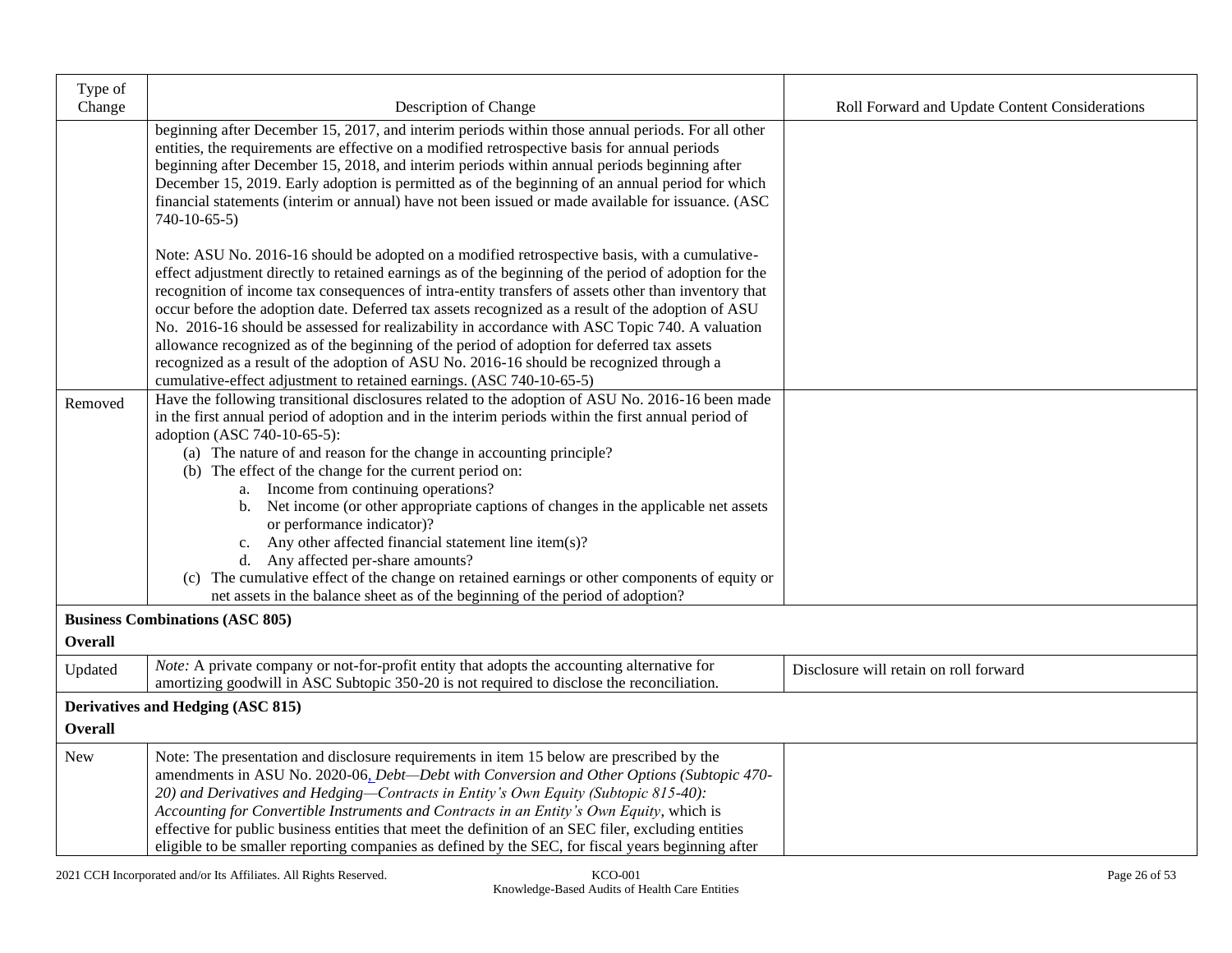| Type of<br>Change | Description of Change                                                                                                                                                                                                                                                                                                                                                                                                                                                                                                                                                                                                                                                                                                                                                                                                                                                                                                                                                                                                                                                                                                                 | Roll Forward and Update Content Considerations |
|-------------------|---------------------------------------------------------------------------------------------------------------------------------------------------------------------------------------------------------------------------------------------------------------------------------------------------------------------------------------------------------------------------------------------------------------------------------------------------------------------------------------------------------------------------------------------------------------------------------------------------------------------------------------------------------------------------------------------------------------------------------------------------------------------------------------------------------------------------------------------------------------------------------------------------------------------------------------------------------------------------------------------------------------------------------------------------------------------------------------------------------------------------------------|------------------------------------------------|
|                   | December 15, 2021, and interim periods within those fiscal years. The one-time determination of<br>whether an entity is eligible to be a smaller reporting company should be based on an entity's most<br>recent determination as of August 5, 2020, in accordance with SEC regulations. For all other<br>entities, the requirements are effective for fiscal years beginning after December 15, 2023 and<br>interim periods within those fiscal years.<br>Early application is permitted for all entities, but no earlier than for fiscal years beginning after                                                                                                                                                                                                                                                                                                                                                                                                                                                                                                                                                                      |                                                |
|                   | December 15, 2020, including interim periods within those fiscal years. (ASC 815-40-65-1)                                                                                                                                                                                                                                                                                                                                                                                                                                                                                                                                                                                                                                                                                                                                                                                                                                                                                                                                                                                                                                             |                                                |
| <b>New</b>        | Has the disclosure guidance on convertible debt instruments in ASC Section 470-20-50 and on<br>convertible preferred stock in ASC Section 505-10-50 been considered after considering the<br>disclosure guidance in this Section for a conversion option accounted for as a derivative<br>instrument? (ASC 815-10-50-8A and 50-8B)                                                                                                                                                                                                                                                                                                                                                                                                                                                                                                                                                                                                                                                                                                                                                                                                    |                                                |
|                   | Derivatives and Hedging (ASC 815)                                                                                                                                                                                                                                                                                                                                                                                                                                                                                                                                                                                                                                                                                                                                                                                                                                                                                                                                                                                                                                                                                                     |                                                |
|                   | <b>Contracts in Entity's Own Equity</b>                                                                                                                                                                                                                                                                                                                                                                                                                                                                                                                                                                                                                                                                                                                                                                                                                                                                                                                                                                                                                                                                                               |                                                |
| New               | Note: The disclosure guidance in the following note is prescribed by the amendments in ASU No.<br>2020-06, Debt-Debt with Conversion and Other Options (Subtopic 470-20) and Derivatives and<br>Hedging-Contracts in Entity's Own Equity (Subtopic 815-40): Accounting for Convertible<br>Instruments and Contracts in an Entity's Own Equity, which is effective for public business entities<br>that meet the definition of an SEC filer, excluding entities eligible to be smaller reporting<br>companies as defined by the SEC, for fiscal years beginning after December 15, 2021, and interim<br>periods within those fiscal years. The one-time determination of whether an entity is eligible to be<br>a smaller reporting company should be based on an entity's most recent determination as of August<br>5, 2020, in accordance with SEC regulations. For all other entities, the requirements are effective<br>for fiscal years beginning after December 15, 2023 and interim periods within those fiscal years.<br>Early application is permitted for all entities, but no earlier than for fiscal years beginning after |                                                |
|                   | December 15, 2020, including interim periods within those fiscal years. (ASC 815-40-65-1)                                                                                                                                                                                                                                                                                                                                                                                                                                                                                                                                                                                                                                                                                                                                                                                                                                                                                                                                                                                                                                             |                                                |
|                   | Note: The disclosure guidance in ASC Subtopic 815-40 applies to freestanding instruments that are<br>potentially indexed to, and potentially settled in, an entity's own equity, regardless of whether the<br>contract meets the criteria to qualify for the scope exception in ASC Sections 815-40-15 and 815-<br>40-25. Some contracts that are classified as assets or liabilities meet the definition of a derivative<br>instrument under the provisions of ASC Subtopic 815-10. The related disclosures that are required<br>by ASC Sections 815-10-50, 815-25-50, 815-30-50, and 815-35-50 also are required for those<br>contracts. Equity-classified contracts under the provisions of this Subtopic are not required to<br>provide the disclosures required by ASC Section 505-10-50, other than those described in ASC<br>paragraph 815-40-50-5. (ASC 815-40-50-2)                                                                                                                                                                                                                                                          |                                                |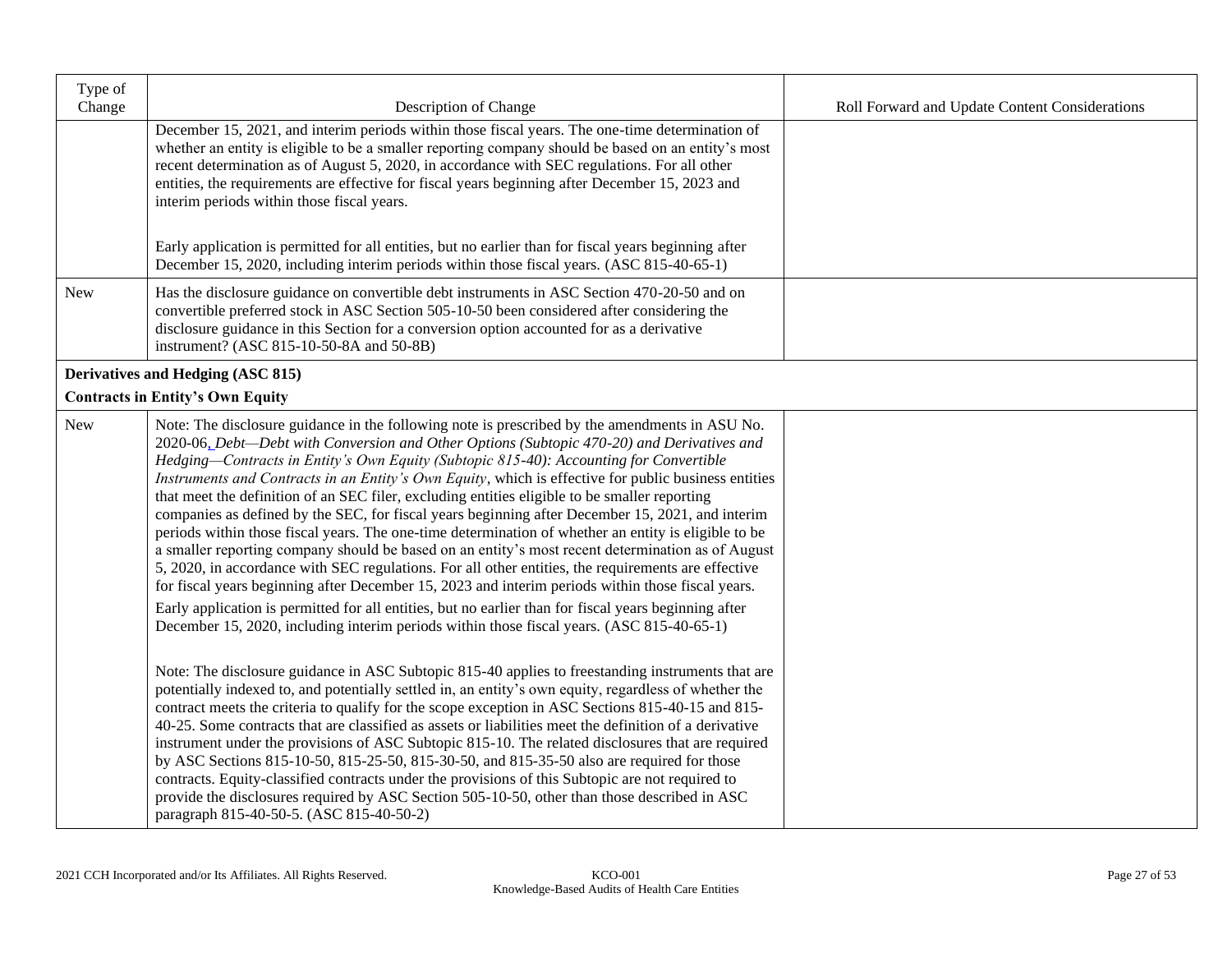| Type of<br>Change | Description of Change                                                                                                                                                                                                                                                                                                                                                                                                                                                                                                                                                                                                                                                                                                                                                                                                                                                                                                                                                              | Roll Forward and Update Content Considerations |
|-------------------|------------------------------------------------------------------------------------------------------------------------------------------------------------------------------------------------------------------------------------------------------------------------------------------------------------------------------------------------------------------------------------------------------------------------------------------------------------------------------------------------------------------------------------------------------------------------------------------------------------------------------------------------------------------------------------------------------------------------------------------------------------------------------------------------------------------------------------------------------------------------------------------------------------------------------------------------------------------------------------|------------------------------------------------|
| Updated           | If the terms of the contract provide settlement alternatives, have those settlement alternatives been<br>disclosed, including who controls the settlement alternatives, a description of those alternatives,<br>and the maximum number of shares that could be required to be issued to net share settle a<br>contract, if applicable? (Note: ASC paragraph 505-10-50-3 requires additional disclosures for<br>actual issuances and settlements that occurred during the accounting period.) (See "Equity")                                                                                                                                                                                                                                                                                                                                                                                                                                                                        | Disclosure will retain on roll forward         |
| New               | For each settlement alternative, the amount that would be paid, or the number of shares that would<br>be issued and their fair value, determined under the conditions specified in the contract if the<br>settlement were to occur at the reporting date and how changes in the fair value of the issuer's<br>equity shares affect those settlement amounts (e.g., the issuer is obligated to issue an additional X<br>shares or pay an additional Y dollars in cash for each \$1 decrease in the fair value of one share)?                                                                                                                                                                                                                                                                                                                                                                                                                                                        |                                                |
|                   | Have the disclosures required by ASC paragraph 505-10-50-18 been made for an equity-classified<br>contract within the scope of this Subtopic that is entered into in connection with the issuance of<br>convertible preferred stock? (See "Equity")                                                                                                                                                                                                                                                                                                                                                                                                                                                                                                                                                                                                                                                                                                                                |                                                |
|                   | Have the following transitional disclosures related to the adoption of ASU No. 2020-06 been made<br>in the interim and annual periods of adoption (ASC 815-40-65-1):                                                                                                                                                                                                                                                                                                                                                                                                                                                                                                                                                                                                                                                                                                                                                                                                               |                                                |
|                   | 1. The nature of the change in accounting principle, including an explanation of the newly<br>adopted accounting principle?<br>The method of applying the change?<br>2.<br>The cumulative effect of the change on retained earnings or other components of equity in<br>3.<br>the balance sheet as of the beginning of the first period for which ASU No. 2020-06 is<br>initially applied?<br>For entities that present earnings-per-share information, the effect of the change on<br>4.<br>affected per-share amounts for the period of adoption?<br>5. For an entity that elects the full retrospective method of adoption, the effect of the change<br>on income from continuing operations, net income (or other appropriate captions of<br>changes in the applicable net assets or performance indicator), any other affected financial<br>statement line item, and any affected per-share amounts for the current period and any<br>prior periods retrospectively adjusted? |                                                |
| New               | Note: The presentation and disclosure requirements in items 3 and 4 below are prescribed by the<br>amendments in ASU No. 2021-04, Earnings Per Share (Topic 260), Debt-Modifications and<br>Extinguishments (Subtopic 470-50), Compensation-Stock Compensation (Topic 718), and<br>Derivatives and Hedging-Contracts in Entity's Own Equity (Subtopic 815-40): Issuer's<br>Accounting for Certain Modifications or Exchanges of Freestanding Equity-Classified Written Call<br>Options, which is effective for all entities for fiscal years beginning after December 15, 2021<br>including interim periods within those fiscal years. Early adoption, including early adoption in an<br>interim period as of the beginning of the fiscal year that includes that interim period, is permitted<br>for all entities.                                                                                                                                                                |                                                |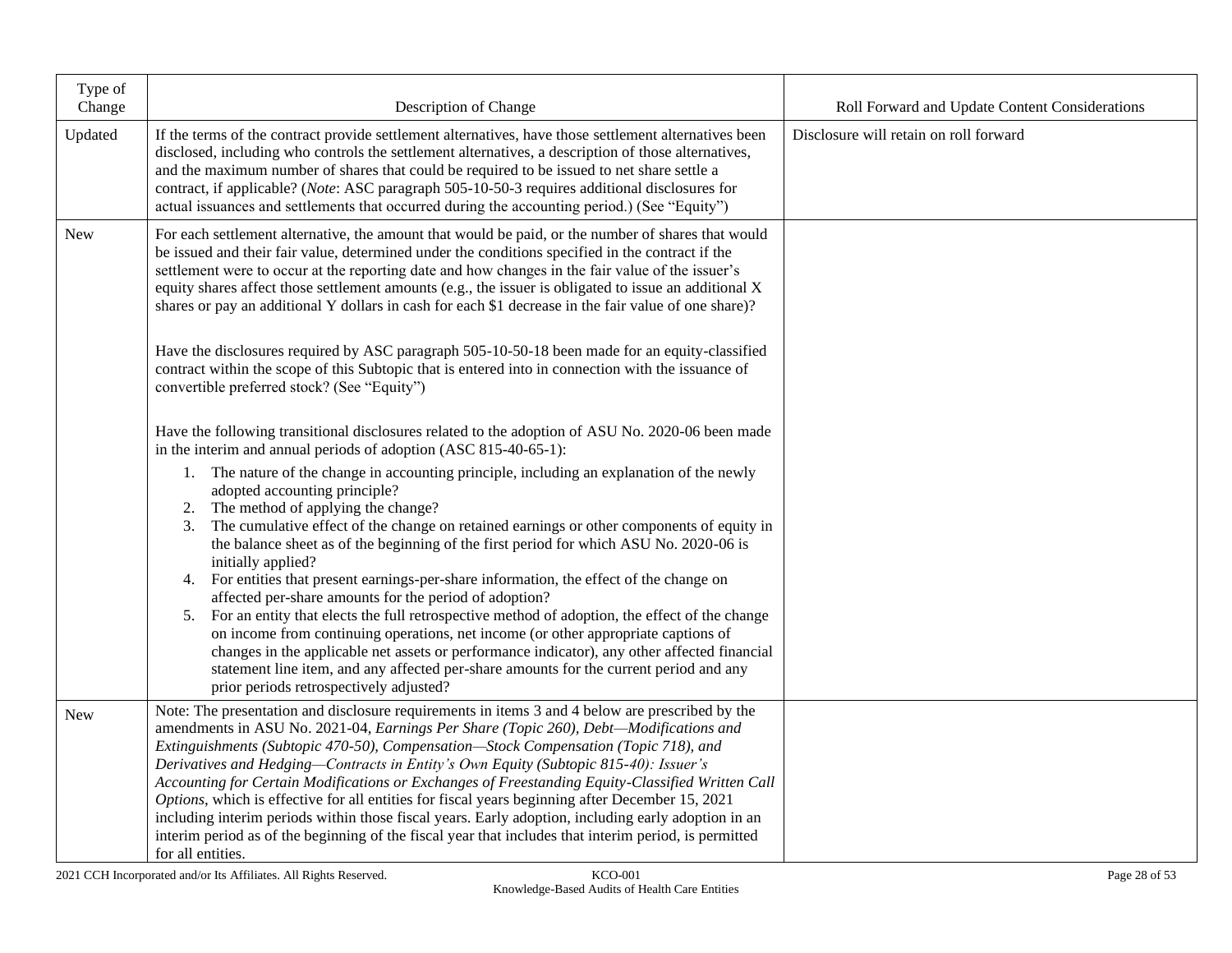| Type of<br>Change | Description of Change                                                                                                                                                                                                                                                                                                                                                                                                                                                                                                            | Roll Forward and Update Content Considerations |
|-------------------|----------------------------------------------------------------------------------------------------------------------------------------------------------------------------------------------------------------------------------------------------------------------------------------------------------------------------------------------------------------------------------------------------------------------------------------------------------------------------------------------------------------------------------|------------------------------------------------|
|                   | An entity should apply ASU No. 2021-04 to modifications or exchanges of freestanding equity-<br>classified written call options within the scope of ASU No. 2021-04 on a prospective basis to<br>modifications or exchanges occurring on or after the date at which the entity first applies ASU No.<br>2021-04. (ASC 815-40-65-2)                                                                                                                                                                                               |                                                |
| New               | For a freestanding equity-classified written call option modified or exchanged during any of the<br>periods presented, and for which an entity has recognized the effect in accordance with ASC<br>paragraph 815-40-35-17, have the following disclosures been made (ASC 815-40-50-6):<br>A. Information about the nature of the modification or exchange transaction?<br>B. The amount of the effect of the modification or exchange?<br>C. The manner in which the effect of the modification or exchange has been recognized? |                                                |
| <b>New</b>        | Have the following transitional disclosures related to the adoption of ASU No. 2021-04 been made<br>in the interim and annual periods of adoption (ASC 815-40-65-2):<br>A. The nature of and reason for the change in accounting principle?<br>B. The transition method?<br>C. A qualitative description of the financial statement line items affected by the change?                                                                                                                                                           |                                                |
|                   | <b>Fair Value Measurement (ASC 820)</b>                                                                                                                                                                                                                                                                                                                                                                                                                                                                                          |                                                |
| Removed           | Note: The presentation and disclosure requirements in item 1 below have been superseded by the<br>amendments in ASU No. 2018-13, Fair Value Measurement (Topic 820)-Disclosure<br>Framework - Changes to the Disclosure Requirements for Fair Value Measurement,<br>which is effective for fiscal years, and interim periods within those fiscal years, beginning<br>after December 15, 2019. Thereafter, the presentation and disclosure requirements in item<br>2 below should be followed.                                    |                                                |
|                   | Early adoption is permitted (an entity is permitted to early adopt the removed or modified<br>disclosures in ASC paragraph 820-10-50-2(bb), (c)(3), (f), and (g), ASC paragraph 820-<br>10-50-2G, and ASC paragraph 820-10-50-6A(b) and (e) and adopt the additional<br>disclosures in ASC paragraph 820-10-50-2(bbb)(2)(i) and (d) upon their effective date),<br>including adoption in any interim period for:                                                                                                                 |                                                |
|                   | 1. Public business entities for periods in which financial statements<br>have not yet been issued, and                                                                                                                                                                                                                                                                                                                                                                                                                           |                                                |
|                   | 2. All other entities for periods in which financial statements have not yet been made<br>available for issuance.                                                                                                                                                                                                                                                                                                                                                                                                                |                                                |
|                   | An entity should apply ASU No. 2018-13 retrospectively to all periods presented, except for the<br>changes in unrealized gains and losses required by ASC paragraph 820-10-50-2(d), the range and                                                                                                                                                                                                                                                                                                                                |                                                |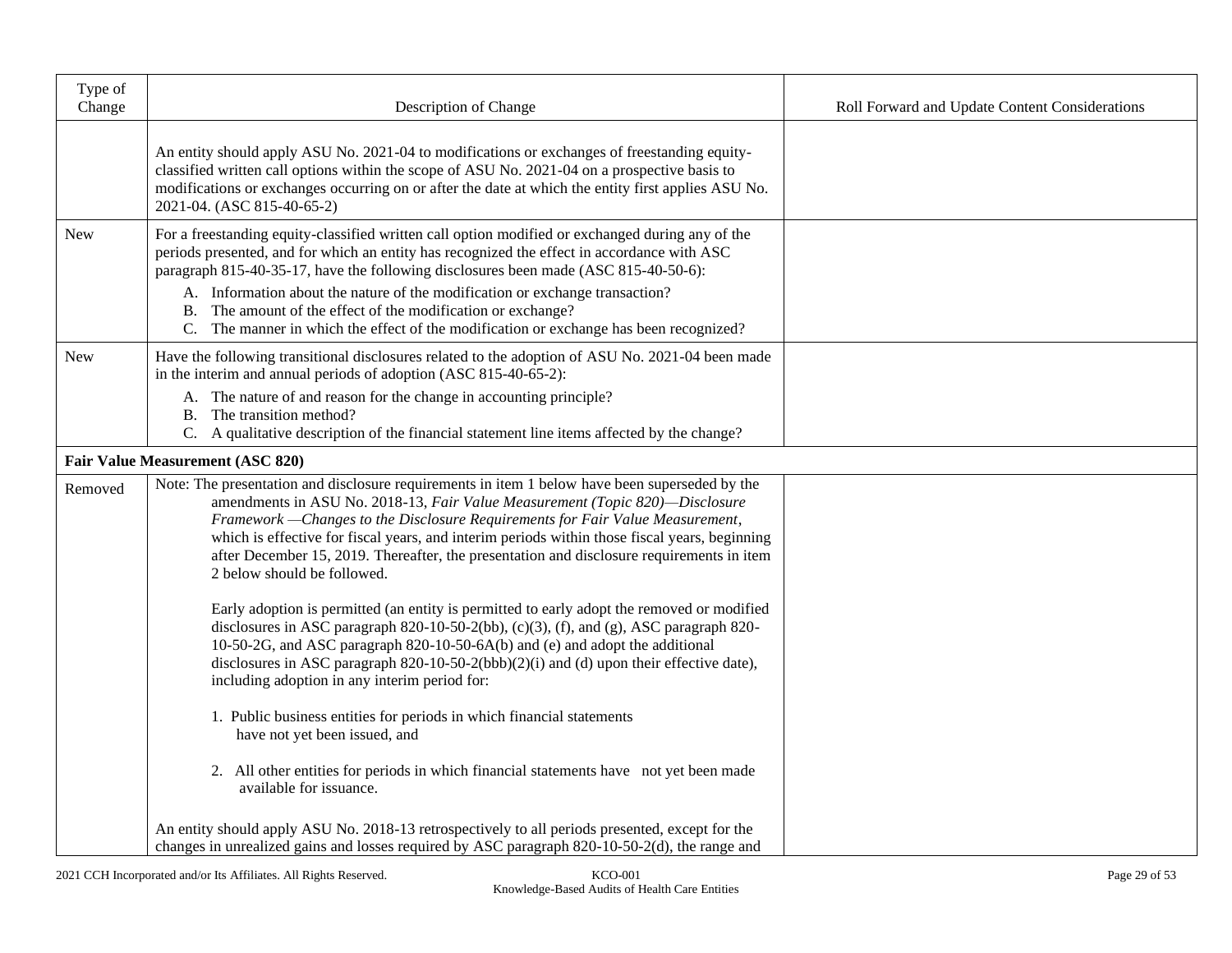| Type of<br>Change | Description of Change                                                                                                                                                                                                                                                                                                                                                                                                                                                                                                                                                                                                                                                                                                                                                                                                                                                                                                                                                                                                                                                                                                                                                                                                                        | Roll Forward and Update Content Considerations |
|-------------------|----------------------------------------------------------------------------------------------------------------------------------------------------------------------------------------------------------------------------------------------------------------------------------------------------------------------------------------------------------------------------------------------------------------------------------------------------------------------------------------------------------------------------------------------------------------------------------------------------------------------------------------------------------------------------------------------------------------------------------------------------------------------------------------------------------------------------------------------------------------------------------------------------------------------------------------------------------------------------------------------------------------------------------------------------------------------------------------------------------------------------------------------------------------------------------------------------------------------------------------------|------------------------------------------------|
|                   | weighted-average disclosure required by ASC paragraph 820-10-50-2(bbb)(2)(i), and the narrative<br>description of measurement uncertainty in accordance with ASC paragraph $820-10-50-2(g)$ that are<br>required to be applied prospectively for only the most recent interim or annual period presented in<br>the initial fiscal year of adoption. (ASC 820-10-65-12)                                                                                                                                                                                                                                                                                                                                                                                                                                                                                                                                                                                                                                                                                                                                                                                                                                                                       |                                                |
| Removed           | Note: For purposes of the following disclosures in item 1 below, recurring fair value measurements<br>of assets or liabilities are those that other Topics require or permit in the balance sheet at the end of<br>each reporting period. Nonrecurring fair value measurements of assets or liabilities are those that<br>other Topics require or permit in the balance sheet in particular circumstances (e.g., when a<br>reporting entity measures a long-lived asset or disposal group classified as held for sale at fair<br>value less costs to sell in accordance with ASC Topic 360, Property, Plant, and Equipment,<br>because the asset's fair value less costs to sell is lower than its carrying amount). (ASC 820-10-50-<br>2)                                                                                                                                                                                                                                                                                                                                                                                                                                                                                                   |                                                |
|                   | For purposes of the following disclosures in item 1 below, the reporting entity should disclose<br>information that helps users of its financial statements to assess: $(a)$ the valuation techniques and<br>inputs used to develop measurements for assets and liabilities that are measured at fair value on a<br>recurring or nonrecurring basis in the balance sheet after initial recognition; and $(b)$ the effect of<br>the measurements on earnings or other comprehensive income for the period for recurring fair<br>value measurements using significant unobservable inputs (Level 3). To meet these objectives, all<br>of the following should be considered: $(a)$ the level of detail necessary to satisfy the disclosure<br>requirements; $(b)$ how much emphasis to place on each of the various requirements; $(c)$ how much<br>aggregation or disaggregation to undertake; and $(d)$ whether users of financial statements need<br>additional information to evaluate the quantitative information disclosed. If disclosures in this<br>Topic or other Topics are insufficient to meet these objectives, additional information should be<br>disclosed as necessary to meet these objectives. (ASC 820-10-50-1 and 50-1A) |                                                |
|                   | The quantitative disclosures in items 1 and 3 through 6 below should be presented in a tabular<br>format. (ASC 820-10-50-8)                                                                                                                                                                                                                                                                                                                                                                                                                                                                                                                                                                                                                                                                                                                                                                                                                                                                                                                                                                                                                                                                                                                  |                                                |
| Removed           | For each class of assets and liabilities measured at fair value in the balance sheet after initial<br>recognition, have the following disclosures, at a minimum, been made (820-10-50-2):                                                                                                                                                                                                                                                                                                                                                                                                                                                                                                                                                                                                                                                                                                                                                                                                                                                                                                                                                                                                                                                    |                                                |
|                   | <i>Note:</i> Classes of assets and liabilities should be determined based on: $(a)$ the nature, characteristics,<br>and risks of the asset or liability; and $(b)$ the level of the fair value hierarchy within which the fair<br>value measurement is categorized. In addition, sufficient information should be provided to permit<br>reconciliation of the classes of assets and liabilities to the line items presented in the balance sheet.<br>(820-10-50-2B and 2C)                                                                                                                                                                                                                                                                                                                                                                                                                                                                                                                                                                                                                                                                                                                                                                   |                                                |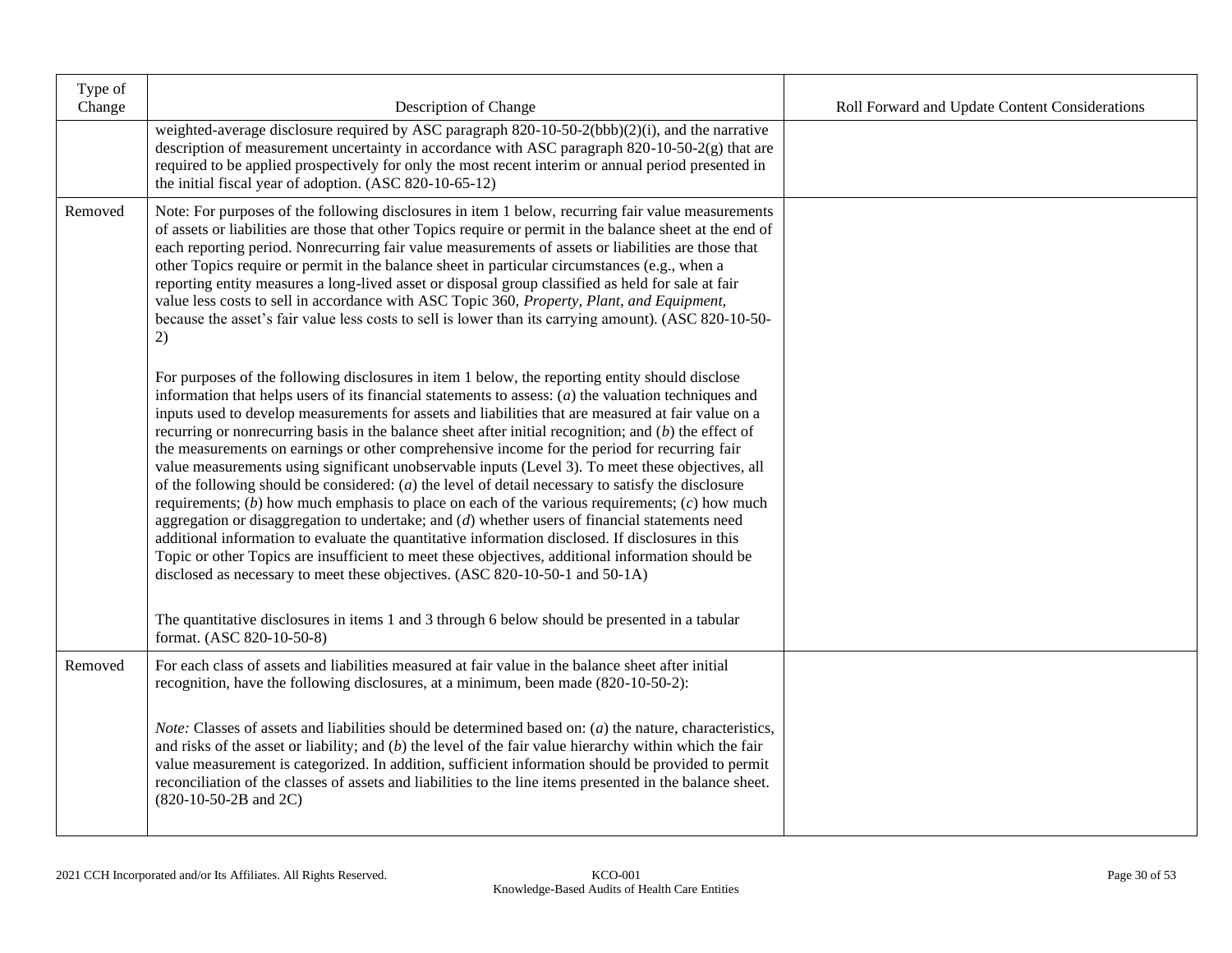| Type of<br>Change | Description of Change                                                                                                                                                                                                                                                                                                                                                                                                                                                                                                                                                                                                                                                                                                                                                                                                      | Roll Forward and Update Content Considerations |
|-------------------|----------------------------------------------------------------------------------------------------------------------------------------------------------------------------------------------------------------------------------------------------------------------------------------------------------------------------------------------------------------------------------------------------------------------------------------------------------------------------------------------------------------------------------------------------------------------------------------------------------------------------------------------------------------------------------------------------------------------------------------------------------------------------------------------------------------------------|------------------------------------------------|
|                   | Note: These disclosure requirements do not apply to an investment within the scope of ASC<br>paragraphs 820-10-15-4 through 15-5 for which fair value is measured using net asset value per<br>share (or its equivalent, e.g., member units or an ownership interest in partners' capital to which a<br>proportionate share of net assets is attributed) as a practical expedient, in accordance with ASC<br>paragraph 820-10-35-59. (ASC 820-10-50-2)                                                                                                                                                                                                                                                                                                                                                                     |                                                |
| Removed           | The fair value measurement at the end of the reporting period for recurring fair value<br>measurements and at the relevant measurement date for nonrecurring fair value measurements?                                                                                                                                                                                                                                                                                                                                                                                                                                                                                                                                                                                                                                      |                                                |
|                   | <i>Note:</i> For nonrecurring measurements estimated at a date during the reporting period other than the<br>end of the reporting period, a reporting entity should clearly indicate that the fair value information<br>presented is not as of the period's end as well as the date or period that the measurement was taken.                                                                                                                                                                                                                                                                                                                                                                                                                                                                                              |                                                |
|                   | The reasons for the measurement for nonrecurring fair value measurements?                                                                                                                                                                                                                                                                                                                                                                                                                                                                                                                                                                                                                                                                                                                                                  |                                                |
| Removed           | The level of the fair value hierarchy within which the fair value measurements are categorized in<br>their entirety (Level 1, 2, or 3) for recurring and nonrecurring fair value measurements?                                                                                                                                                                                                                                                                                                                                                                                                                                                                                                                                                                                                                             |                                                |
| Removed           | For assets and liabilities held at the end of the reporting period that are measured at fair value on a<br>recurring basis: (Note: This disclosure is required for public entities only.)<br>(a) The amounts of any transfers between Level 1 and Level 2 of the fair value hierarchy?<br>(b) The reasons for those transfers?<br>Note: Transfers into each level shall be disclosed and discussed separately from transfers<br>out of each level.<br>(c) The reporting entity's policy for determining when transfers between levels are deemed to<br>have occurred?<br>(d) A description of the valuation technique(s) and the inputs used in the fair value<br>measurement for recurring and nonrecurring fair value measurements categorized within<br>Level 2 and Level 3 of the fair value hierarchy?                |                                                |
| Removed           | The change in either or both a valuation approach and a valuation technique, or use of an additional<br>valuation technique, and the reasons for such change or addition, for recurring and nonrecurring<br>fair value measurements categorized within Level 2 and Level 3 of the fair value hierarchy?                                                                                                                                                                                                                                                                                                                                                                                                                                                                                                                    |                                                |
| Removed           | Quantitative information about the significant unobservable inputs used in the fair value<br>measurement for fair value measurements categorized within Level 3 of the fair value hierarchy?<br>Note: A reporting entity is not required to create quantitative information to comply with this<br>disclosure requirement if quantitative unobservable inputs are not developed by the reporting entity<br>when measuring fair value (e.g., when a reporting entity uses prices from prior transactions or<br>third-party pricing information without adjustment). However, when providing this disclosure, a<br>reporting entity cannot ignore quantitative unobservable inputs that are significant to the fair value<br>measurement and are reasonably available to the reporting entity. Employee benefit plans, other |                                                |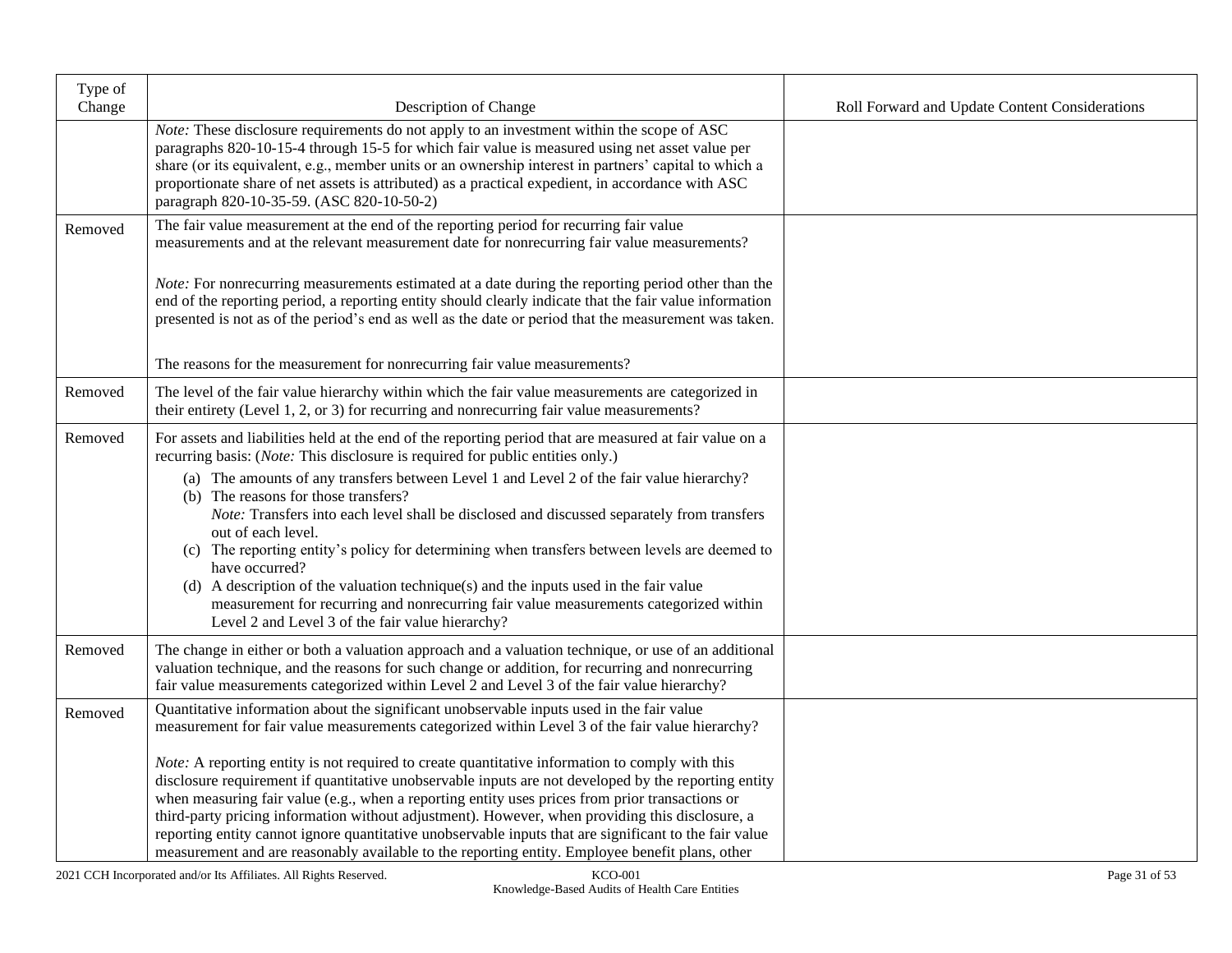| Type of<br>Change | Description of Change                                                                                                                                                                                                                                                                                                                                                                                                                                                                                                                                                                                                                                                                                                                                                                                                                     | Roll Forward and Update Content Considerations |
|-------------------|-------------------------------------------------------------------------------------------------------------------------------------------------------------------------------------------------------------------------------------------------------------------------------------------------------------------------------------------------------------------------------------------------------------------------------------------------------------------------------------------------------------------------------------------------------------------------------------------------------------------------------------------------------------------------------------------------------------------------------------------------------------------------------------------------------------------------------------------|------------------------------------------------|
|                   | than those plans that are subject to the SEC's filing requirements, are not required to provide this<br>disclosure for investments held by an employee benefit plan in their plan sponsor's own nonpublic<br>equity securities, including equity securities of their plan sponsor's nonpublic affiliated entities.<br>$(ASC 820-10-50-2(bbb))$                                                                                                                                                                                                                                                                                                                                                                                                                                                                                            |                                                |
|                   | <i>Note:</i> A reporting entity is not required to provide this disclosure for fair value measurements<br>related to the financial accounting and reporting for goodwill after its initial recognition in a<br>business combination or an acquisition by a not-for-profit entity. (ASC 350-20-50-3 and 50-7)                                                                                                                                                                                                                                                                                                                                                                                                                                                                                                                              |                                                |
|                   | <i>Note:</i> A nonpublic entity is not required to disclose the quantitative information about significant<br>unobservable inputs used in fair value measurements categorized within Level 3 of the fair value<br>hierarchy required by ASC paragraph 820-10-50-2(bbb) that relate to the financial accounting and<br>reporting for an indefinite-lived intangible asset after its initial recognition. (ASC 350-30-50-3A)                                                                                                                                                                                                                                                                                                                                                                                                                |                                                |
| Removed           | For recurring fair value measurements categorized within Level 3 of the fair value hierarchy, a<br>reconciliation from the opening balances to the closing balances, disclosing separately changes<br>during the period attributable to the following:                                                                                                                                                                                                                                                                                                                                                                                                                                                                                                                                                                                    |                                                |
|                   | (a) Total gains or losses for the period recognized in earnings, and the line item(s) in the<br>income statement in which those gains or losses are recognized?<br>(b) Total gains or losses for the period recognized in other comprehensive income, and the<br>line item(s) in other comprehensive income in which those gains or losses are recognized?<br>(c) Purchases, sales, issues, and settlements (each of those types of changes disclosed<br>separately)?<br>(d) The amounts of any transfers into or out of Level 3 of the fair value hierarchy?<br>(e) The reasons for those transfers?<br>(Note: Transfers into Level 3 should be disclosed and discussed separately from transfers<br>out of Level 3).<br>(f) The reporting entity's policy for determining when transfers between levels are deemed to<br>have occurred? |                                                |
| Removed           | For recurring fair value measurements categorized within Level 3 of the fair value hierarchy, the<br>amount of the total gains or losses for the period in item 1 (h) (1) above included in earnings that is<br>attributable to the change in unrealized gains or losses relating to those assets and liabilities held at<br>the end of the reporting period and the line item(s) in the income statement in which those<br>unrealized gains or losses are recognized?                                                                                                                                                                                                                                                                                                                                                                    |                                                |
| Removed           | For recurring and nonrecurring fair value measurements categorized within Level 3 of the fair<br>value hierarchy, a description of the valuation processes used by the reporting entity (including, for<br>example, how an entity decides its valuation policies and procedures and analyzes changes in fair<br>value measurements from period to period)?                                                                                                                                                                                                                                                                                                                                                                                                                                                                                |                                                |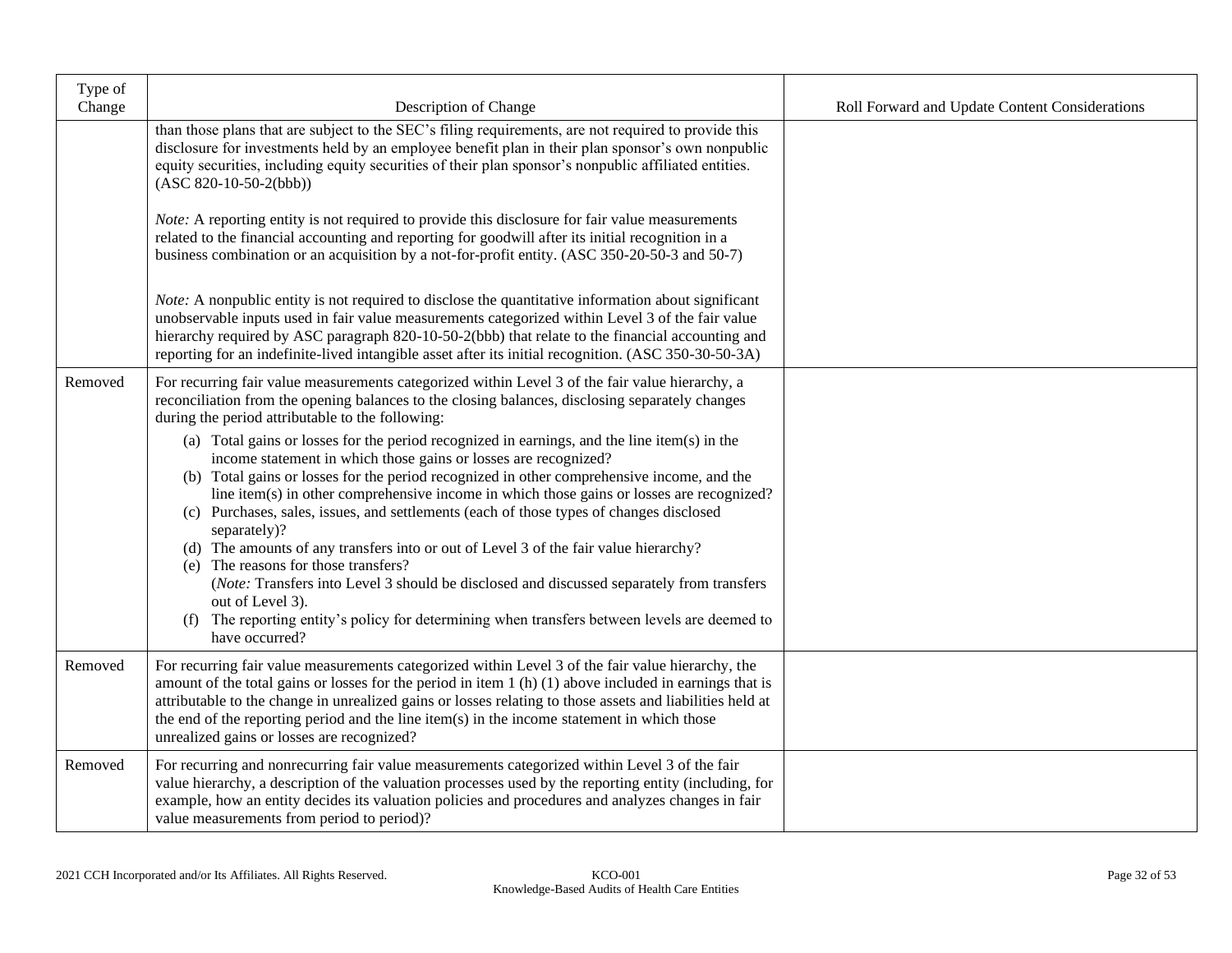| Type of<br>Change | Description of Change                                                                                                                                                                                                                                                                                                                                                                                                                                                                                                                                                                                                                                                                                                                                                                                                                                                                                                                                                                                                 | Roll Forward and Update Content Considerations |
|-------------------|-----------------------------------------------------------------------------------------------------------------------------------------------------------------------------------------------------------------------------------------------------------------------------------------------------------------------------------------------------------------------------------------------------------------------------------------------------------------------------------------------------------------------------------------------------------------------------------------------------------------------------------------------------------------------------------------------------------------------------------------------------------------------------------------------------------------------------------------------------------------------------------------------------------------------------------------------------------------------------------------------------------------------|------------------------------------------------|
| Removed           | For recurring fair value measurements categorized within Level 3 of the fair value hierarchy, a<br>narrative description of the sensitivity of the fair value measurement to changes in unobservable<br>inputs if a change in those inputs to a different amount might result in a significantly higher or<br>lower fair value measurement? (Note: This disclosure is required for public entities only.)<br>Note: If there are interrelationships between those inputs and other unobservable inputs used in the<br>fair value measurement, a reporting entity should also provide a description of those<br>interrelationships and of how they might magnify or mitigate the effect of changes in the<br>unobservable inputs on the fair value measurement. To comply with that disclosure requirement,<br>the narrative description of the sensitivity to changes in unobservable inputs should include, at a<br>minimum, the unobservable inputs disclosed when complying with items $1(e)$ , (f), and (g) above. |                                                |
| Removed           | For recurring and nonrecurring fair value measurements, if the highest and best use of a<br>nonfinancial asset differs from its current use:<br>(a) A disclosure of that fact?<br>(b) Why the nonfinancial asset is being used in a manner that differs from its highest and best<br>use?                                                                                                                                                                                                                                                                                                                                                                                                                                                                                                                                                                                                                                                                                                                             |                                                |
| Removed           | Note: The presentation and disclosure requirements in item 1 above have been superseded by the<br>amendments in ASU No. 2018-13, Fair Value Measurement (Topic 820)-Disclosure Framework<br>-Changes to the Disclosure Requirements for Fair Value Measurement, which is effective for<br>fiscal years, and interim periods within those fiscal years, beginning after December 15, 2019.<br>Thereafter, the presentation and disclosure requirements in item 2 below should be followed.<br>$(ASC 820-10-65-12)$                                                                                                                                                                                                                                                                                                                                                                                                                                                                                                     |                                                |
| Removed           | Note: The presentation and disclosure requirements in item $7(c)$ below have been superseded by<br>the amendments in ASU No. 2018-13, Fair Value Measurement (Topic 820)-Disclosure<br>Framework -Changes to the Disclosure Requirements for Fair Value Measurement, which is<br>effective for fiscal years, and interim periods within those fiscal years, beginning after December<br>15, 2019. Thereafter, the presentation and disclosure requirements in item $7(d)$ below should be<br>followed. (ASC 820-10-65-12)                                                                                                                                                                                                                                                                                                                                                                                                                                                                                             |                                                |
| Removed           | The reporting entity's estimate of the period of time over which the underlying assets are expected<br>to be liquidated by the investees, for each class of investment that includes investments that can<br>never be redeemed with the investees, but the reporting entity receives distributions through the<br>liquidation of the underlying assets of the investees?                                                                                                                                                                                                                                                                                                                                                                                                                                                                                                                                                                                                                                              |                                                |
| Removed           | Note: The presentation and disclosure requirements in item $7(c)$ above have been superseded by<br>the amendments in ASU No. 2018-13, Fair Value Measurement (Topic 820)—Disclosure<br>Framework - Changes to the Disclosure Requirements for Fair Value Measurement, which is<br>effective for fiscal years, and interim periods within those fiscal years, beginning after December<br>15, 2019. Thereafter, the presentation and disclosure requirements in item 7(d) below should be<br>followed. (ASC 820-10-65-12)                                                                                                                                                                                                                                                                                                                                                                                                                                                                                              |                                                |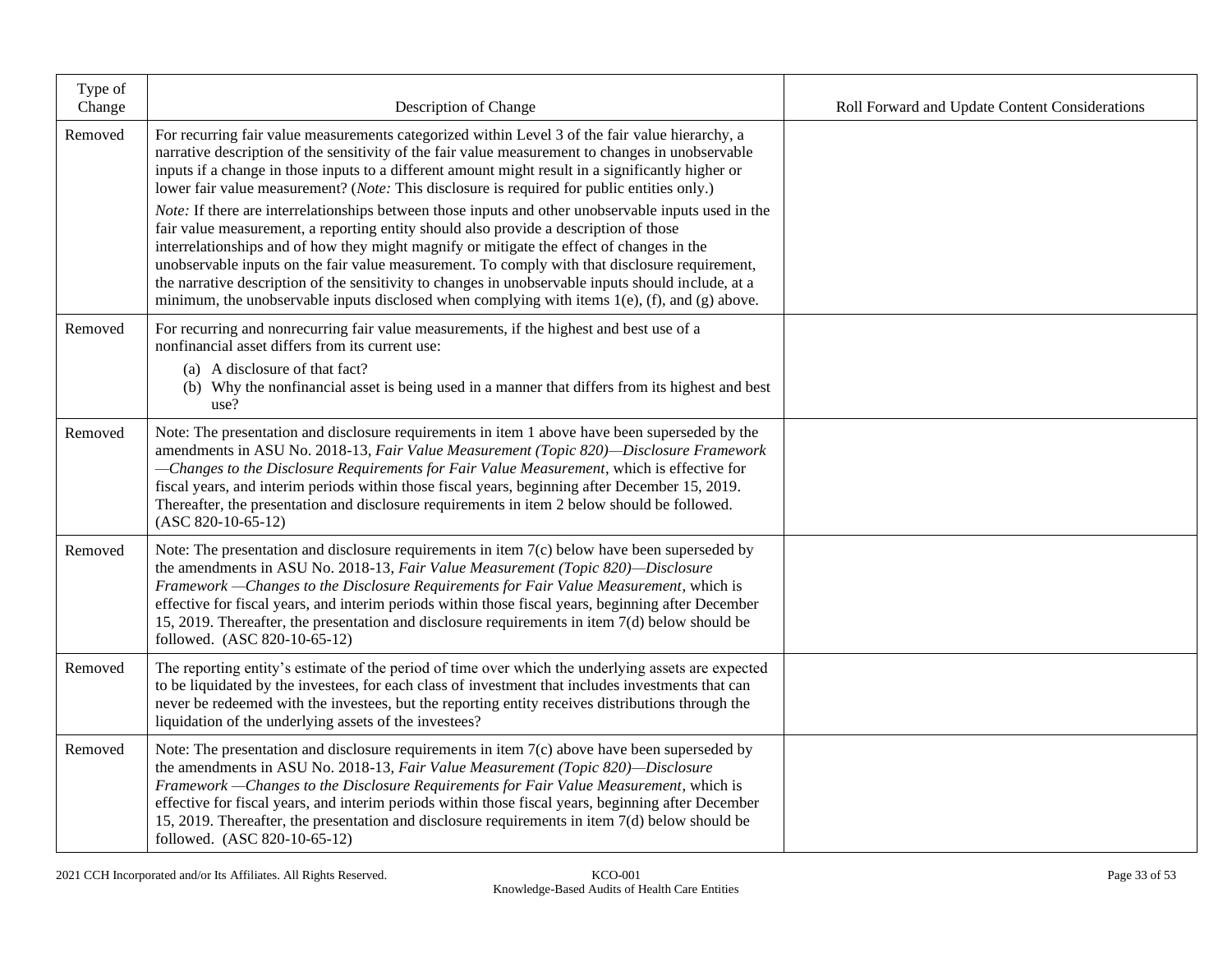| Type of<br>Change | Description of Change                                                                                                                                                                                                                                                                                                                                                                                                                                                                                                                                                                                                                                                                                                                            | Roll Forward and Update Content Considerations |
|-------------------|--------------------------------------------------------------------------------------------------------------------------------------------------------------------------------------------------------------------------------------------------------------------------------------------------------------------------------------------------------------------------------------------------------------------------------------------------------------------------------------------------------------------------------------------------------------------------------------------------------------------------------------------------------------------------------------------------------------------------------------------------|------------------------------------------------|
| Removed           | Note: The presentation and disclosure requirements in item 7(h) below have been superseded by<br>the amendments in ASU No. 2018-13, Fair Value Measurement (Topic 820)-Disclosure<br>Framework -Changes to the Disclosure Requirements for Fair Value Measurement, which is<br>effective for fiscal years, and interim periods within those fiscal years, beginning after December<br>15, 2019. Thereafter, the presentation and disclosure requirements in item 7(i) below should be<br>followed. (ASC 820-10-65-12)                                                                                                                                                                                                                            |                                                |
| Removed           | For those otherwise redeemable investments that are restricted from redemption as of the reporting<br>entity's measurement date:<br>(a) The reporting entity's estimate of when the restriction from redemption might lapse?<br>(b) If the reporting entity cannot estimate when the restriction from redemption might lapse:<br>(c) The fact that the entity cannot estimate when the restriction from redemption might lapse?<br>(d) How long the restriction has been in effect?                                                                                                                                                                                                                                                              |                                                |
| Removed           | Note: The presentation and disclosure requirements in item $7(h)$ above have been superseded by<br>the amendments in ASU No. 2018-13, Fair Value Measurement (Topic 820)-Disclosure<br>Framework - Changes to the Disclosure Requirements for Fair Value Measurement, which is<br>effective for fiscal years, and interim periods within those fiscal years, beginning after December<br>15, 2019. Thereafter, the presentation and disclosure requirements in item 7(i) below should be<br>followed. (ASC 820-10-65-12)                                                                                                                                                                                                                         |                                                |
| <b>Overall</b>    | <b>Financial Instruments (ASC 825)</b>                                                                                                                                                                                                                                                                                                                                                                                                                                                                                                                                                                                                                                                                                                           |                                                |
| Removed           | Note: The presentation and disclosure requirements in item 1 below have been superseded by the<br>amendments in ASU No. 2016-01, Financial Instruments - Overall (Subtopic 825-10):<br>Recognition and Measurement of Financial Assets and Financial Liabilities, which is effective for<br>public business entities for fiscal years, and interim periods within those fiscal years, beginning<br>after December 15, 2017. For all other entities, the requirements are effective for fiscal years<br>beginning after December 15, 2018, and interim periods within fiscal years beginning after<br>December 15, 2019. Thereafter, the presentation and disclosure requirements in items 2 and 3<br>below should be followed. (ASC 825-10-65-2) |                                                |
| Removed           | Has the following information about fair value of financial instruments been disclosed (ASC 825-<br>10-50-3 through 50-16) (Note: For annual reporting periods, the following disclosures apply to all<br>entities. For interim reporting periods, the following disclosures apply only to public entities and<br>are optional for nonpublic entities.):                                                                                                                                                                                                                                                                                                                                                                                         |                                                |
| Removed           | Note: These disclosures about the fair value of financial instruments are optional, not required, for<br>an entity that meets <i>all</i> of the following criteria as of the most recent year presented: $(1)$ the entity<br>is a nonpublic entity, (2) the entity's total assets are less than \$100 million on the date of the<br>financial statements, and (3) the entity has no instrument that, in whole or in part, is accounted for<br>as a derivative instrument, other than commitments related to the origination of mortgage loans to                                                                                                                                                                                                 |                                                |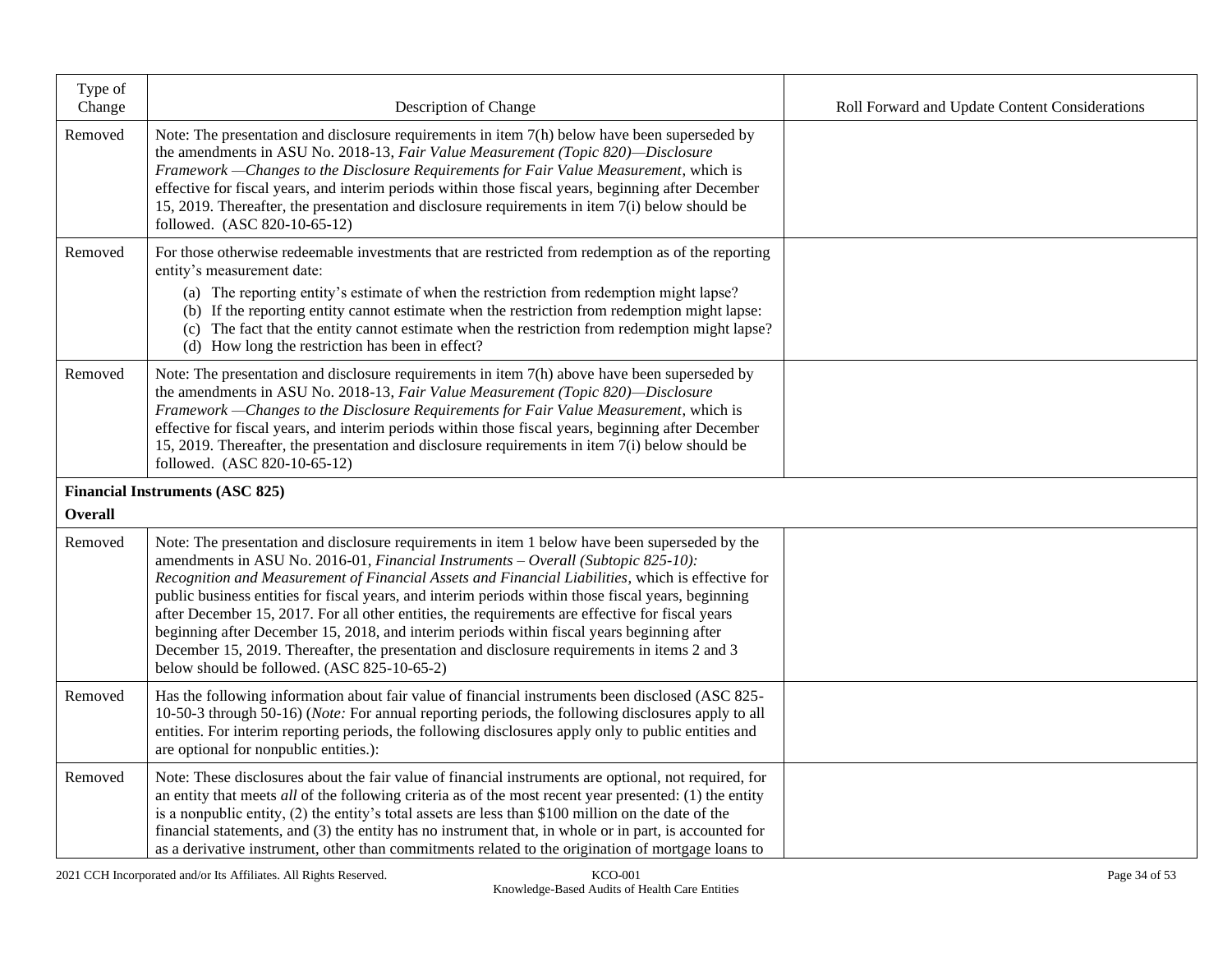| Type of<br>Change | Description of Change                                                                                                                                                                                                                                                                                                                                                                                                                                                                                                                                                                                        | Roll Forward and Update Content Considerations |
|-------------------|--------------------------------------------------------------------------------------------------------------------------------------------------------------------------------------------------------------------------------------------------------------------------------------------------------------------------------------------------------------------------------------------------------------------------------------------------------------------------------------------------------------------------------------------------------------------------------------------------------------|------------------------------------------------|
|                   | be held for sale during the reporting period. For purposes of this disclosure guidance, a receive-<br>variable, pay-fixed interest rate swap for which the simplified hedge accounting approach (see<br>ASC Subtopic 815-20) is applied should not be considered an instrument that is accounted for as a<br>derivative instrument under ASC Topic 815.                                                                                                                                                                                                                                                      |                                                |
|                   | Note: If disclosures are not required in the current period, the disclosures for previous years may be<br>omitted if financial statements for those years are presented for comparative purposes. If<br>disclosures are required in the current period, disclosures that have not been reported previously<br>need not be included in financial statements that are presented for comparative purposes.                                                                                                                                                                                                      |                                                |
| Removed           | Fair value of financial instruments for which it is practicable to estimate fair value, either in the<br>body of the financial statements or in the accompanying notes? (For trade receivables and<br>payables, no disclosure is required if the carrying amount approximates fair value). In connection<br>with this item:                                                                                                                                                                                                                                                                                  |                                                |
|                   | (a) When disclosure is made in the accompanying notes, is the fair value presented together<br>with the related carrying amount in a form that makes it clear whether the fair value and<br>carrying amount represent assets or liabilities and how the carrying amounts relate to what<br>is reported in the balance sheet?<br>(b) Has disclosure been made in a single note or, if disclosed in more than a single note, does<br>one of the notes include a summary table that contains the fair value and related carrying<br>amounts and cross-references to the locations of the remaining disclosures? |                                                |
| Removed           | The methods and significant assumptions used to estimate the fair value of financial instruments<br>consistent with the requirements of ASC paragraph 820-10-50-2(bbb)?                                                                                                                                                                                                                                                                                                                                                                                                                                      |                                                |
|                   | Note: A reporting entity is not required to provide the quantitative disclosures about significant<br>unobservable inputs used in fair value measurements categorized within Level 3 of the fair value<br>hierarchy required by ASC paragraph 820-10-50-2(bbb).                                                                                                                                                                                                                                                                                                                                              |                                                |
| Removed           | A description of the changes in the method(s) and significant assumptions used to estimate the fair<br>value of financial instruments, if any, during the period?                                                                                                                                                                                                                                                                                                                                                                                                                                            |                                                |
| Removed           | The level of the fair value hierarchy within which the fair value measurements are categorized in<br>their entirety (Level 1, 2, or 3)?<br><i>Note:</i> A nonpublic entity is not required to provide this disclosure for items disclosed at fair value<br>but not measured at fair value in the balance sheet. (ASC 825-10-50-3A)                                                                                                                                                                                                                                                                           |                                                |
| Removed           | In disclosing the fair value of a financial instrument, did the entity not net that fair value with the<br>fair value of other financial instruments, except to the extent that the offsetting of carrying amounts<br>in the balance sheet is permitted?                                                                                                                                                                                                                                                                                                                                                     |                                                |
| Removed           | For financial instruments for which it is concluded that estimating fair value is not practicable,<br>have disclosures been made of: (1) information pertinent to estimating the fair value of the                                                                                                                                                                                                                                                                                                                                                                                                           |                                                |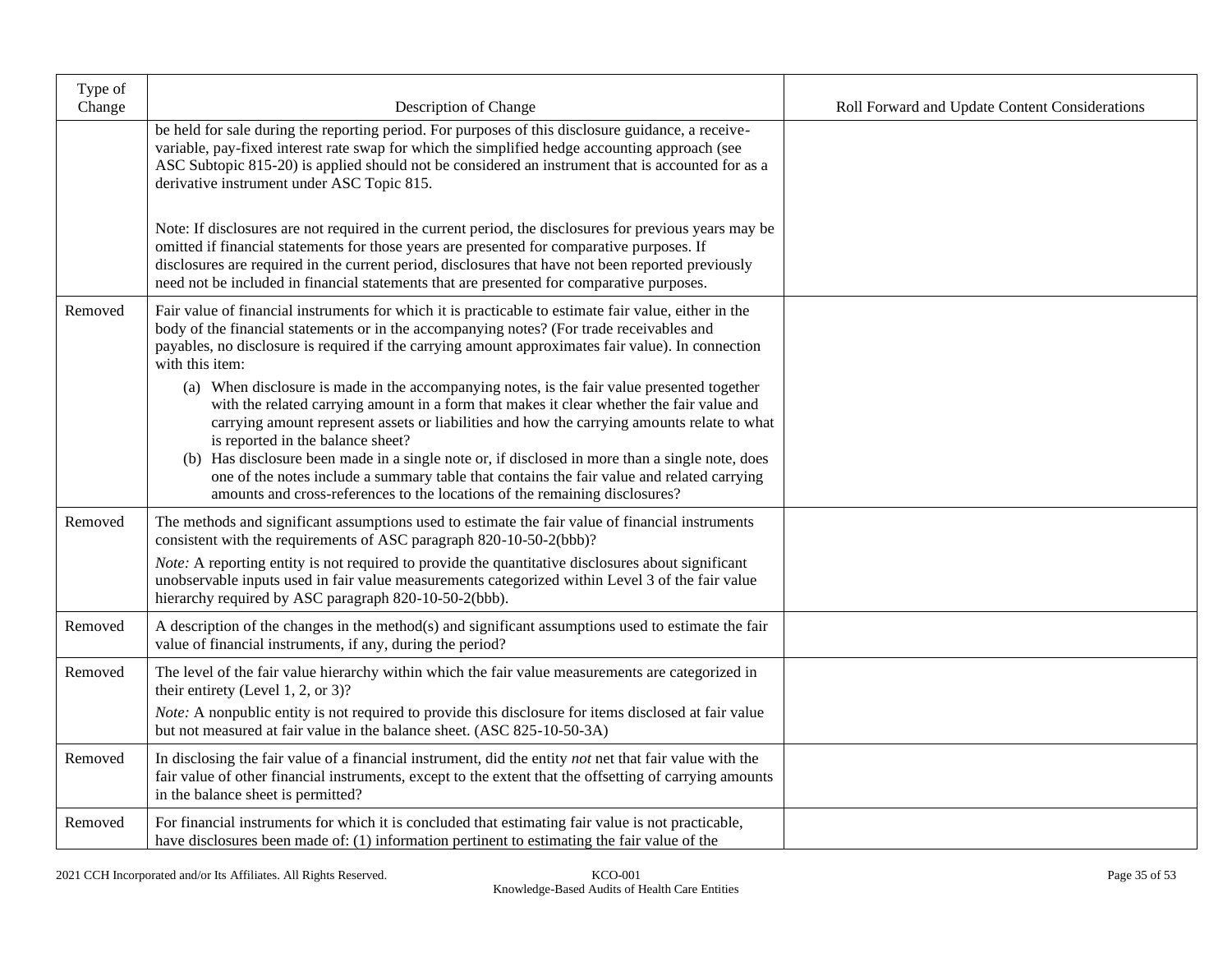| Type of<br>Change | Description of Change                                                                                                                                                                                                                                                                                                                                                                                                                                                                                                                                                                                                                                                                                                                                       | Roll Forward and Update Content Considerations |
|-------------------|-------------------------------------------------------------------------------------------------------------------------------------------------------------------------------------------------------------------------------------------------------------------------------------------------------------------------------------------------------------------------------------------------------------------------------------------------------------------------------------------------------------------------------------------------------------------------------------------------------------------------------------------------------------------------------------------------------------------------------------------------------------|------------------------------------------------|
|                   | financial instrument or class of financial instruments (such as the carrying amount, effective<br>interest rate, and maturity) and (2) the reasons why it is not practicable to estimate fair value?                                                                                                                                                                                                                                                                                                                                                                                                                                                                                                                                                        |                                                |
| Removed           | Note: The presentation and disclosure requirements in item 1 above have been superseded by the<br>amendments in ASU No. 2016-01, Financial Instruments - Overall (Subtopic 825-10):<br>Recognition and Measurement of Financial Assets and Financial Liabilities, which is effective for<br>public business entities for fiscal years, and interim periods within those fiscal years, beginning<br>after December 15, 2017. For all other entities, the requirements are effective for fiscal years<br>beginning after December 15, 2018, and interim periods within fiscal years beginning after<br>December 15, 2019. Thereafter, the presentation and disclosure requirements in items 2 and 3<br>below should be followed. (ASC 825-10-65-2)            |                                                |
| Removed           | Note: The presentation and disclosure requirements in item $7(d)$ below have been superseded by<br>the amendments in ASU No. 2016-01, <i>Financial Instruments – Overall (Subtopic 825-10)</i> :<br>Recognition and Measurement of Financial Assets and Financial Liabilities, which is effective for<br>public business entities for fiscal years, and interim periods within those fiscal years, beginning<br>after December 15, 2017. For all other entities, the requirements are effective for fiscal years<br>beginning after December 15, 2018, and interim periods within fiscal years beginning after<br>December 15, 2019. Thereafter, the presentation and disclosure requirements in item $7(e)$ below<br>should be followed. (ASC 825-10-65-2) |                                                |
| Removed           | For liabilities with fair values that have been significantly affected during the reporting period by<br>changes in the instrument-specific credit risk:                                                                                                                                                                                                                                                                                                                                                                                                                                                                                                                                                                                                    |                                                |
|                   | The estimated amount of gains and losses from fair value changes included in earnings that are<br>attributable to changes in the instrument-specific credit risk?                                                                                                                                                                                                                                                                                                                                                                                                                                                                                                                                                                                           |                                                |
|                   | Qualitative information about the reasons for those changes?<br>How the gains and losses attributable to changes in instrument-specific credit risk were                                                                                                                                                                                                                                                                                                                                                                                                                                                                                                                                                                                                    |                                                |
|                   | determined?                                                                                                                                                                                                                                                                                                                                                                                                                                                                                                                                                                                                                                                                                                                                                 |                                                |
| Removed           | The presentation and disclosure requirements in item $7(d)$ above have been superseded by the<br>amendments in ASU No. 2016-01, Financial Instruments - Overall (Subtopic 825-10):<br>Recognition and Measurement of Financial Assets and Financial Liabilities, which is effective for<br>public business entities for fiscal years, and interim periods within those fiscal years, beginning<br>after December 15, 2017. For all other entities, the requirements are effective for fiscal years<br>beginning after December 15, 2018, and interim periods within fiscal years beginning after<br>December 15, 2019. Thereafter, the presentation and disclosure requirements in item 7(e) below<br>should be followed. (ASC 825-10-65-2)                 |                                                |
|                   | <b>Foreign Currency Matters (ASC 830)</b>                                                                                                                                                                                                                                                                                                                                                                                                                                                                                                                                                                                                                                                                                                                   |                                                |
| Updated           | Has the aggregate transaction gain or loss included in determining net income for the period been<br>presented in the financial statements or disclosed in the notes thereto? (ASC 830-20-45-1 and 50-1)                                                                                                                                                                                                                                                                                                                                                                                                                                                                                                                                                    | Disclosure will retain on roll forward         |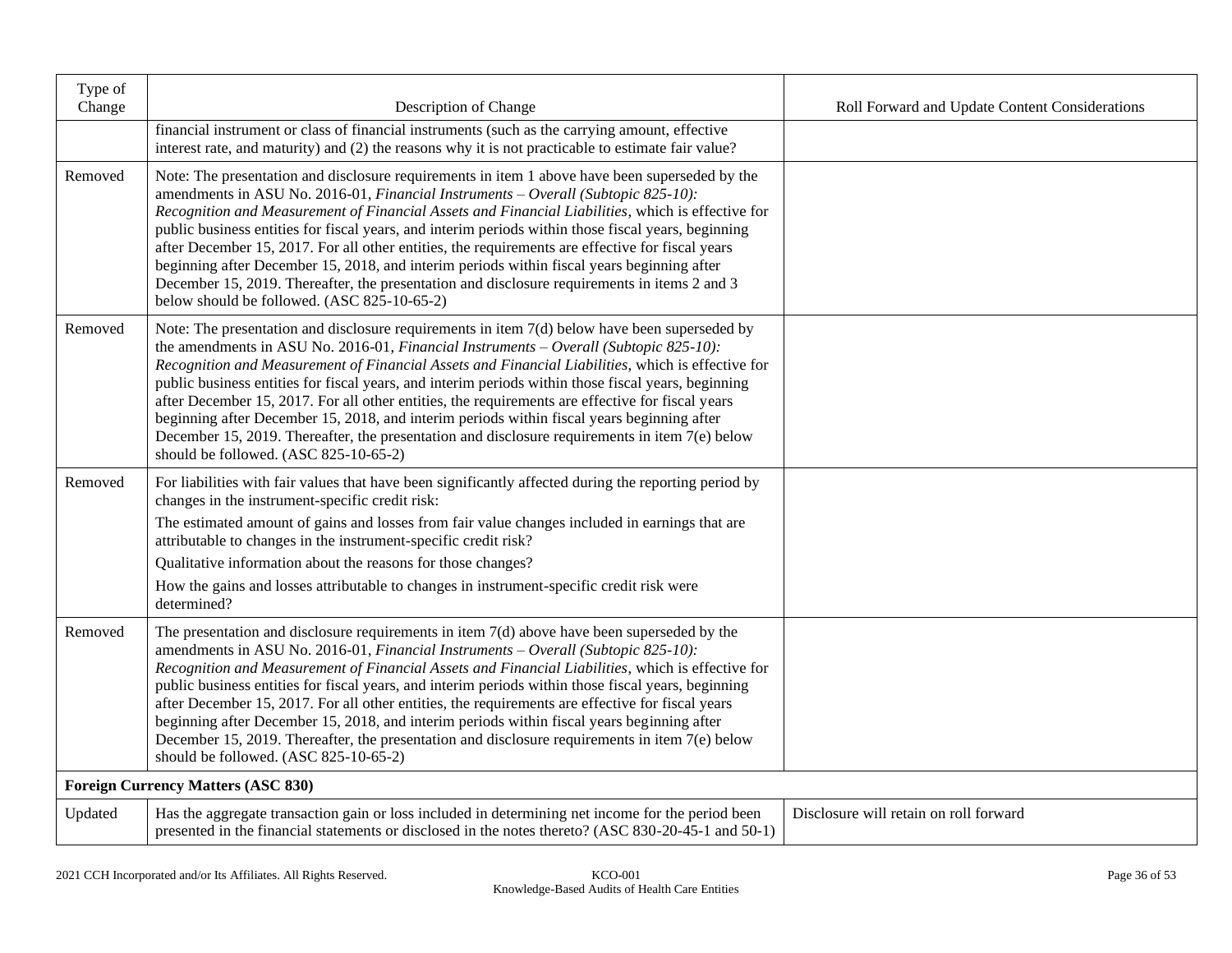| Type of<br>Change | Description of Change                                                                                                                                                                                                                                                                                                                                                                                                                                                                                                                                                                                                                                                                                                                                                                                                                                                                                                                                                                                                                                                                                                                                                                                                                                                                                                                                                                                                                                                                                         | Roll Forward and Update Content Considerations |  |  |  |  |  |  |
|-------------------|---------------------------------------------------------------------------------------------------------------------------------------------------------------------------------------------------------------------------------------------------------------------------------------------------------------------------------------------------------------------------------------------------------------------------------------------------------------------------------------------------------------------------------------------------------------------------------------------------------------------------------------------------------------------------------------------------------------------------------------------------------------------------------------------------------------------------------------------------------------------------------------------------------------------------------------------------------------------------------------------------------------------------------------------------------------------------------------------------------------------------------------------------------------------------------------------------------------------------------------------------------------------------------------------------------------------------------------------------------------------------------------------------------------------------------------------------------------------------------------------------------------|------------------------------------------------|--|--|--|--|--|--|
|                   | Interest (ASC 835)                                                                                                                                                                                                                                                                                                                                                                                                                                                                                                                                                                                                                                                                                                                                                                                                                                                                                                                                                                                                                                                                                                                                                                                                                                                                                                                                                                                                                                                                                            |                                                |  |  |  |  |  |  |
| <b>New</b>        | Note: The face amount of the note may be presented in the financial statements or disclosed in the<br>notes to financial statements.                                                                                                                                                                                                                                                                                                                                                                                                                                                                                                                                                                                                                                                                                                                                                                                                                                                                                                                                                                                                                                                                                                                                                                                                                                                                                                                                                                          |                                                |  |  |  |  |  |  |
|                   | Reference Rate Reform (ASC 848)                                                                                                                                                                                                                                                                                                                                                                                                                                                                                                                                                                                                                                                                                                                                                                                                                                                                                                                                                                                                                                                                                                                                                                                                                                                                                                                                                                                                                                                                               |                                                |  |  |  |  |  |  |
| Updated           | For purposes of transition related to ASU No. 2020-04, an entity should apply the guidance in<br>items 1 and 2 below as follows: (ASC 848-10-65-1)                                                                                                                                                                                                                                                                                                                                                                                                                                                                                                                                                                                                                                                                                                                                                                                                                                                                                                                                                                                                                                                                                                                                                                                                                                                                                                                                                            | Disclosure will retain on roll forward         |  |  |  |  |  |  |
| New               | Note: The presentation and disclosure requirements in item 3 below are prescribed by ASU No.<br>2021-01, Reference Rate Reform (Topic 848): Scope, which is effective for all entities as of<br>January 7, 2021 through December 31, 2022. (ASC 848-10-65-2)                                                                                                                                                                                                                                                                                                                                                                                                                                                                                                                                                                                                                                                                                                                                                                                                                                                                                                                                                                                                                                                                                                                                                                                                                                                  |                                                |  |  |  |  |  |  |
|                   | Note: For purposes of transition related to ASU No. 2021-01, an entity should apply the guidance<br>as follows: (ASC 848-10-65-2)                                                                                                                                                                                                                                                                                                                                                                                                                                                                                                                                                                                                                                                                                                                                                                                                                                                                                                                                                                                                                                                                                                                                                                                                                                                                                                                                                                             |                                                |  |  |  |  |  |  |
| New               | An entity may elect to apply ASU No. 2021-01 on contract modifications that change the interest<br>rate used for margining, discounting, or contract price alignment retrospectively as of any date<br>from the beginning of the interim period that includes March 12, 2020, or prospectively to new<br>modifications from any date within the interim period that includes or is subsequent to January 7,<br>2021, up to the date that financial statements are available to be issued. On the date that an entity<br>elects to apply ASU No. 2021-01 on contract modifications that change the interest rate used for<br>margining, discounting, or contract price alignment, ASU No. 2021-01 should be applied to all<br>eligible contract modifications modified in that manner in accordance with ASC paragraph 848-20-<br>$35-1.$                                                                                                                                                                                                                                                                                                                                                                                                                                                                                                                                                                                                                                                                      |                                                |  |  |  |  |  |  |
| New               | An entity may elect to apply ASU No. 2021-01 to eligible hedging relationships existing as of the<br>beginning of the interim period that includes March 12, 2020, and to new eligible hedging<br>relationships entered into after the beginning of the interim period that includes March 12, 2020. If<br>an entity elects to apply any of the guidance in ASU No. 2021-01 to an eligible hedging<br>relationship, any adjustments as a result of those elections should be reflected as of the application<br>date of the election and recognized in accordance with ASC Subtopics 848-30, 848-40, and 848-50<br>(as applicable).<br>A. For a private company that is not a financial institution as described in ASC paragraph<br>942-320-50-1 and a not-for-profit entity (except for a not-for-profit entity that has issued,<br>or is a conduit bond obligor for, securities that are traded, listed, or quoted on an exchange<br>or an over-the-counter market) applying ASU No. 2021-01 in a period before interim (if<br>applicable) or annual financial statements are available to be issued, the entity should<br>update its hedge documentation (as applicable) noting the changes made before the next<br>interim (if applicable) or annual financial statements are available to be issued. An entity<br>that retrospectively applies ASU No. 2021-01 to a prior interim (if applicable) or annual<br>period should update its hedge documentation (as applicable) noting the changes made for |                                                |  |  |  |  |  |  |

2021 CCH Incorporated and/or Its Affiliates. All Rights Reserved. KCO-001 Page 37 of 53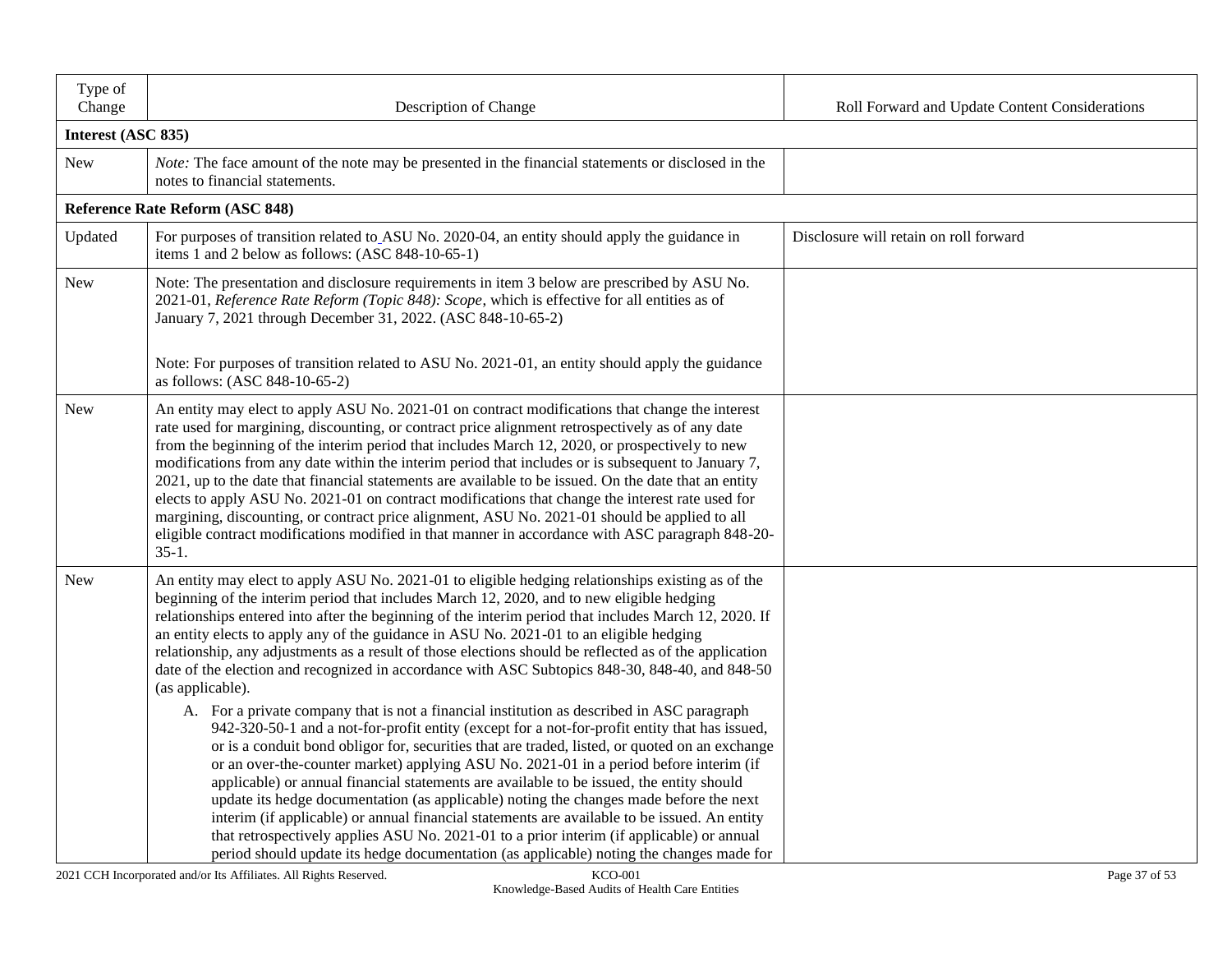| Type of<br>Change | Description of Change                                                                                                                                                                         | Roll Forward and Update Content Considerations |
|-------------------|-----------------------------------------------------------------------------------------------------------------------------------------------------------------------------------------------|------------------------------------------------|
|                   | the prior periods in which the entity is retrospectively applying the guidance upon                                                                                                           |                                                |
|                   | adoption.                                                                                                                                                                                     |                                                |
|                   | B. For any other entity applying ASU No. 2021-01 before its first quarterly assessment of                                                                                                     |                                                |
|                   | effectiveness after the election, the entity should update its hedge documentation (as<br>applicable) noting the changes made no later than when the entity performs its first                |                                                |
|                   | quarterly assessment of effectiveness after the election. An entity that retrospectively                                                                                                      |                                                |
|                   | applies ASU No. 2021-01 to a prior interim or annual period should update its hedge                                                                                                           |                                                |
|                   | documentation (as applicable) noting the changes made for the prior periods in which the<br>entity is retrospectively applying ASU No. 2021-01 upon adoption.                                 |                                                |
| <b>New</b>        | ASU No. 2021-01 should not be applied to all the following:                                                                                                                                   |                                                |
|                   | A. Contract modifications made after December 31, 2022.                                                                                                                                       |                                                |
|                   | New hedging relationships entered into after December 31, 2022.<br>В.                                                                                                                         |                                                |
|                   | C. Hedging relationships evaluated for periods after December 31, 2022, except for hedging<br>relationships that apply the following optional expedients in ASC Subtopics 848-30, 848-        |                                                |
|                   | 40, and 848-50 that should be retained through the end of the hedging relationship                                                                                                            |                                                |
|                   | (including for periods evaluated after December 31, 2022):                                                                                                                                    |                                                |
|                   | a. An optional expedient to adjust the fair value hedge basis adjustment in a fair<br>value hedge accounted for under the shortcut method using a reasonable                                  |                                                |
|                   | approach in ASC paragraph 848-30-25-11B.                                                                                                                                                      |                                                |
|                   | b. An optional expedient to not periodically evaluate the conditions in ASC                                                                                                                   |                                                |
|                   | paragraph $815-20-25-104(d)$ and (g) when using the shortcut method for a fair<br>value hedge in ASC paragraph 848-40-25-8 if the entity elected the practical                                |                                                |
|                   | expedient in ASC paragraph 848-30-25-11B. (If an entity elects to apply the                                                                                                                   |                                                |
|                   | optional expedient in ASC paragraph 848-40-25-8 in accordance with ASC                                                                                                                        |                                                |
|                   | paragraph 848-30-25-10, it should cease applying that expedient on December<br>31, 2022.                                                                                                      |                                                |
|                   | An optional expedient to adjust the amount recorded in accumulated other<br>$\mathbf{c}$ .                                                                                                    |                                                |
|                   | comprehensive income using a reasonable approach in ASC paragraph 848-30-<br>25-11C.                                                                                                          |                                                |
|                   | An optional expedient to continue using a subsequent assessment method that<br>d.                                                                                                             |                                                |
|                   | assumes perfect effectiveness in ASC paragraphs 848-50-35-4 through 35-9 for a<br>cash flow hedge if the entity elected the practical expedient in ASC paragraph                              |                                                |
|                   | 848-30-25-11C.                                                                                                                                                                                |                                                |
|                   | Note: An entity may elect the optional expedients in ASC Subtopics 848-30, 848-40, and 848-50 if<br>it has adopted the amendments in ASU No. 2017-12.                                         |                                                |
|                   | Note: An entity that has not adopted the amendments in ASU No. 2017-12 may elect the optional                                                                                                 |                                                |
|                   | expedient allowing a change to the method designated for use in assessing hedge effectiveness in a                                                                                            |                                                |
|                   | cash flow hedge in ASC paragraph 848-30-25-11A(b) if the optional expedient method being<br>elected is the simplified hedge accounting approach for eligible private companies for subsequent |                                                |
|                   | hedge effectiveness in ASC paragraph 848-50-35-7. (ASC 848-10-65-2)                                                                                                                           |                                                |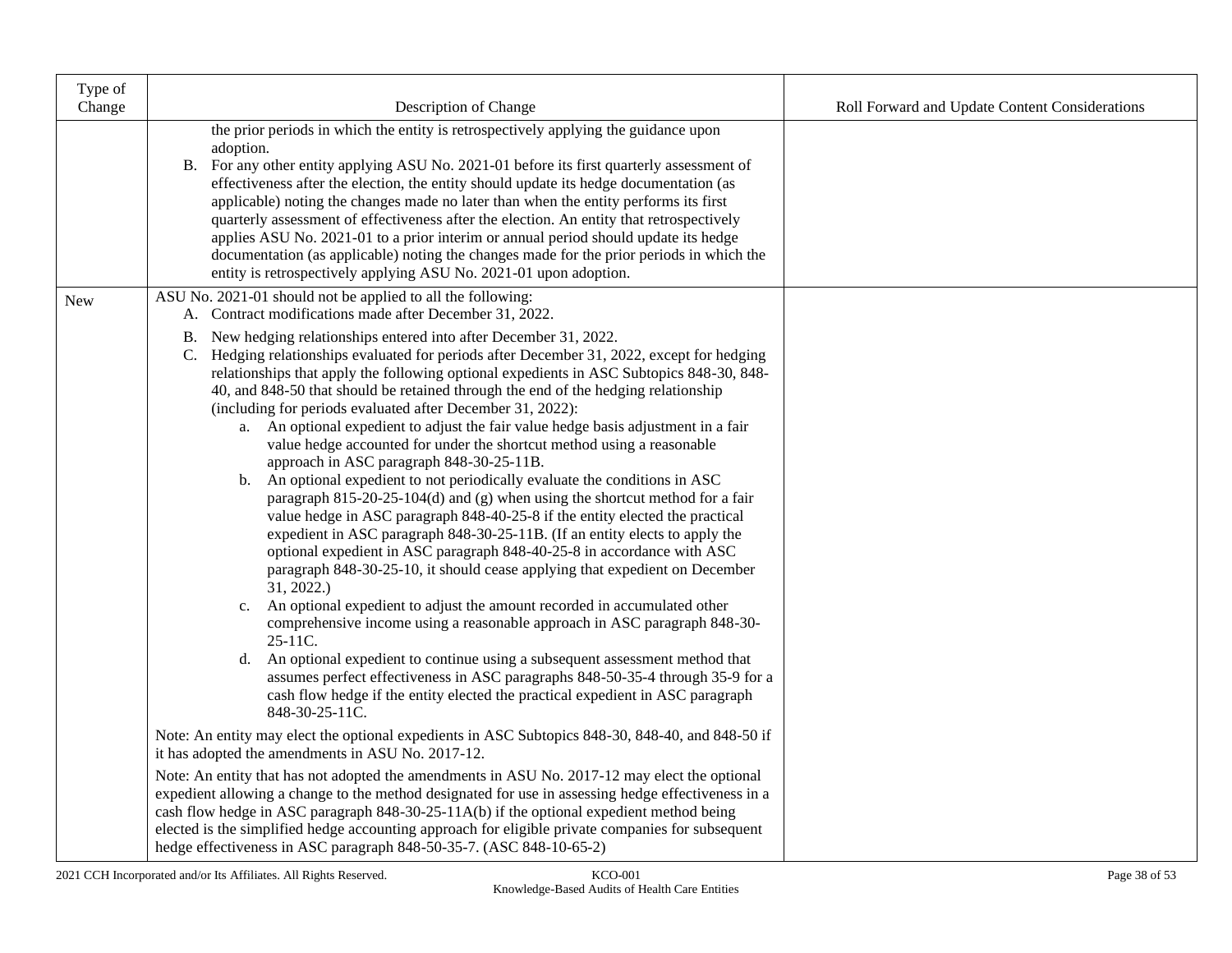| Type of<br>Change | Description of Change                                                                                                                                                                                                                                                                                                                                                                                                  | Roll Forward and Update Content Considerations |
|-------------------|------------------------------------------------------------------------------------------------------------------------------------------------------------------------------------------------------------------------------------------------------------------------------------------------------------------------------------------------------------------------------------------------------------------------|------------------------------------------------|
| <b>New</b>        | Have the nature of and reason for the change in accounting principle related to the adoption of<br>ASU No. 2021-01 been made in each interim and annual period in the fiscal period of adoption?<br>$(ASC 848-10-65-2)$                                                                                                                                                                                                |                                                |
|                   | <b>Reorganizations (ASC 852)</b><br>Reorganizations Under Chapter 11 of the Bankruptcy Code                                                                                                                                                                                                                                                                                                                            |                                                |
| Updated           | Reorganization items presented separately within the operating, investing, and financing categories<br>of the statement of cash flows, preferably using the direct method; and, if the indirect method is<br>used to prepare the statement of cash flows, details of operating cash receipts and payments<br>resulting from the reorganization in a supplementary schedule or in the notes to financial<br>statements? | Disclosure will retain on roll forward         |

# **Audit Programs (AUDs)**

| Type of<br>Change | Description of Change                                                                                                                                                                                                                      | Location | Based on<br>Standard Y/N | Standard<br>Reference | <b>Roll Forward Considerations</b> |
|-------------------|--------------------------------------------------------------------------------------------------------------------------------------------------------------------------------------------------------------------------------------------|----------|--------------------------|-----------------------|------------------------------------|
|                   | <b>AUD-100 Engagement-Level Tailoring Questions</b>                                                                                                                                                                                        |          |                          |                       |                                    |
| Add               | Added the following new Tailoring Questions to make sure<br>users are reminded to perform a Uniform Guidance audit<br>based on grants or awards received from the Federal<br>Government in relation to Covid-19.                           | TQ Table | ${\bf N}$                |                       |                                    |
|                   | Has the entity received more than \$750,000 in grants or<br>awards from Federal entities (either individually or in the<br>aggregate)?                                                                                                     |          |                          |                       |                                    |
|                   | Is the entity a Not-for-Profit or Governmental entity?                                                                                                                                                                                     |          |                          |                       |                                    |
|                   | Note: Based on your response to TQ, "Is the entity a not for<br>profit or governmental entity?" you may need to conduct a<br>Uniform Guidance audit. Please review the following TQ.                                                       |          |                          |                       |                                    |
|                   | Did the entity receive more than \$750,000 in grants or<br>awards from the Department of Health and Human Services?                                                                                                                        |          |                          |                       |                                    |
|                   | Note: Based on your response to TQ, "Did the entity receive<br>more than \$750,000 in grants or awards from the Department<br>of Health and Human Services" an audit conducted in<br>accordance with the Uniform Guidance is REQUIRED. You |          |                          |                       |                                    |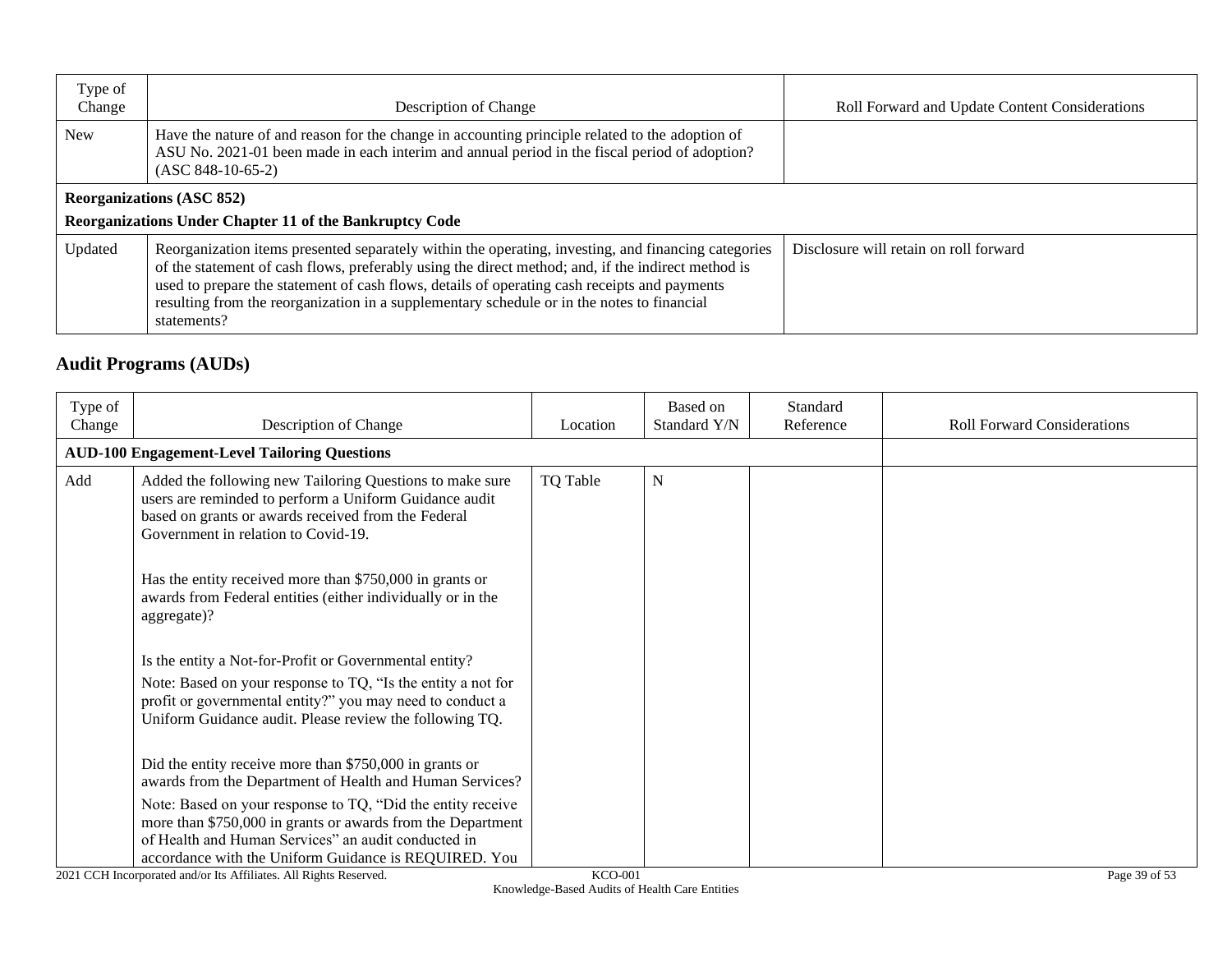| Type of<br>Change | Description of Change                                                                                                                                                                                                                                                                                    | Location             | Based on<br>Standard Y/N      | Standard<br>Reference          | <b>Roll Forward Considerations</b>                         |
|-------------------|----------------------------------------------------------------------------------------------------------------------------------------------------------------------------------------------------------------------------------------------------------------------------------------------------------|----------------------|-------------------------------|--------------------------------|------------------------------------------------------------|
|                   | could do this by obtaining the Knowledge Coach Single<br>Audit title and inserting that title within this binder.                                                                                                                                                                                        |                      |                               |                                |                                                            |
|                   | Review KCO-003 Answer Effects for the Engagement-Level<br>Tailoring Questions Workpaper for further details.                                                                                                                                                                                             |                      |                               |                                |                                                            |
|                   | <b>AUD-101 Overall Audit Program</b>                                                                                                                                                                                                                                                                     |                      |                               |                                |                                                            |
| Modify            | Added practice alert regarding proposed Statement on<br>Auditing Standards, Inquiries of the Predecessor Auditor<br>Regarding Fraud and Noncompliance with Laws and<br>Regulations.                                                                                                                      | Instructions         | Proposed<br>Guidance          |                                |                                                            |
| Modify            | Under "Preliminary Engagement Activities" modified step<br>12 to include the type of threat caused by nonaudit services.<br>The step now reads as follows:                                                                                                                                               | Procedures           | Clarification                 |                                | Step will reset on roll forward due to content<br>changes. |
|                   | For any nonaudit services provided, evaluate the self-review,<br>advocacy, or management participation threat and determine<br>whether nonaudit services will impair the auditor's<br>independence, and consider obtaining preapproval for such<br>nonaudit services from those charged with governance. |                      |                               |                                |                                                            |
| Modify            | Added practice alert regarding proposed Statement on<br>Auditing Standards, Non attest service approval; exempt<br>offerings; file documentation completion                                                                                                                                              | Steps 12, 95,<br>110 | Industry<br>Guidance          |                                |                                                            |
|                   | AUD-201 Audit Program: Opening Balances and Additional Audit Procedures for an Initial or Reaudit Engagement                                                                                                                                                                                             |                      |                               |                                |                                                            |
| Modify            | Added practice alert regarding proposed Statement on<br>Auditing Standards, Inquiries of the Predecessor Auditor<br>Regarding Fraud and Noncompliance with Laws and<br>Regulations.                                                                                                                      | <b>Instructions</b>  | Proposed<br>Guidance          |                                |                                                            |
| Modify            | Added practice alert regarding SAS No. 142, Audit Evidence                                                                                                                                                                                                                                               | Instructions         | New or<br>Revised<br>Guidance | SAS No. 142,<br>Audit Evidence |                                                            |
| Modify            | Under "No Predecessor Auditor" added practice point to step<br>9d regarding inventory observations and the COVID-19<br>pandemic.                                                                                                                                                                         | Procedures           | Enhancement                   |                                |                                                            |
|                   | AUD-602 Audit Program: Involvement of a Component Auditor                                                                                                                                                                                                                                                |                      |                               |                                |                                                            |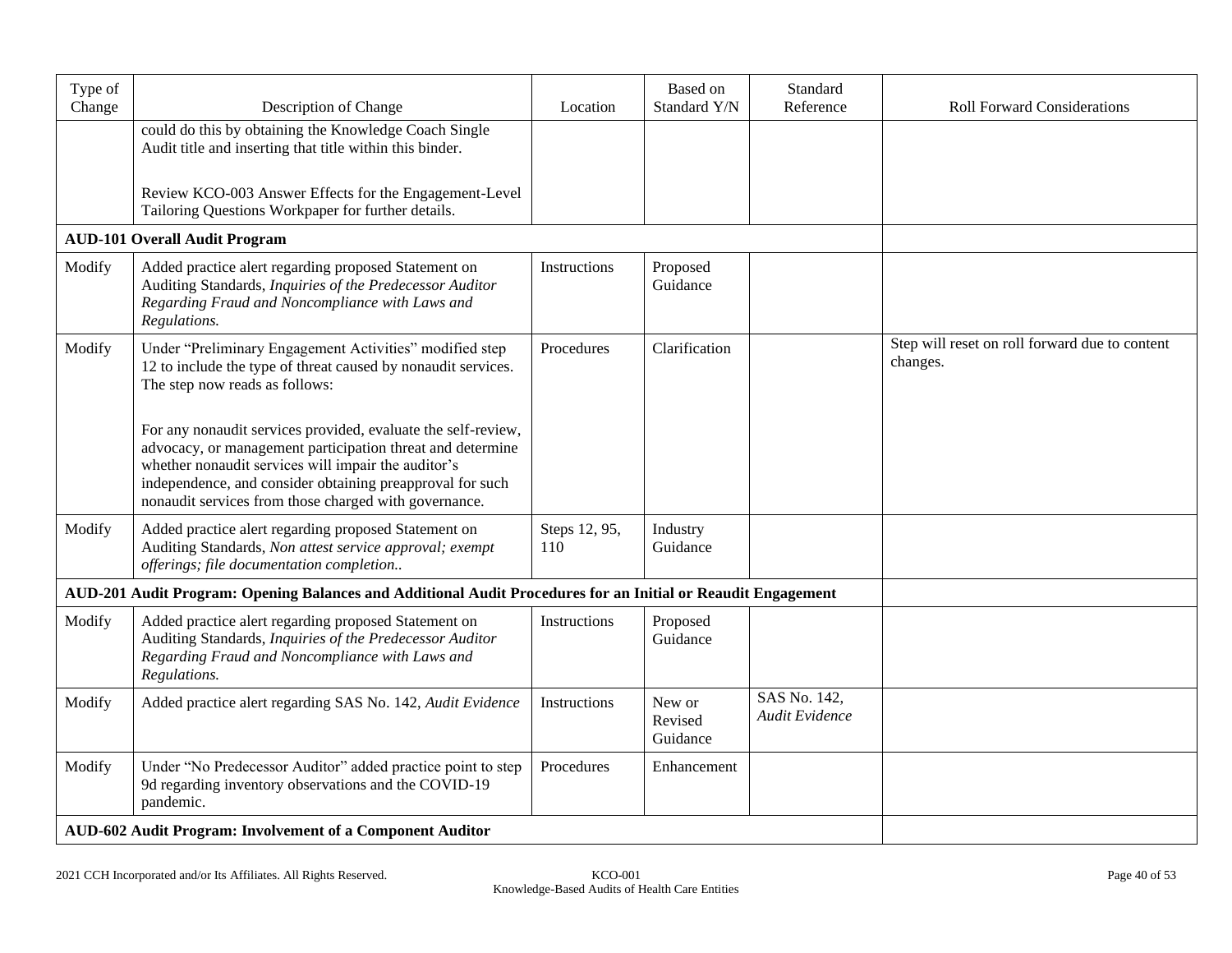| Type of<br>Change                                                                  | Description of Change                                                                                                                                                                                                                               | Location     | Based on<br>Standard Y/N      | Standard<br>Reference                                                                           | <b>Roll Forward Considerations</b> |
|------------------------------------------------------------------------------------|-----------------------------------------------------------------------------------------------------------------------------------------------------------------------------------------------------------------------------------------------------|--------------|-------------------------------|-------------------------------------------------------------------------------------------------|------------------------------------|
| Modify                                                                             | Added practice alert regarding SAS No. 142, Audit Evidence                                                                                                                                                                                          | Procedures   | New or<br>Revised<br>Guidance | SAS No. 142,<br>Audit Evidence                                                                  |                                    |
|                                                                                    | AUD-603 Audit Program: Using the Work of an Auditor's Specialist                                                                                                                                                                                    |              |                               |                                                                                                 |                                    |
| Modify                                                                             | Added practice alert regarding proposed Statement on<br>Auditing Standards, Amendments to AU-C Sections 501,<br>540, and 620 Related to the Use of specialists and the Use of<br>Pricing Information Obtained from External Information<br>Sources. | Instructions | Proposed<br>Guidance          |                                                                                                 |                                    |
|                                                                                    | AUD-604 Audit Program: Using the Work of a Management's Specialist                                                                                                                                                                                  |              |                               |                                                                                                 |                                    |
| Modify                                                                             | Added practice alert regarding proposed Statement on<br>Auditing Standards, Amendments to AU-C Sections 501,<br>540, and 620 Related to the Use of specialists and the Use of<br>Pricing Information Obtained from External Information<br>Sources. | Instructions | Proposed<br>Guidance          |                                                                                                 |                                    |
| Modify                                                                             | Added practice alert regarding SAS No. 143, Auditing<br><b>Accounting Estimates and Related Disclosures</b>                                                                                                                                         | Instructions | New or<br>Revised<br>Guidance | SAS No. 143,<br>Auditing<br>Accounting<br><b>Estimates</b> and<br>Related<br><b>Disclosures</b> |                                    |
|                                                                                    | <b>AUD-701 Audit Program: Designing Tests of Controls</b>                                                                                                                                                                                           |              |                               |                                                                                                 |                                    |
| Modify                                                                             | Added practice alert regarding proposed Statement on<br>Auditing Standards, Understanding the Entity and Its<br>Environment and Assessing the Risks of Material<br>Misstatement.                                                                    | Instructions | Proposed<br>Guidance          |                                                                                                 |                                    |
| AUD-800 Audit Program: Custom through AUD-827 Audit Program: Business Combinations |                                                                                                                                                                                                                                                     |              |                               |                                                                                                 |                                    |
| Modify                                                                             | Modified Financial Statement Level Risk Table column 2<br>header to include risk type options                                                                                                                                                       | Procedures   | Enhancement                   |                                                                                                 |                                    |
| Modify                                                                             | Added practice alert regarding SAS No. 142, Audit Evidence                                                                                                                                                                                          | Procedures   | New or<br>Revised<br>Guidance | SAS No. 142,<br>Audit Evidence                                                                  |                                    |
|                                                                                    | AUD-801 Audit Program: Cash through AUD-827 Audit Program: Business Combinations                                                                                                                                                                    |              |                               |                                                                                                 |                                    |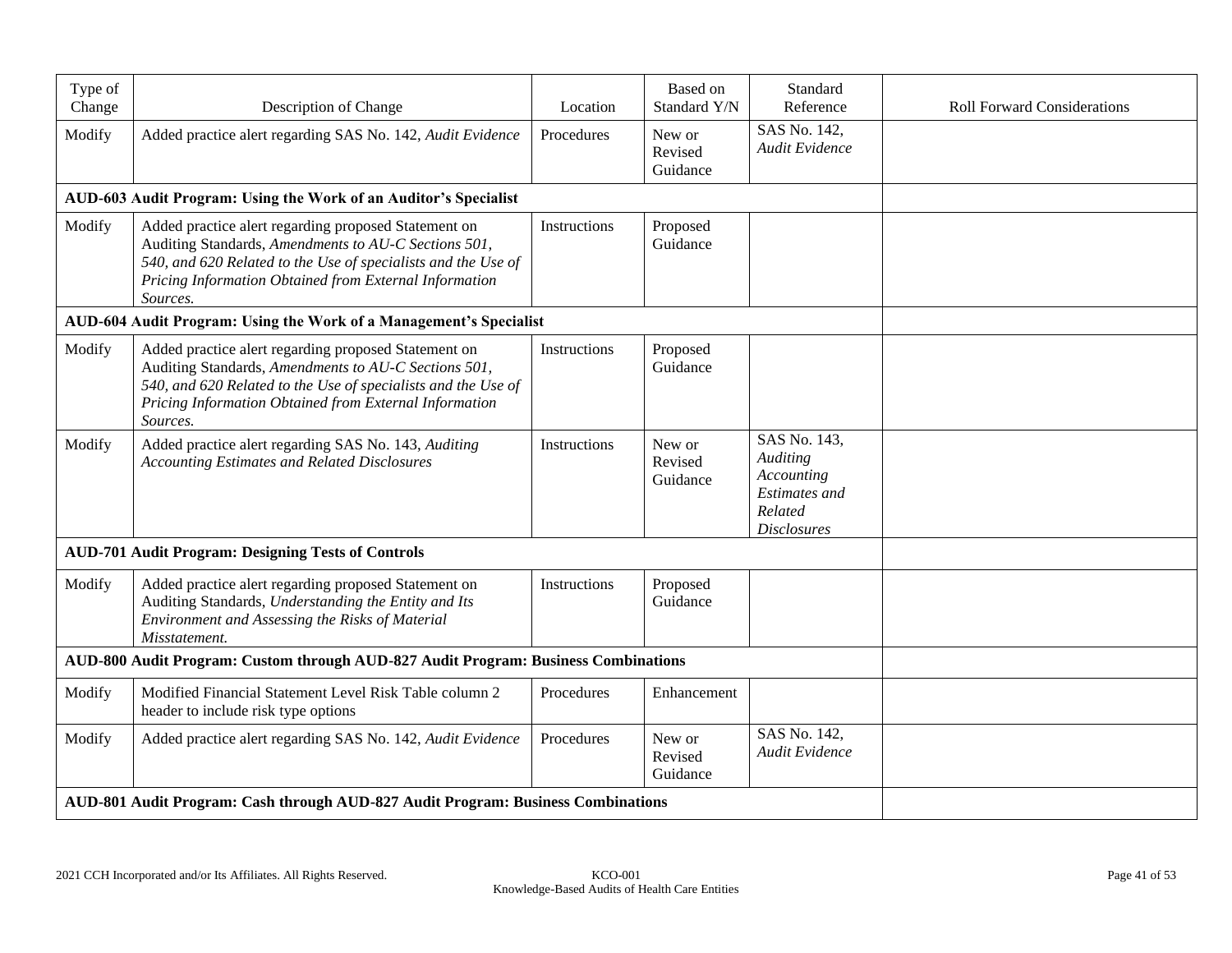| Type of                                                               |                                                                                                                                                                                                                         |                | Based on                | Standard  |                                    |
|-----------------------------------------------------------------------|-------------------------------------------------------------------------------------------------------------------------------------------------------------------------------------------------------------------------|----------------|-------------------------|-----------|------------------------------------|
| Change                                                                | Description of Change                                                                                                                                                                                                   | Location       | Standard Y/N            | Reference | <b>Roll Forward Considerations</b> |
| Added                                                                 | Added step "Significant Accounting Estimates" with<br>reference to AUD-825 Audit Program: Accounting<br><b>Estimates</b>                                                                                                | Procedures     | Enhancement             |           |                                    |
|                                                                       | <b>AUD-802A Audit Program: Investments</b>                                                                                                                                                                              |                |                         |           |                                    |
| Modify                                                                | Minor wording changes                                                                                                                                                                                                   | Procedures     |                         |           |                                    |
| Modify                                                                | Modified step "Fair Value Valuations" (previously "Audit<br>Procedures for Tests of Fair Value") to refer to AUD-821<br><b>Audit Program: Fair Value Measurements and Disclosures</b><br>and removed duplicative steps. | Procedures     | Workflow<br>Improvement |           |                                    |
| Delete                                                                | Deleted step "Management's Valuation Policies and<br>Valuation Models" as duplicative                                                                                                                                   | Procedures     | Workflow<br>Improvement |           |                                    |
|                                                                       | <b>AUD-802B Audit Program: Derivative Instruments and Hedging Activities</b>                                                                                                                                            |                |                         |           |                                    |
| Modify                                                                | Minor wording changes                                                                                                                                                                                                   | Procedures     |                         |           |                                    |
| Modify                                                                | Modified step "Fair Value Valuations" (previously "Audit<br>Procedures for Tests of Fair Value") to refer to AUD-817<br><b>Audit Program: Fair Value Measurements and Disclosures</b><br>and removed duplicative steps. | Procedures     | Workflow<br>Improvement |           |                                    |
|                                                                       | AUD-805 Audit Program: Supplies Inventory and Supplies Expense                                                                                                                                                          |                |                         |           |                                    |
| Modify                                                                | Modified step "Observation Planning" to add practice point<br>regarding inventory observations and the COVID-19<br>pandemic.                                                                                            | Procedures     | Enhancement             |           |                                    |
|                                                                       | <b>AUD-815 Audit Program: Debt and Lease Obligations</b>                                                                                                                                                                |                |                         |           |                                    |
| Modify                                                                | Renamed "Debt and Lease Obligations"                                                                                                                                                                                    | Workpaper      | Clarification           |           |                                    |
| <b>AUD-818 Audit Program: Other Income and Expense</b>                |                                                                                                                                                                                                                         |                |                         |           |                                    |
| Added                                                                 | Practice Point added regarding COVID funding and Single<br>Audit applicability                                                                                                                                          | Practice Point | Enhancement             |           |                                    |
| <b>AUD-821 Audit Program: Fair Value Measurements and Disclosures</b> |                                                                                                                                                                                                                         |                |                         |           |                                    |
| Modify                                                                | Added practice alert regarding proposed Statement on<br>Auditing Standards, Amendments to AU-C Sections 501, 540,<br>and 620 Related to the Use of specialists and the Use of                                           | Instructions   | Proposed<br>Guidance    |           |                                    |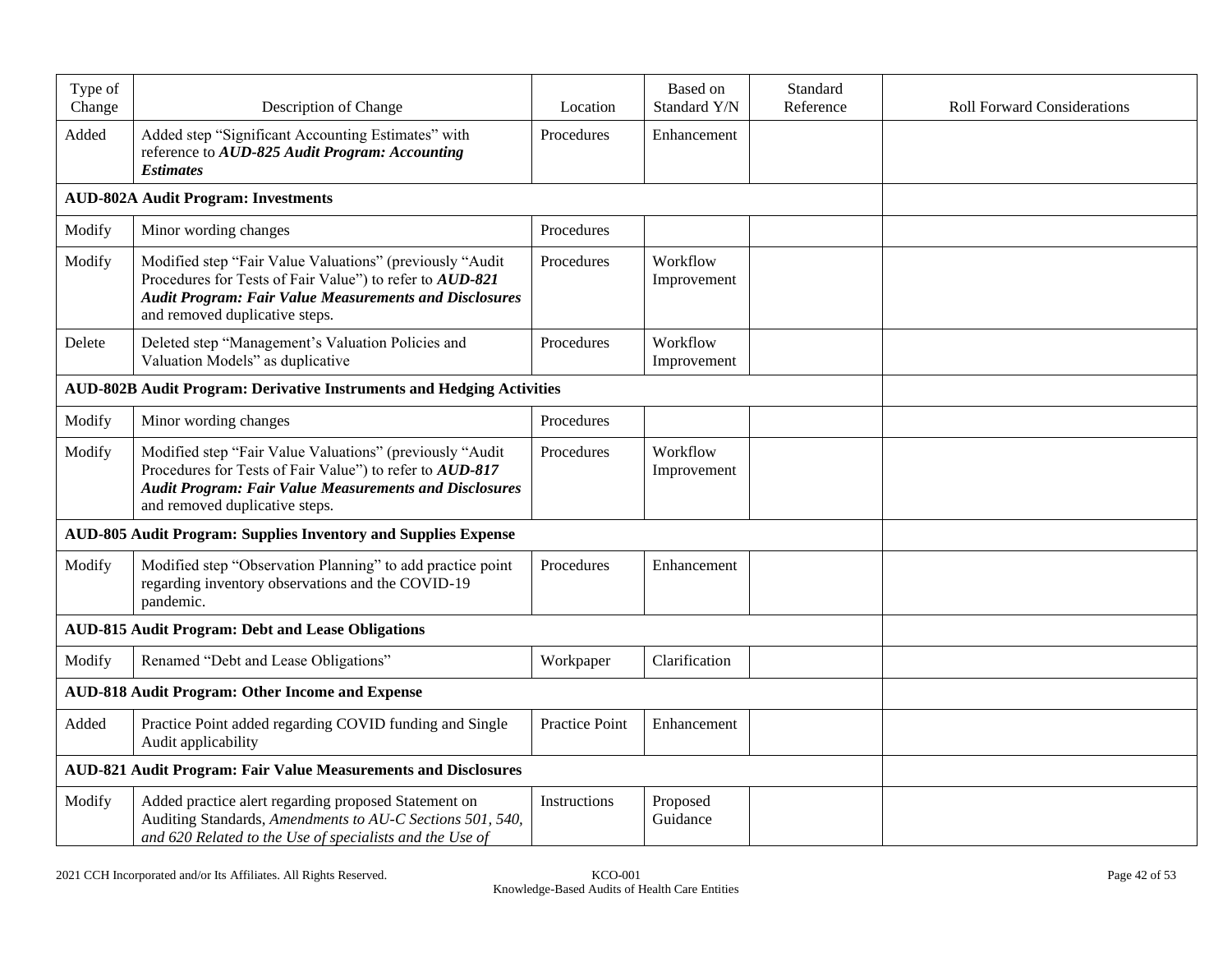| Type of<br>Change | Description of Change                                                                                                                                                                                                                                                       | Location     | <b>Based</b> on<br>Standard Y/N | Standard<br>Reference                                                                                  | <b>Roll Forward Considerations</b> |
|-------------------|-----------------------------------------------------------------------------------------------------------------------------------------------------------------------------------------------------------------------------------------------------------------------------|--------------|---------------------------------|--------------------------------------------------------------------------------------------------------|------------------------------------|
|                   | Pricing Information Obtained from External Information<br>Sources.                                                                                                                                                                                                          |              |                                 |                                                                                                        |                                    |
| Modify            | Added practice alert regarding SAS No. 143, Auditing<br><b>Accounting Estimates and Related Disclosures</b>                                                                                                                                                                 | Instructions | New or<br>Revised<br>Guidance   | SAS No. 143,<br><b>Auditing</b><br>Accounting<br><b>Estimates</b> and<br>Related<br><b>Disclosures</b> |                                    |
| Modify            | Minor wording changes, including multiple step names<br>updated                                                                                                                                                                                                             | Procedures   |                                 |                                                                                                        |                                    |
| Added             | Added the following steps:<br>Specialized Skills or Knowledge for Audit Team<br>Retrospective Review of Significant Accounting<br>Estimates<br><b>Bias Indicative of Fraud</b>                                                                                              | Procedures   | Improved<br>Workflow            |                                                                                                        |                                    |
| Added             | Added substeps to "Fair Value Procedures" regarding how<br>management has considered alternative assumptions or<br>outcomes and contradictory evidence.                                                                                                                     | Procedures   | Improved<br>Workflow            |                                                                                                        |                                    |
|                   | <b>AUD-822 Audit Program: Variable Interest Entities</b>                                                                                                                                                                                                                    |              |                                 |                                                                                                        |                                    |
| Deleted           | Deleted the following Procedure:<br>U.S. GAAP Private Company VIE Accounting<br>$\bullet$<br>Alternative Criteria (Prior to Adoption of ASU No.<br>2018-17, Consolidation (Topic 810) Targeted<br>Improvements to Related Party Guidance for<br>Variable Interest Entities) | Procedures   | Improved<br>Workflow            |                                                                                                        |                                    |
|                   | <b>AUD-823 Audit Program: Share-Based Payments</b>                                                                                                                                                                                                                          |              |                                 |                                                                                                        |                                    |
| Modify            | Added practice alert regarding proposed Statement on<br>Auditing Standards, Amendments to AU-C Sections 501, 540,<br>and 620 Related to the Use of specialists and the Use of<br>Pricing Information Obtained from External Information<br>Sources.                         | Instructions | Proposed<br>Guidance            |                                                                                                        |                                    |
| Modify            | Added practice alert regarding SAS No. 143, Auditing<br><b>Accounting Estimates and Related Disclosures</b>                                                                                                                                                                 | Instructions | New or<br>Revised<br>Guidance   | SAS No. 143,<br><b>Auditing</b><br>Accounting<br>Estimates and                                         |                                    |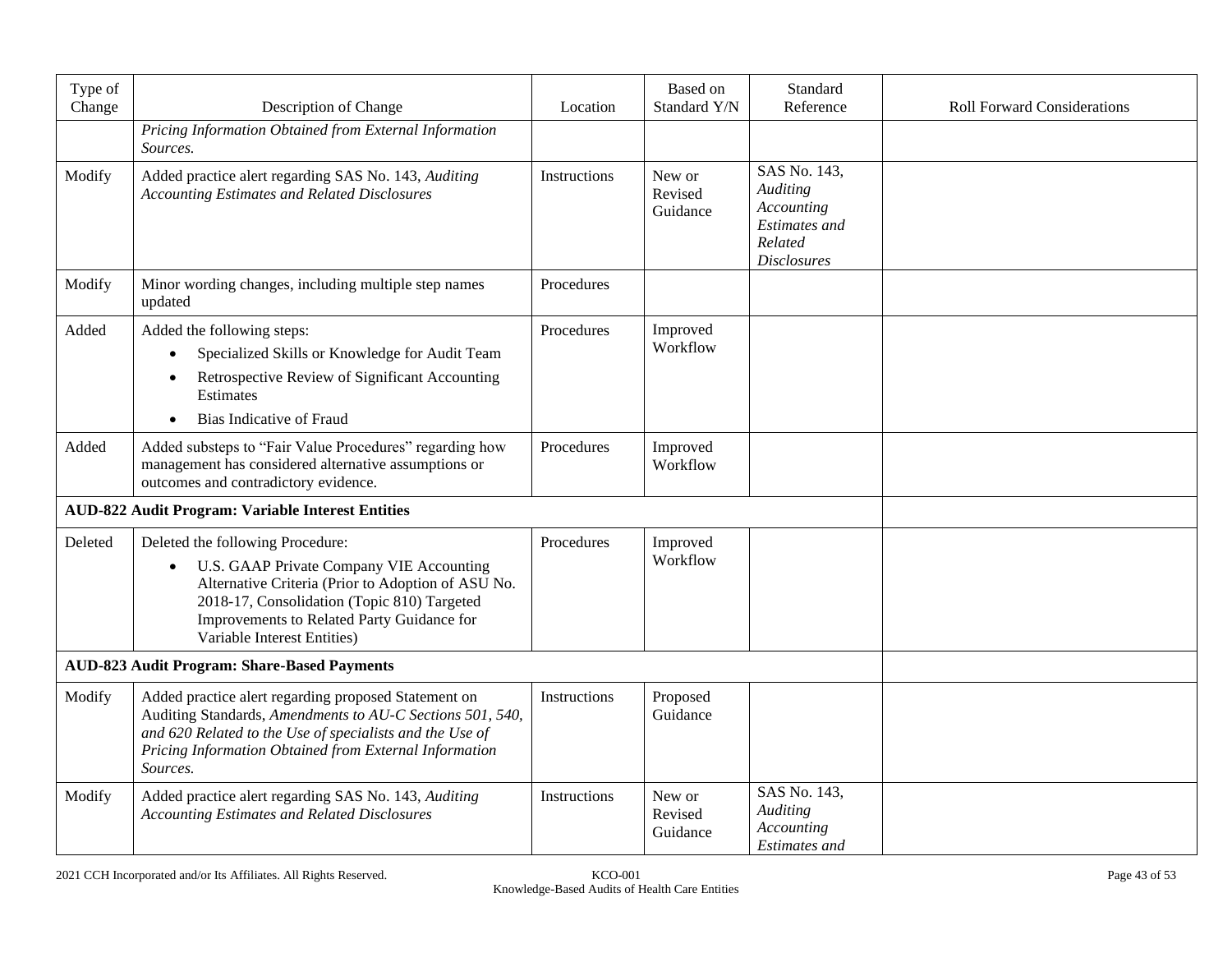| Type of<br>Change | Description of Change                                                                                                                                                               | Location     | <b>Based</b> on<br>Standard Y/N | Standard<br>Reference                                                                                  | <b>Roll Forward Considerations</b> |
|-------------------|-------------------------------------------------------------------------------------------------------------------------------------------------------------------------------------|--------------|---------------------------------|--------------------------------------------------------------------------------------------------------|------------------------------------|
|                   |                                                                                                                                                                                     |              |                                 | Related<br><b>Disclosures</b>                                                                          |                                    |
| Modify            | Minor wording changes, including multiple step names<br>updated                                                                                                                     | Procedures   |                                 |                                                                                                        |                                    |
| Deleted           | Deleted the following steps as duplicative:<br>Understand the Process for Estimating Fair Value<br>$\bullet$<br>Risk of Misstatement Related to Fair Value<br>Skills and Knowledge  | Procedures   | Improved<br>Workflow            |                                                                                                        |                                    |
|                   | <b>AUD-825 Audit Program: Accounting Estimates</b>                                                                                                                                  |              |                                 |                                                                                                        |                                    |
| Modify            | Added practice alert regarding SAS No. 143, Auditing<br><b>Accounting Estimates and Related Disclosures</b>                                                                         | Instructions | New or<br>Revised<br>Guidance   | SAS No. 143,<br><b>Auditing</b><br>Accounting<br><b>Estimates</b> and<br>Related<br><b>Disclosures</b> |                                    |
| Modify            | Minor wording changes                                                                                                                                                               |              |                                 |                                                                                                        |                                    |
| Modify            | Modified step "Specialized Skill or Knowledge Required" to<br>include reference to AUD-603 Audit Program: Using the<br><b>Work of an Auditor's Specialist.</b>                      | Procedures   | Improved<br>Workflow            |                                                                                                        |                                    |
|                   | AUD-901 Audit Program: Subsequent Events and AUD-904 Audit Program: Compliance with Laws and Regulations                                                                            |              |                                 |                                                                                                        |                                    |
| Modify            | Added practice alert regarding SAS No. 142, Audit Evidence                                                                                                                          | Procedures   | New or<br>Revised<br>Guidance   | SAS No. 142,<br>Audit Evidence                                                                         |                                    |
|                   | <b>AUD-902 Audit Program: Going Concern</b>                                                                                                                                         |              |                                 |                                                                                                        |                                    |
| Modify            | Under "Section I: Risk Assessment Procedures and Related<br>Activities" added practice point to step 4 with considerations<br>related to the COVID-19 pandemic.                     | Procedures   | Enhancement                     |                                                                                                        |                                    |
|                   | AUD-903 Audit Program: Consideration of Fraud and AUD-904 Audit Program: Compliance with Laws and Regulations                                                                       |              |                                 |                                                                                                        |                                    |
| Modify            | Added practice alert regarding proposed Statement on<br>Auditing Standards, Inquiries of the Predecessor Auditor<br>Regarding Fraud and Noncompliance with Laws and<br>Regulations. | Instructions | Proposed<br>Guidance            |                                                                                                        |                                    |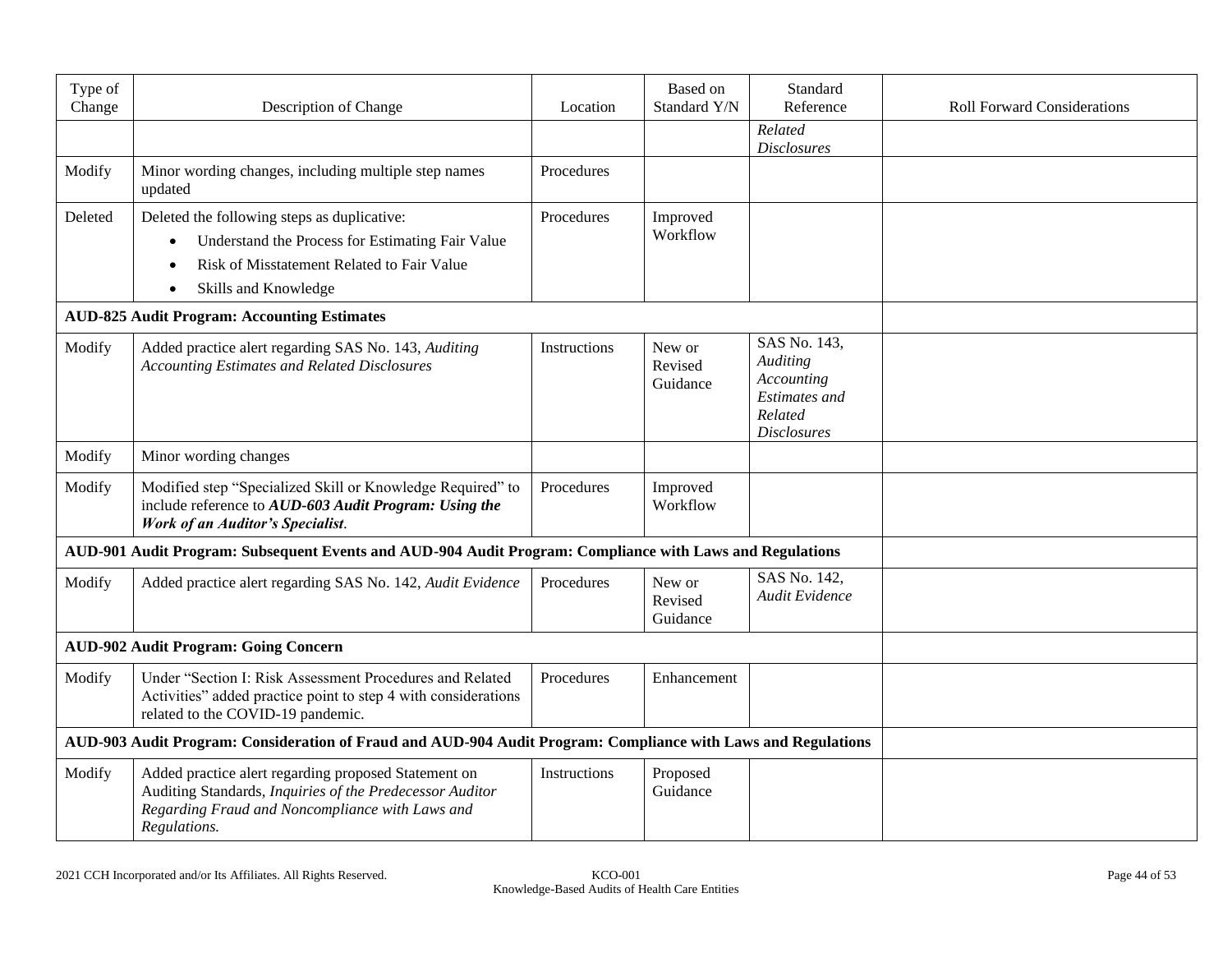| Type of<br>Change                                                                           | Description of Change                                                          | Location              | Based on<br>Standard Y/N | Standard<br>Reference | <b>Roll Forward Considerations</b> |
|---------------------------------------------------------------------------------------------|--------------------------------------------------------------------------------|-----------------------|--------------------------|-----------------------|------------------------------------|
| <b>AUD-904 Audit Program: Compliance with Laws and Regulations</b>                          |                                                                                |                       |                          |                       |                                    |
| Added                                                                                       | Practice Point added regarding COVID funding and Single<br>Audit applicability | <b>Practice Point</b> | Enhancement              |                       |                                    |
| AUD-915 Audit or Interim Review Program: Auditor Involvement with Exempt Offering Documents |                                                                                |                       |                          |                       |                                    |
| Modify                                                                                      | This workpaper now allows multiple instances for Interim<br>Reviews.           |                       |                          |                       |                                    |

Practice Aids (AIDs) have been modified and updated, where applicable, with additional tips, references, and examples.

- **AID-201 Nonattest Services Independence Checklist** Added practice alert regarding AICPA *Proposed Quality Management Standards*; modified practice point regarding staff augmentation arrangements for re-issued exposure draft; clarified instructions regarding services that cannot be provided without impairing the auditor's independence; added specific documentation of the nature of threat(s) identified.
- **AID-302 Understanding the Entity's Revenue Streams and Revenue Recognition Policies** Added practice alert regarding SAS No. 143, *Auditing Accounting Estimates and Related Disclosures*
- **AID-802 Supply Inventory Observation Checklist** Added practice point regarding inventory observations and the COVID-19 pandemic.
- **AIDs 810, 823, 825, 831, 833, 834, 841, 843, 844** Added specific documentation of auditor expectations.
- **AIDs 816, 834** Added columns for other adjustments.
- **AID-850 Service Organization Report Results Analysis** Added section for carve-outs

**Auditor's Reports (RPTs)** have been modified and updated, where applicable, in accordance with current guidance.

- **RPTs 0901 – 1059** Modified footnotes regarding financial statement names and key audit matters for ease of use.
- **RPTs 919, 920, 929, 931,** Added reference to *AUD-910 Audit Program: Specific Element, Account, or Item of a Financial Statement in Accordance with AU-C 805*

**Correspondence Documents (CORs)** have been modified and updated, where applicable, in accordance with current guidance.

- **CORs 204-207** Added practice alert regarding proposed Statement on Auditing Standards, *Inquiries of the Predecessor Auditor Regarding Fraud and Noncompliance with Laws and Regulations.*
- **COR-832 Request for Confirmation Of Multiemployer Defined Benefit Plan Information** Minor wording changes
- **COR-901 Management Representation Letter** Representations added related to Provider Relief Fund and CARES Act payments.
- **CORs 901, 903, 909** Added practice alert regarding SAS No. 143, *Auditing Accounting Estimates and Related Disclosures*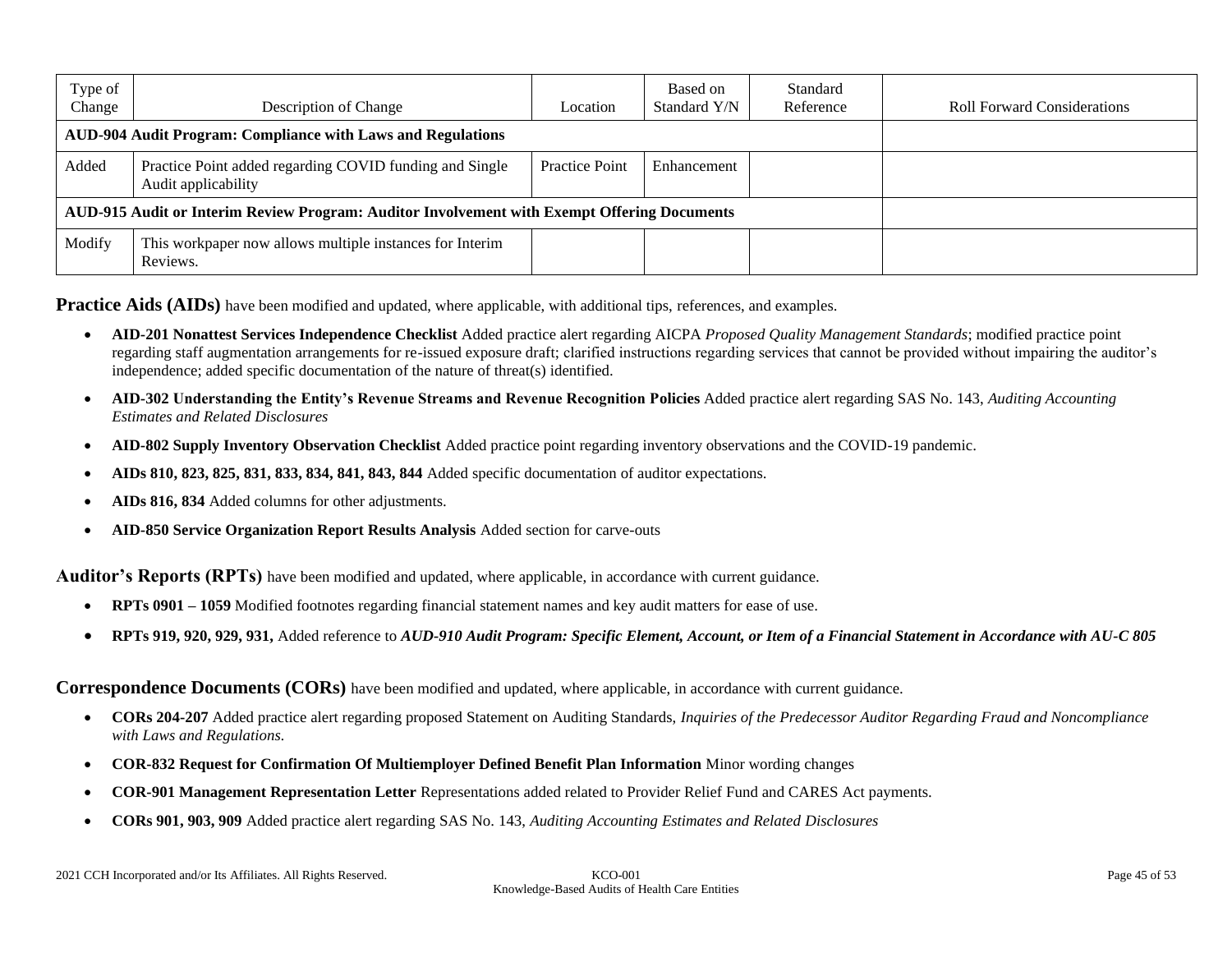#### **Resource Documents (RESs)**

- **RES 001 Knowledge-Based Audit Methodology Overview** Added practice points on new and proposed standards
- **RES-002 Index of Audit Programs, Forms, and Other Practice Aids** Updated as needed.
- **RES-003 Consideration of Fraud in the Knowledge-Based Audit** Added practice alert regarding SAS No. 143, *Auditing Accounting Estimates and Related Disclosures*
- **RESs 008, 010, 013, 014, 017** Modified/added sample control activities
- **RES-QCA Meeting Quality Control Standards Using KBA Audit** Tools Added practice alert regarding AICPA *Proposed Quality Management Standards*;

#### **In addition, forms and practice aids throughout have been updated to include new examples and tips and, where applicable, to take into account:**

New literature, standards, and developments, reflected in the following current audit and accounting guidance:

- AICPA Statement on Auditing Standards (SAS) No. 134, *Auditor Reporting and Amendments, Including Amendments Addressing Disclosures in the Audit of Financial Statements;*
- SAS No. 135, *Omnibus Statement on Auditing Standards – 2019*;
- SAS No. 137, *The Auditor's Responsibilities Relating to Other Information Included in Annual Reports*;
- SAS No. 138, *Amendments to the Description of the Concept of Materiality*;
- SAS No. 139, *Amendments to AU-C Sections 800, 805, and 810 to Incorporate Auditor Reporting Changes From SAS No. 134*;
- SAS No. 140, *Amendments to AU-C Sections 725, 730, 930, 935, and 940 to Incorporate Auditor Reporting Changes From SAS Nos. 134 and 137*;
- SAS No. 141, *Amendment to the Effective Dates of SAS Nos. 134–140*; and
- AICPA Ethics Interpretation, *Information System Services* (ET sec.1.295.145).

The following standards have not been fully incorporated but are discussed in practice alerts:

- SAS No. 142, *Audit Evidence* (effective for periods ending on or after December 15, 2022); and
- SAS No. 143, *Auditing Accounting Estimates and Related Disclosures* (effective for periods ending on or after December 15, 2023)

Users of this content should consider guidance issued subsequent to these items to determine their effect on engagements conducted using this product.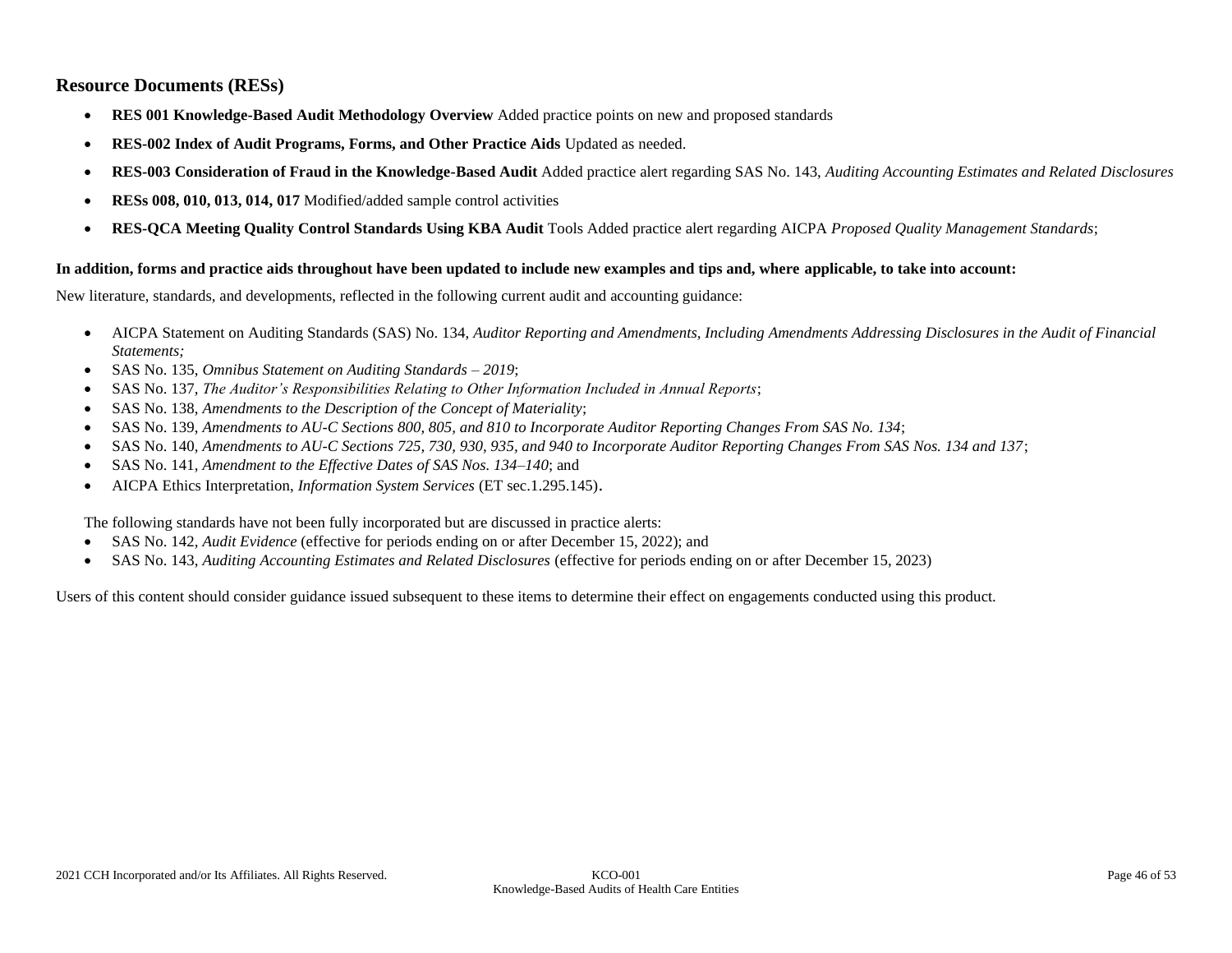# **RELATED, FOUNDATIONS AND ASSOCIATION WORKPAPERS FOR THIS TITLE**

Related workpapers are Knowledge Coach Word workpapers where information flows in or out of tables within the workpaper. Some of these related workpapers are Foundation workpapers or associated workpapers.

Foundation Workpapers include most of the Communication Hub workpapers, which are central to the Knowledge-Based Audit Methodology used by the Knowledge Coach titles.

Associated workpapers require you to associate them with custom values, such as audit areas, specialists, service organizations, and other items. Workpapers require an association when you need to have more than one instance of a particular Knowledge Coach workpaper in your binder for each type of item to which the workpaper is related. Making this association allows Knowledge Coach information to flow properly between workpapers.

| Form No.       | Form Name                                                                                                                    | Foundation<br>Workpaper | <b>Association</b><br>Workpaper |
|----------------|------------------------------------------------------------------------------------------------------------------------------|-------------------------|---------------------------------|
| <b>KBAs</b>    | KNOWLEDGE-BASED AUDIT DOCUMENTS                                                                                              |                         |                                 |
| <b>KBA-101</b> | <b>Overall Audit Strategy</b>                                                                                                | X                       |                                 |
| <b>KBA-102</b> | <b>Engagement Completion Document</b>                                                                                        | $\mathbf X$             |                                 |
| <b>KBA-103</b> | Evaluating and Communicating Internal Control Deficiencies and Noncompliance                                                 | $\mathbf X$             |                                 |
| <b>KBA-105</b> | Review of Significant Accounting Estimates                                                                                   | $\mathbf X$             |                                 |
| <b>KBA-200</b> | Entity Information and Background                                                                                            | X                       |                                 |
| <b>KBA-201</b> | Client/Engagement Acceptance and Continuance Form                                                                            |                         |                                 |
| <b>KBA-301</b> | Worksheet for Determination of Materiality, Performance Materiality, and Thresholds for Trivial<br>Amounts                   |                         |                                 |
| <b>KBA-302</b> | Understanding the Entity and Its Environment                                                                                 |                         |                                 |
| <b>KBA-303</b> | Inquiries of Management and Others within the Entity about the Risks of Fraud and Noncompliance<br>with Laws and Regulations |                         |                                 |
| <b>KBA-400</b> | Scoping and Mapping of Significant Account Balances, Classes of Transactions, and Disclosures                                | X                       |                                 |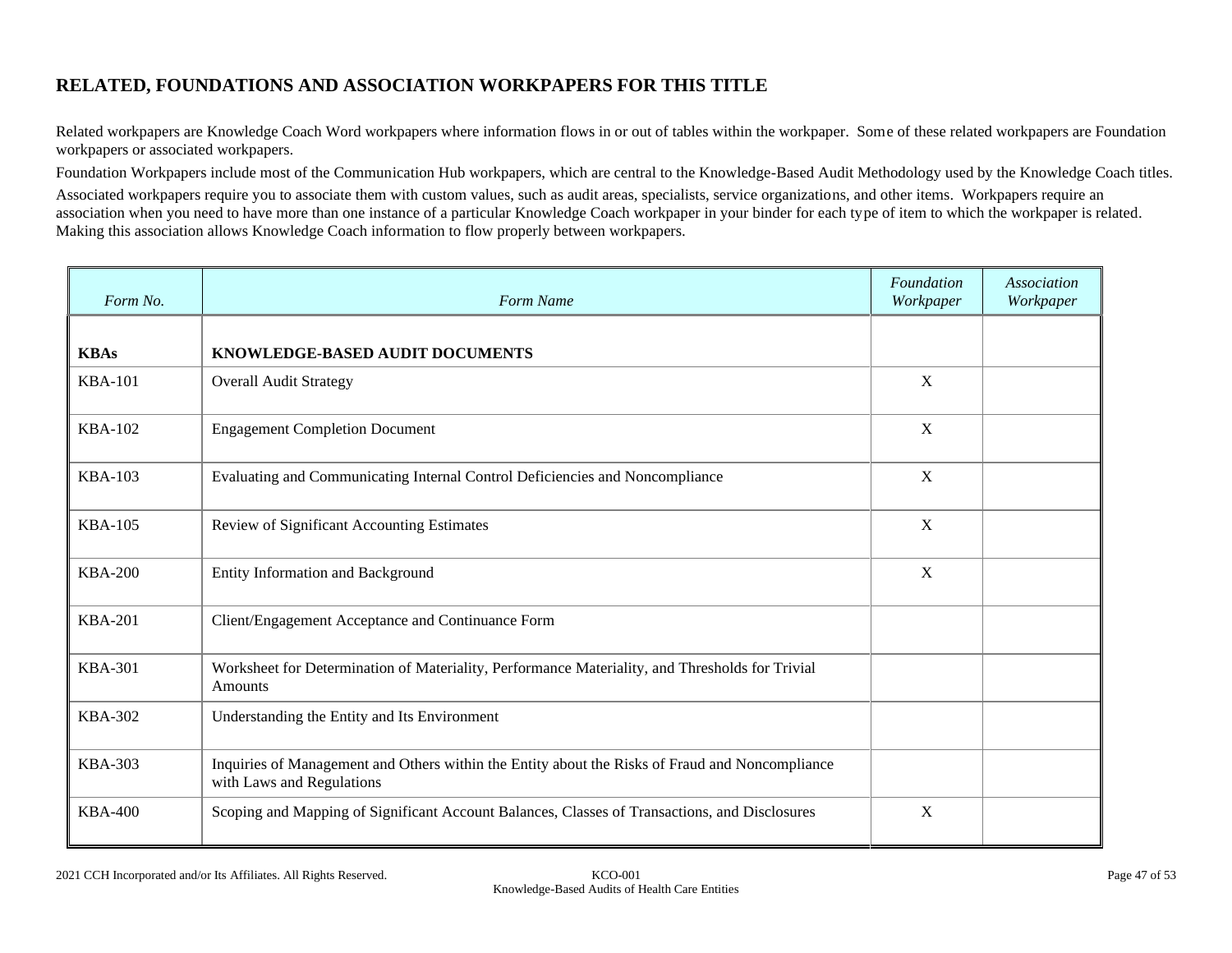| Form No.       | Form Name                                                                                                                | Foundation<br>Workpaper | Association<br>Workpaper |
|----------------|--------------------------------------------------------------------------------------------------------------------------|-------------------------|--------------------------|
| <b>KBA-401</b> | <b>Understanding Entity-Level Controls</b>                                                                               |                         |                          |
| <b>KBA-402</b> | Understanding General Controls for Information Technology                                                                |                         |                          |
| <b>KBA-403</b> | Understanding Activity-Level Controls: Patient Service Revenue, Patient Accounts Receivable, and<br><b>Cash Receipts</b> |                         |                          |
| <b>KBA-404</b> | Understanding Activity-Level Controls: Supplies Inventory, Purchases, and Supplies Expense                               |                         |                          |
| <b>KBA-405</b> | Understanding Activity-Level Controls: Property and Equipment                                                            |                         |                          |
| <b>KBA-406</b> | Understanding Activity-Level Controls: Other Assets                                                                      |                         |                          |
| <b>KBA-407</b> | Understanding Activity-Level Controls: Accounts Payable and Cash Disbursements                                           |                         |                          |
| <b>KBA-408</b> | Understanding Activity-Level Controls: Payroll                                                                           |                         |                          |
| <b>KBA-409</b> | <b>Understanding Activity-Level Controls: Treasury</b>                                                                   |                         |                          |
| <b>KBA-410</b> | <b>Understanding Activity-Level Controls: Income Taxes</b>                                                               |                         |                          |
| <b>KBA-411</b> | Understanding Activity-Level Controls: Financial Reporting and Closing Process                                           |                         |                          |
| <b>KBA-412</b> | Understanding Controls Maintained by a Service Organization                                                              |                         | $\mathbf X$              |
| <b>KBA-502</b> | <b>Summary of Risk Assessments</b>                                                                                       | $\mathbf X$             |                          |
| <b>KBA-503</b> | <b>Basis for Inherent Risk Assessment</b>                                                                                |                         |                          |
| <b>KBA-902</b> | Audit Review and Approval Checklist                                                                                      |                         |                          |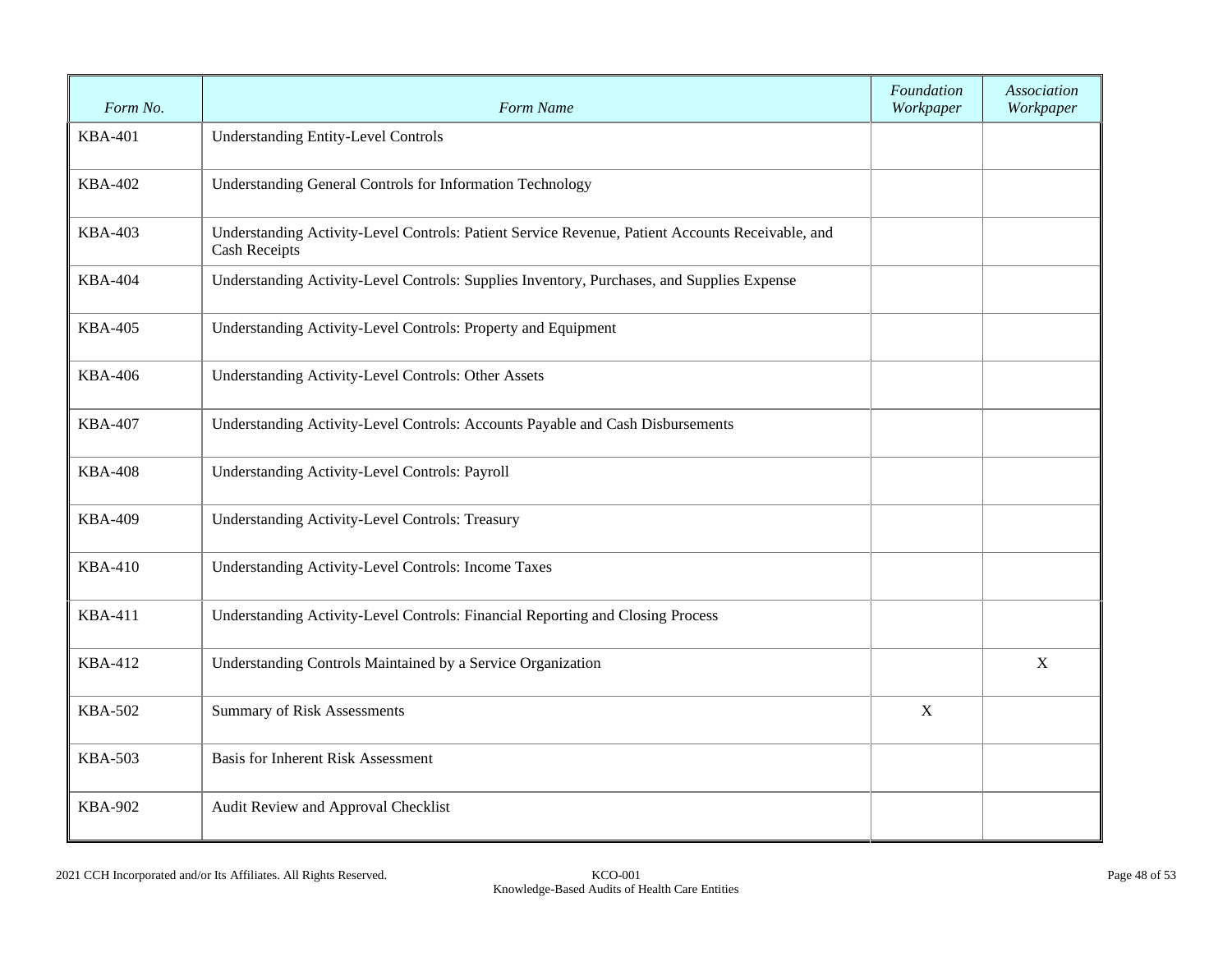| Form No.       | Form Name                                                                                               | Foundation<br>Workpaper | Association<br>Workpaper |
|----------------|---------------------------------------------------------------------------------------------------------|-------------------------|--------------------------|
| <b>KBA-904</b> | <b>Audit Documentation Checklist</b>                                                                    |                         |                          |
| <b>KBA-905</b> | Review and Approval Checklist: Interim Review of Financial Information                                  |                         |                          |
| <b>AUDs</b>    | <b>AUDIT PROGRAMS</b>                                                                                   |                         |                          |
| <b>AUD-100</b> | <b>Engagement-Level Tailoring Questions</b>                                                             |                         |                          |
| <b>AUD-101</b> | Overall Audit Program                                                                                   |                         |                          |
| <b>AUD-201</b> | Audit Program: Opening Balances and Additional Audit Procedures for an Initial or Reaudit<br>Engagement |                         |                          |
| AUD-602        | Audit Program: Involvement of a Component Auditor                                                       |                         | $\mathbf X$              |
| AUD-603        | Audit Program: Using the Work of an Auditor's Specialist                                                |                         | X                        |
| AUD-604        | Audit Program: Using the Work of a Management's Specialist                                              |                         | X                        |
| <b>AUD-701</b> | Audit Program: Designing Tests of Controls                                                              |                         |                          |
| <b>AUD-800</b> | Audit Program: Custom                                                                                   |                         | X                        |
| <b>AUD-801</b> | Audit Program: Cash                                                                                     |                         |                          |
| AUD-802A       | Audit Program: Investments                                                                              |                         |                          |
| $AUD-802B$     | Audit Program: Derivative Instruments and Hedging Activities                                            |                         |                          |
| <b>AUD-803</b> | Audit Program: Patient Accounts Receivable and Net Patient Service Revenue                              |                         |                          |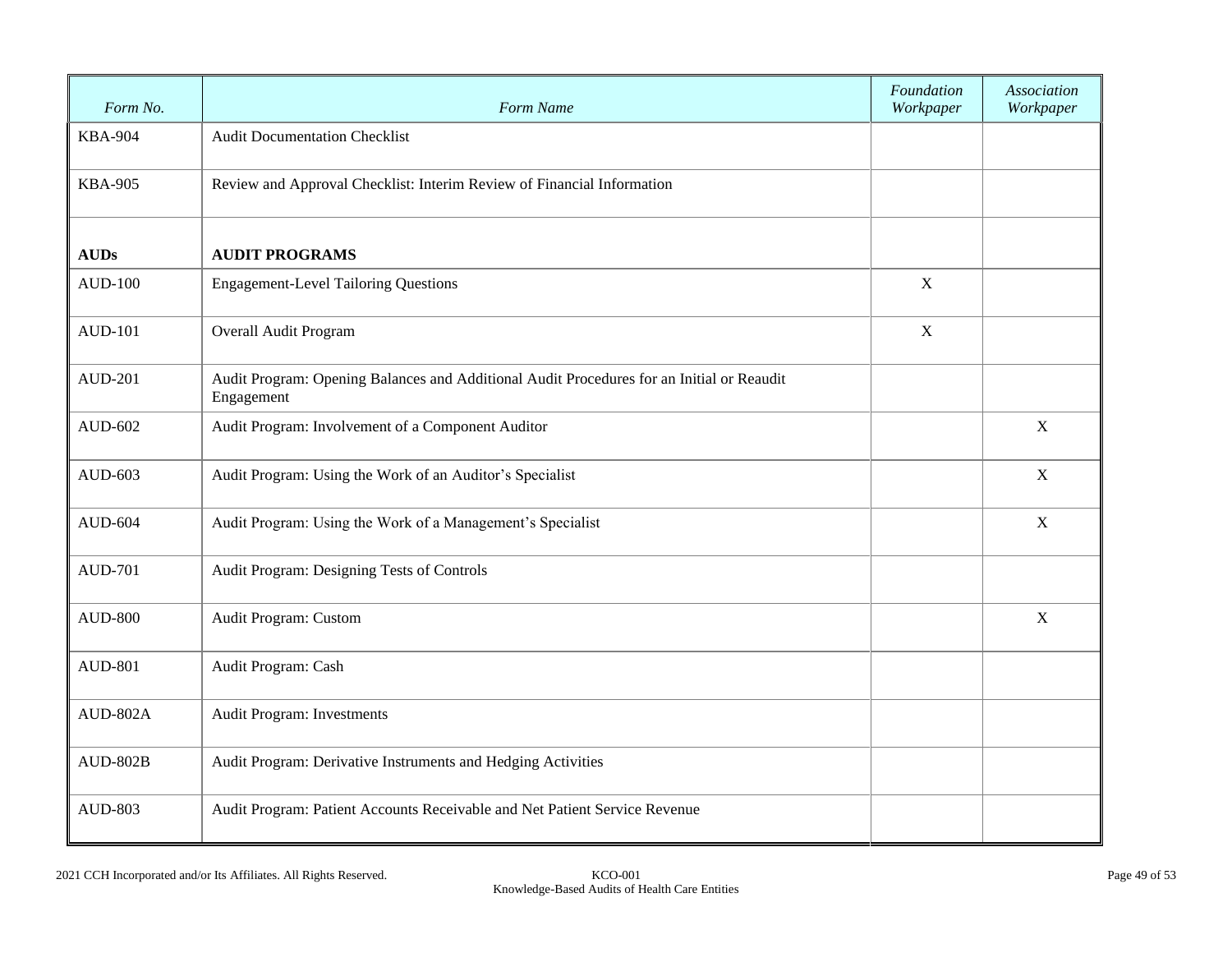| Form No.       | Form Name                                                                                                        | Foundation<br>Workpaper | Association<br>Workpaper |
|----------------|------------------------------------------------------------------------------------------------------------------|-------------------------|--------------------------|
| <b>AUD-804</b> | Audit Program: Third-Party Settlements                                                                           |                         |                          |
| <b>AUD-805</b> | Audit Program: Supplies Inventory and Supplies Expense                                                           |                         |                          |
| <b>AUD-806</b> | Audit Program: Prepaid Expenses, Deferred Charges, and Other Assets                                              |                         |                          |
| <b>AUD-807</b> | Audit Program: Intangible Assets                                                                                 |                         |                          |
| <b>AUD-808</b> | Audit Program: Property and Equipment, and Depreciation                                                          |                         |                          |
| <b>AUD-809</b> | Audit Program: Accounts Payable and Purchases                                                                    |                         |                          |
| AUD-810        | Audit Program: Payroll and Related Liabilities                                                                   |                         |                          |
| AUD-811        | Audit Program: Medical Malpractice Loss Contingencies                                                            |                         |                          |
| AUD-812        | Audit Program: Contributions Receivable, Related Support, Contribution Revenue, and Split-Interest<br>Agreements |                         |                          |
| AUD-813        | Audit Program: Income Taxes                                                                                      |                         |                          |
| AUD-814        | Audit Program: Tax Considerations of a Tax-Exempt Health Care Organization                                       |                         |                          |
| AUD-815        | Audit Program: Debt Obligations                                                                                  |                         |                          |
| AUD-816        | Audit Program: Equity                                                                                            |                         |                          |
| AUD-817        | Audit Program: Net Assets                                                                                        |                         |                          |
| <b>AUD-818</b> | Audit Program: Other Income and Expense                                                                          |                         |                          |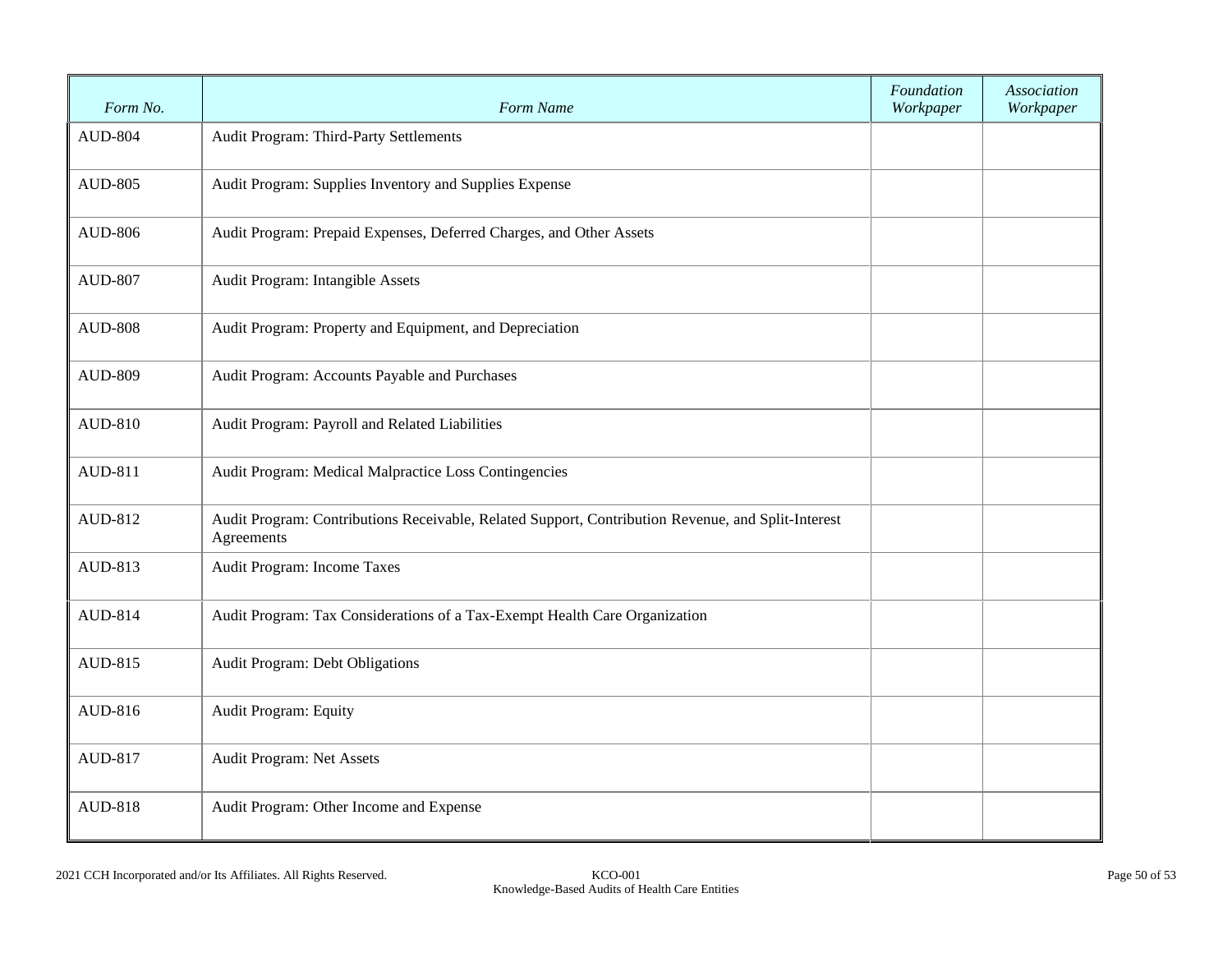| Form No.       | Form Name                                                                                                                 | Foundation<br>Workpaper | Association<br>Workpaper |
|----------------|---------------------------------------------------------------------------------------------------------------------------|-------------------------|--------------------------|
| AUD-819        | Audit Program: Journal Entries                                                                                            |                         |                          |
| <b>AUD-820</b> | Audit Program: Related-Party Transactions                                                                                 |                         |                          |
| AUD-821        | Audit Program: Fair Value Measurements and Disclosures                                                                    |                         |                          |
| <b>AUD-822</b> | Audit Program: Variable Interest Entities                                                                                 |                         |                          |
| AUD-823        | Audit Program: Share-Based Payments                                                                                       |                         |                          |
| <b>AUD-824</b> | Audit Program: Commitments and Contingencies                                                                              |                         |                          |
| <b>AUD-825</b> | <b>Audit Program: Accounting Estimates</b>                                                                                |                         |                          |
| AUD-826        | Audit Program: Concentrations                                                                                             |                         |                          |
| <b>AUD-827</b> | Audit Program: Business Combinations                                                                                      |                         |                          |
| <b>AUD-901</b> | Audit Program: Subsequent Events                                                                                          |                         |                          |
| <b>AUD-902</b> | Audit Program: Going Concern                                                                                              |                         |                          |
| <b>AUD-903</b> | Audit Program: Consideration of Fraud                                                                                     |                         |                          |
| <b>AUD-904</b> | Audit Program: Compliance with Laws and Regulations, Violations of Contract Provisions and Grant<br>Agreements, and Abuse |                         |                          |
| <b>AUD-907</b> | Interim Review Program: Review of Interim Financial Information                                                           |                         |                          |
| <b>AUD-908</b> | Interim Review Program: Management Inquiries                                                                              |                         |                          |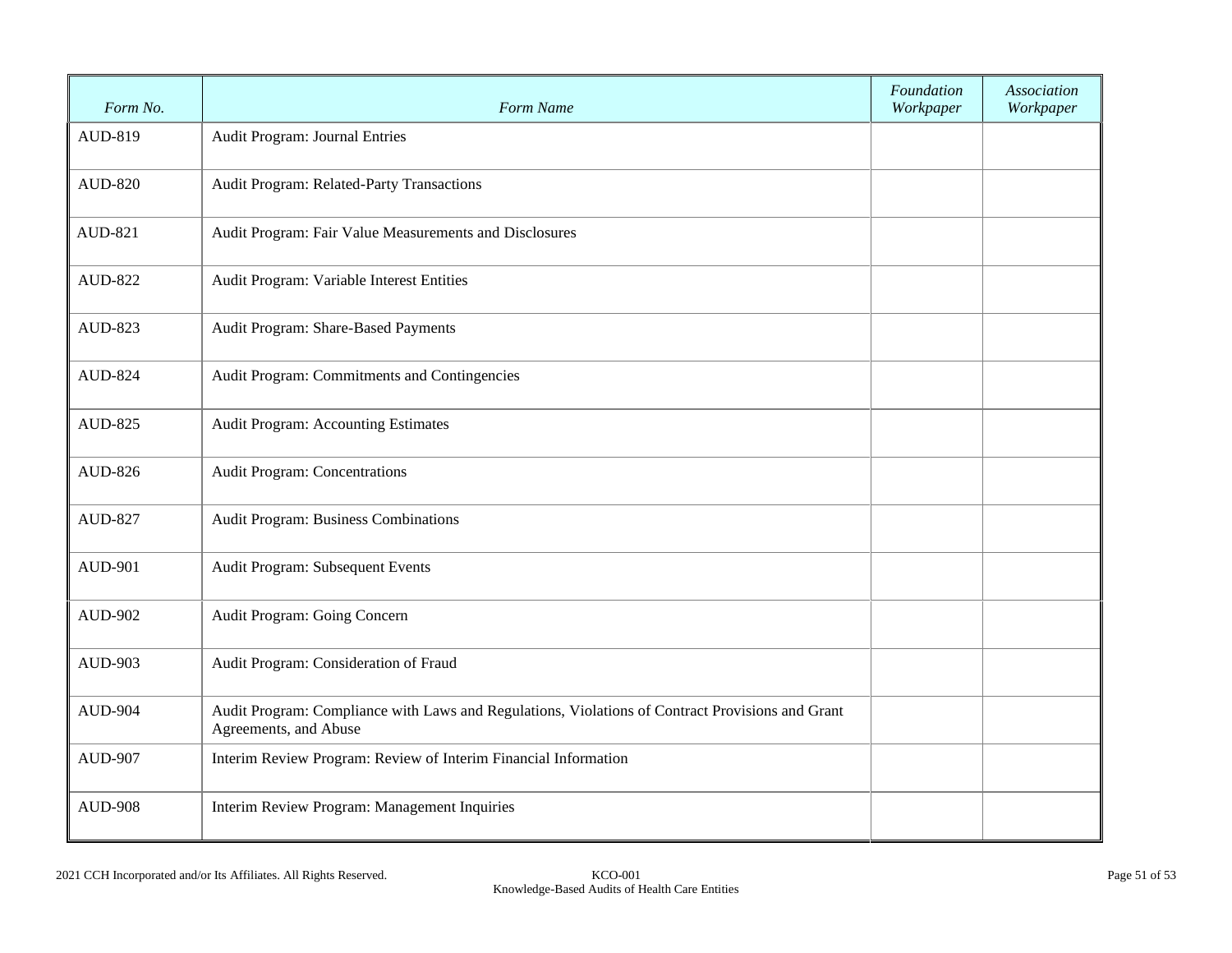| Form No.       | Form Name                                                                                                 | Foundation<br>Workpaper | Association<br>Workpaper |
|----------------|-----------------------------------------------------------------------------------------------------------|-------------------------|--------------------------|
| <b>AUD-909</b> | Audit Program: Financial Statement Review                                                                 |                         |                          |
| AUD-910        | Audit Program: Specific Element, Account, or Item of a Financial Statement in Accordance with AU-C<br>805 |                         |                          |
| AUD-915        | Audit or Interim Program: Auditor Involvement with Exempt Offering Documents                              |                         |                          |
| <b>AIDs</b>    | <b>PRACTICE AIDS</b>                                                                                      |                         |                          |
| AID-201        | Nonattest Services Independence Checklist                                                                 |                         |                          |
| AID-302        | Understanding the Entity's Revenue Streams and Revenue Recognition Policies                               |                         |                          |
| AID-601        | Considering Use of the Work of Internal Auditors                                                          |                         |                          |
| AID-603        | Component Identification and Analysis                                                                     |                         |                          |
| AID-702        | <b>Results of Tests of Controls</b>                                                                       |                         |                          |
| AID-801        | Audit Sampling Worksheet for Substantive Tests of Details                                                 |                         |                          |
| AID-901        | Differences of Professional Opinion                                                                       |                         |                          |